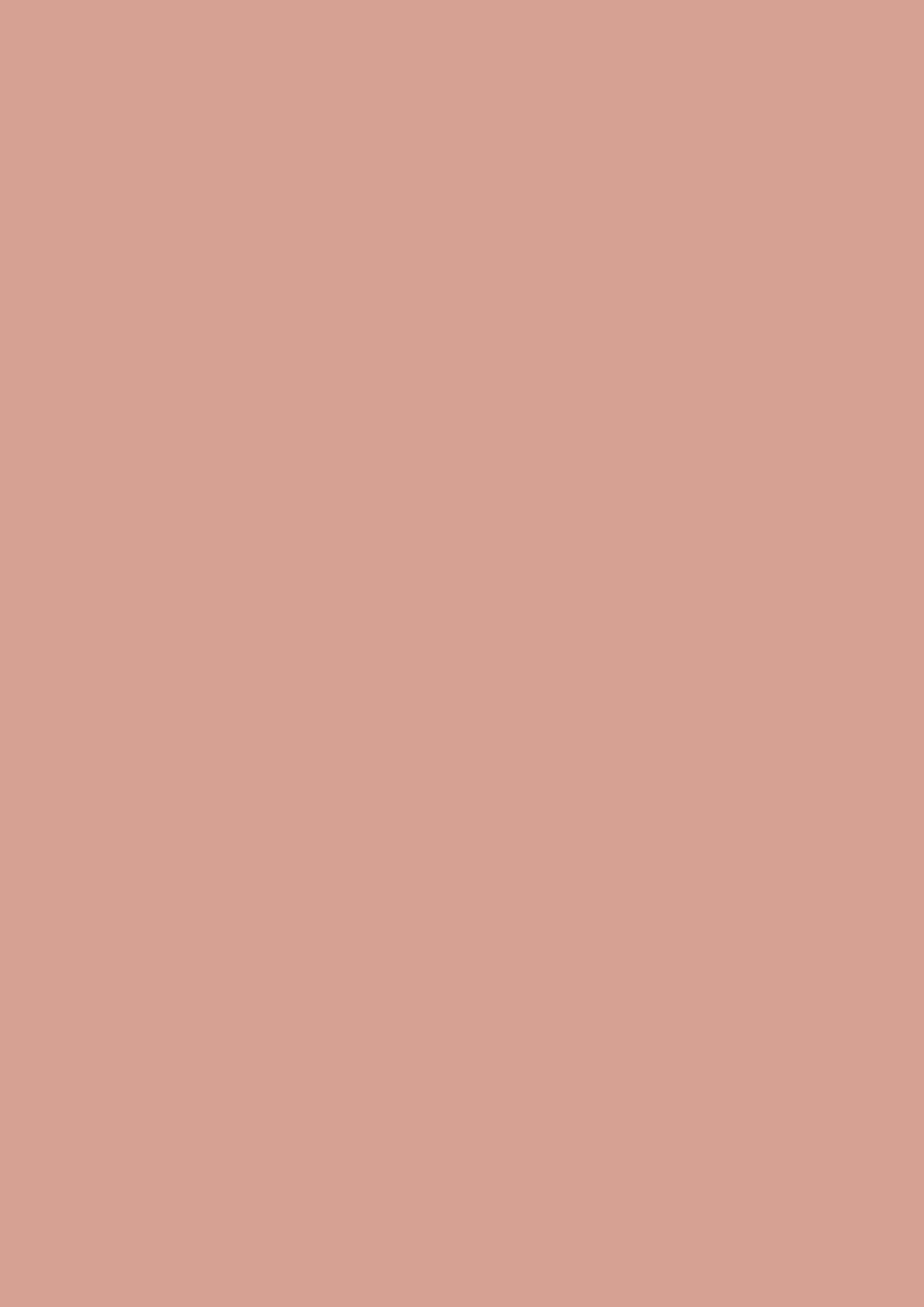# **Te Mata Ira** Guidelines for Genomic Research with Māori

Mr Maui Hudson Dr Angela Beaton Mrs Moe Milne Dr Waiora Port Prof Khyla Russell Dr Barry Smith Dr Valmaine Toki Lynley Uerata Dr Phil Wilcox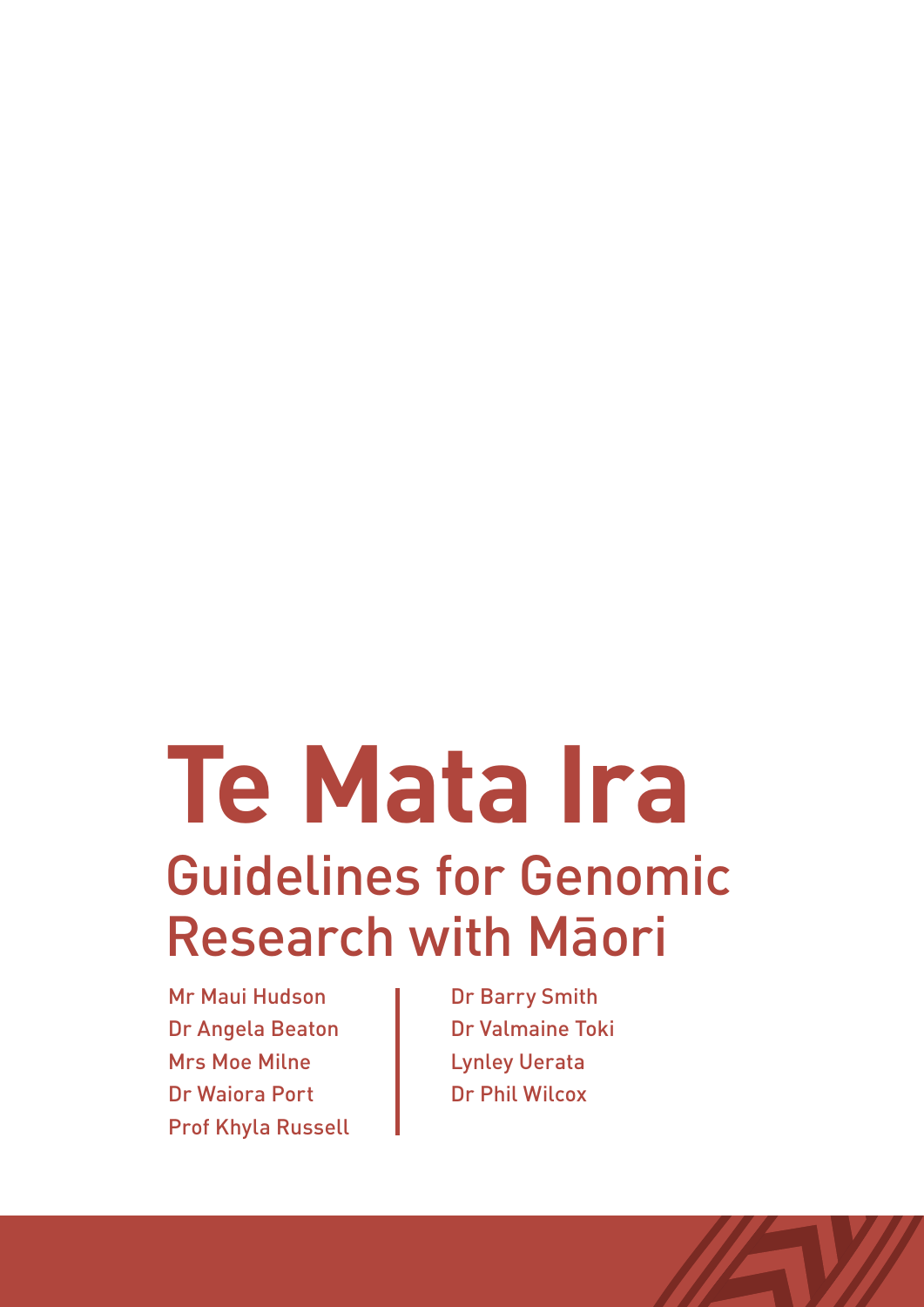In preparing this document the Te Mata Ira research team wish to acknowledge the participants, stakeholders, and Iwi who contributed to the project and these guidelines.

We would also like to acknowledge the support of the Health Research Council of New Zealand (HRC) for funding the research project (Project grant number 12/470).



**Published by** Te Mata Hautū Taketake – Māori & Indigenous Governance Centre University of Waikato, Hamilton, New Zealand

ISBN: 978-0-473-36937-8 (PDF) ISBN: 978-0-473-36936-1 (Softcover)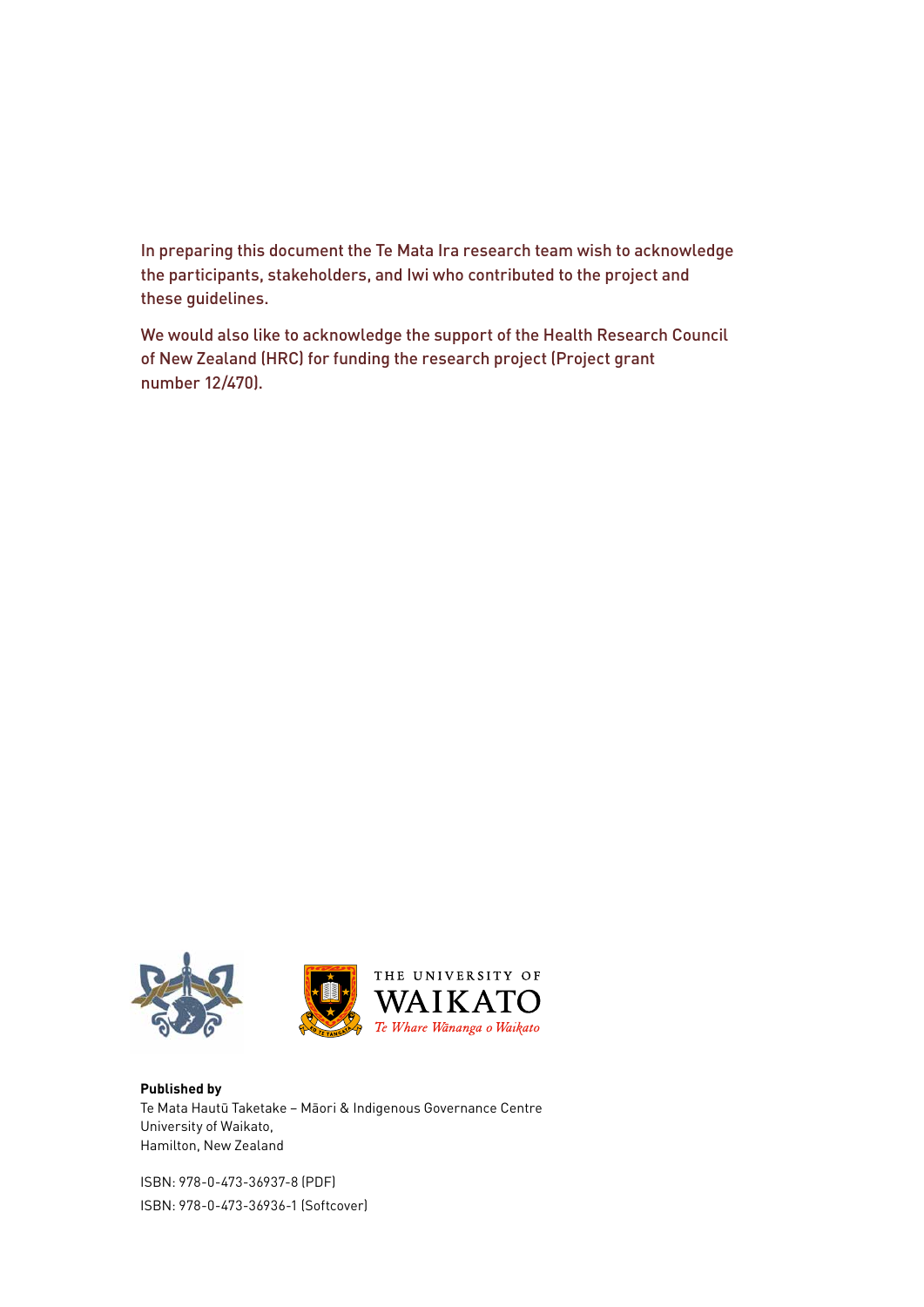## **Contents**

| Te Mata Ira: Guidelines for Genomic Research with Māori 1 |    |
|-----------------------------------------------------------|----|
|                                                           |    |
|                                                           |    |
|                                                           |    |
|                                                           |    |
|                                                           |    |
| Background to the Guidelines and the Framework4           |    |
|                                                           |    |
|                                                           |    |
|                                                           |    |
|                                                           |    |
|                                                           |    |
|                                                           |    |
| Section 2: Te Mata Ira Framework for Genomic Research  19 |    |
|                                                           |    |
|                                                           |    |
|                                                           |    |
|                                                           |    |
|                                                           |    |
|                                                           |    |
|                                                           | 34 |
|                                                           |    |
|                                                           |    |
|                                                           |    |
|                                                           |    |
|                                                           |    |
|                                                           |    |
|                                                           |    |
|                                                           |    |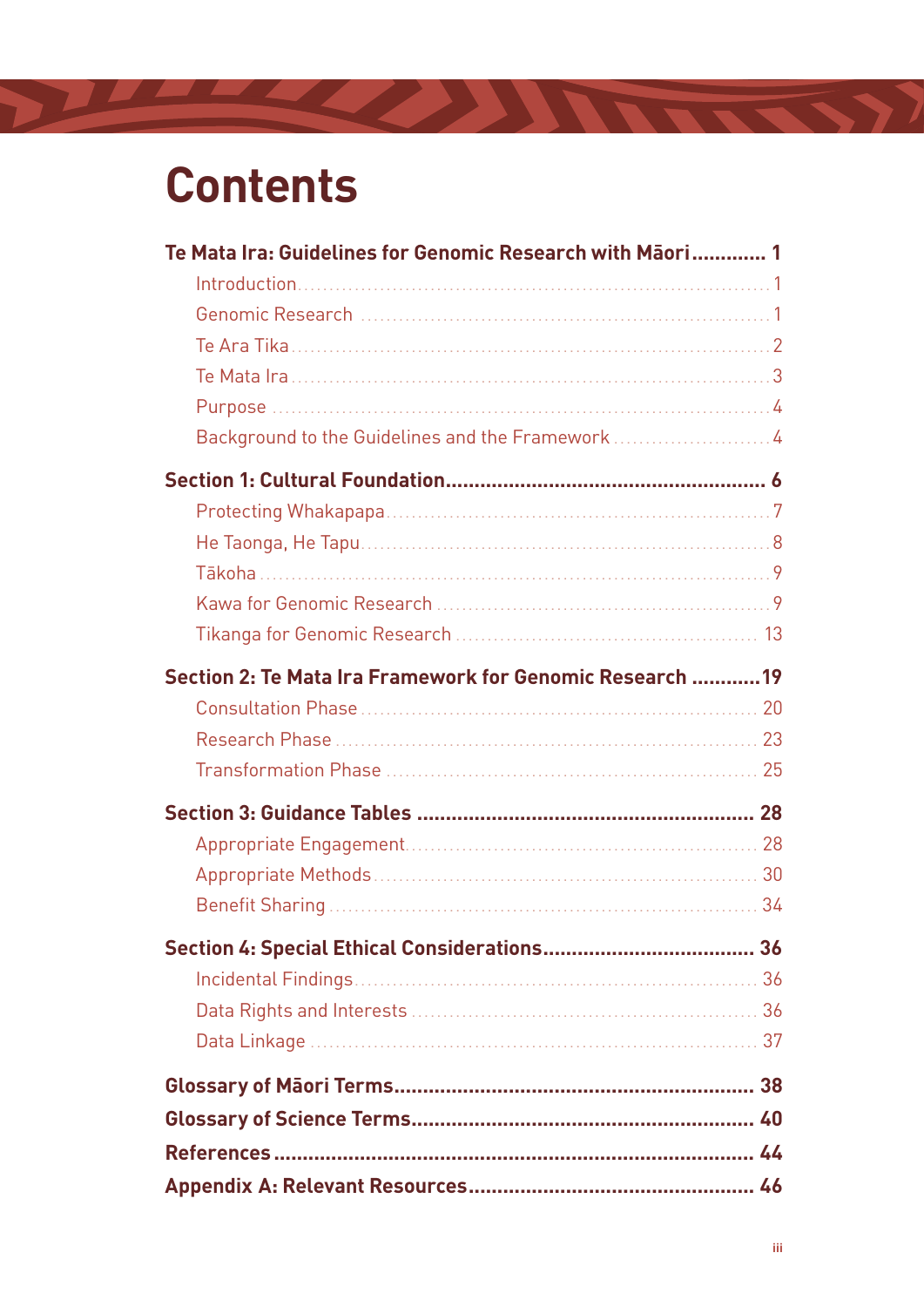## **List of Figures**

| Figure 2: Te Mata Ira Framework for                   |  |
|-------------------------------------------------------|--|
| Figure 3: Key Cultural Values/Concepts                |  |
|                                                       |  |
| Figure 5: Components of Human Tissue                  |  |
| Figure 6: Te Whare Tapa Wha -                         |  |
| Figure 7: Key Stages where Tikanga can be Applied  14 |  |
| Figure 8: Te Mata Ira Framework                       |  |
|                                                       |  |

## **List of Tables**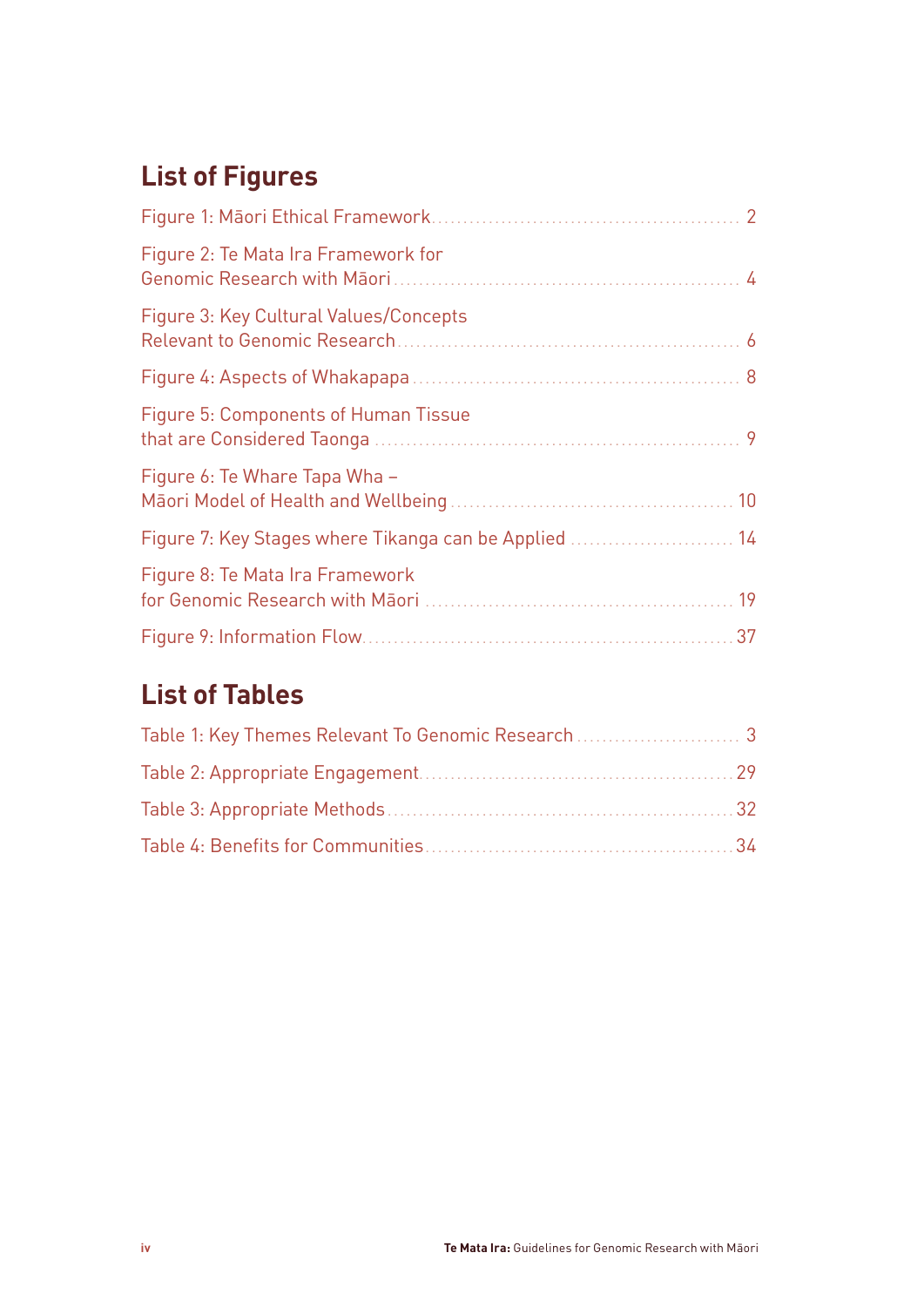## <span id="page-6-0"></span>**Te Mata Ira: Guidelines for Genomic Research with Māori**

Me ātahaere mā ngā ngaru, kei tōtohu i te aroha o Tangaroa

### **Introduction**

Māori ethical frameworks recognise that all research in New Zealand is of interest to Māori and outline community expectations of appropriate behavior in research to deliver the best outcomes for Māori. Research contributes to the broader development objectives of society. Ethics has a specific role in guiding key behaviours, processes and methodologies used in research.

This document outlines a framework for addressing Māori ethical issues within the context of genetic or genomic research. It draws on a foundation of mātauranga (Māori knowledge) and tikanga Māori (Māori protocols and practices) and will be useful for researchers, ethics committee members and those who engage in consultation or advice about genomic research with Māori in local, regional, national or international settings.

## **Genomic Research**

Genomic research represents a new frontier for health research, providing the platform for the introduction of personalised or precision medicine and pharmacogenomics.

While genetic research looks at the function of specific genes, genomic research looks at the functions of groups of genes and their interactions with the environment.

Technology is constantly evolving and next generation 'omics' research including proteomics, metabolomics, transcriptomics, and epigenetics is becoming part of the health research environment. While this guidelines focus on genomic research they will be relevant to these new types of biomedical research.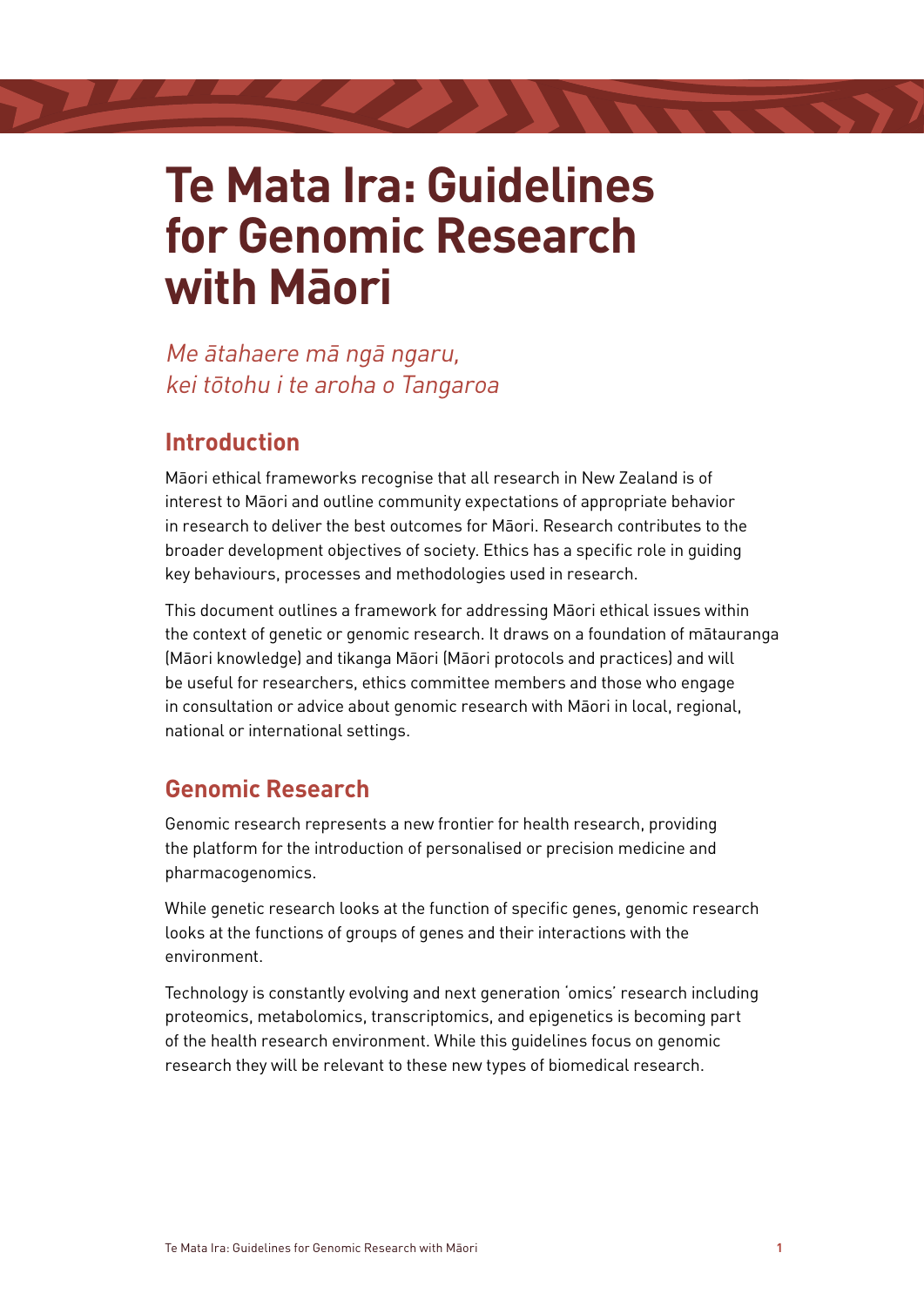## <span id="page-7-0"></span>**Te Ara Tika**

Te Ara Tika Guidelines for Māori Research Ethics: A framework for Researchers and Ethics Committee Members (Hudson et al, 2010) brought together various strands connecting tikanga Māori, the principles of the Treaty of Waitangi, Māori research ethics, and the health research context in a way that could be understood and applied in a practical manner by researchers and ethics committees (Hudson et al., 2016).

The purpose of the Te Ara Tika guidelines was to explain key ethical concepts for Māori; to support decision-making around Māori ethical issues; to identify ways to address Māori ethical concerns; and to clarify the roles of Māori ethics committee members.

The Māori ethics framework within Te Ara Tika references four tikanga based principles whakapapa (relationships), tika (research design), manaakitanga (cultural and social responsibility), and mana (justice and equity) as the primary ethical principles in relation to research ethics. Te Ara Tika provides the framework for researchers to engage with Māori communities and issues that are important to them.

<span id="page-7-1"></span>

WHAKAPAPA Relationships

Te Ara Tika also identified a range of areas that required special ethical consideration including the collection and use of human tissue, genetic research, ongoing storage in tissue banks, the establishment of cell lines, tissue being sent overseas, and future unspecified use.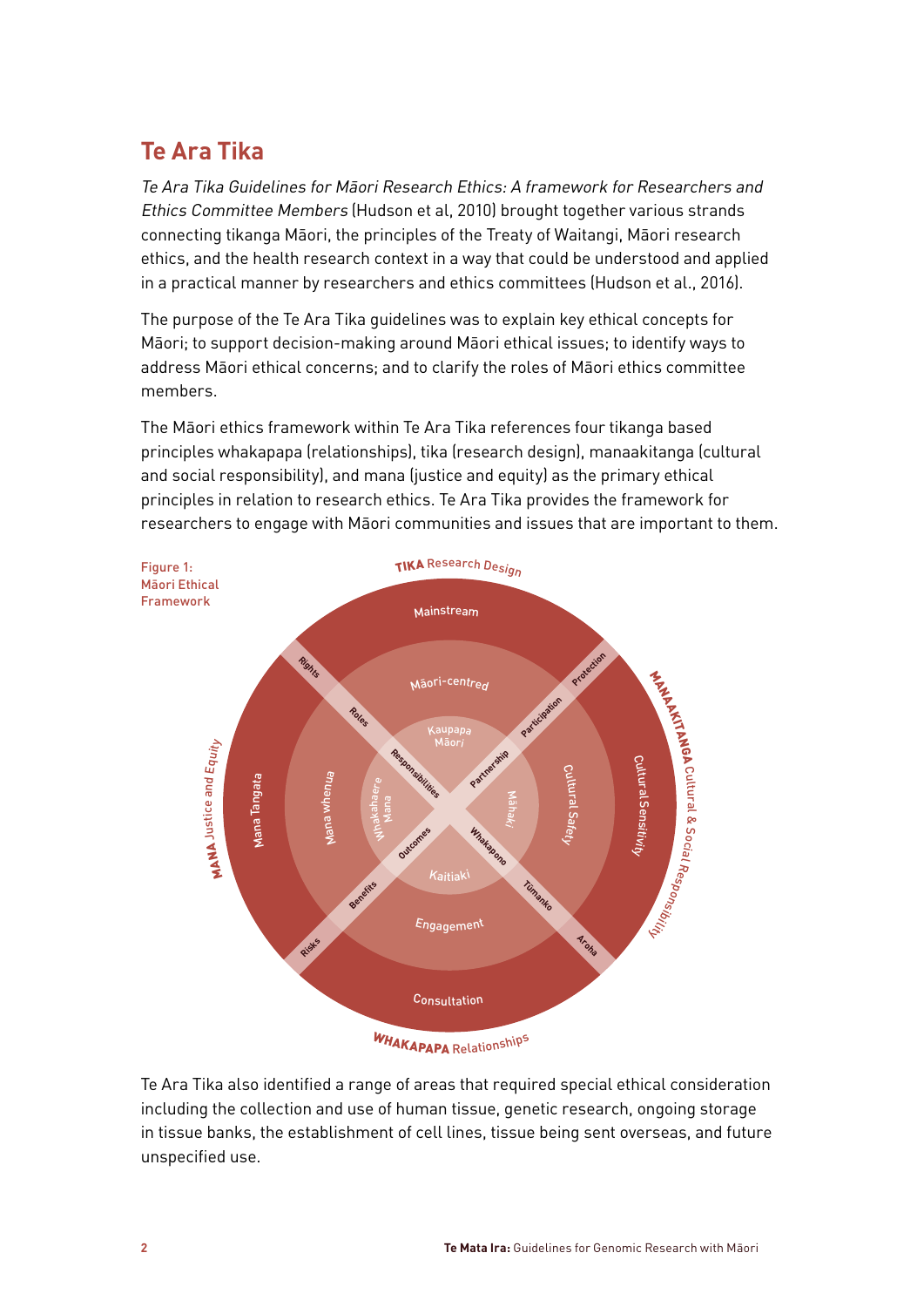## <span id="page-8-0"></span>**Te Mata Ira**

Given the increasing prevalence of genomic research, creation of research biobanks, and the international nature of research collaborations, it was timely that the Health Research Council funded the Te Mata Ira research project to explore Māori views on genomic researchand biobanking.

General Māori objections to genetic research<sup>1</sup> are tempered in the context of health research when there is direct benefit to Māori whānau<sup>2</sup>. While not all whānau or Iwi will agree to participate in genomic research there are an increasing number that are choosing to engage with genomic researchers. One of the aims of the Te Mata Ira project was to identify ways to protect the interests of Māori participants and groups that choose to participate in genetic or genomic research.

Te Mata Ira translates to 'the different faces of a gene' and acknowledges that Iwi or Māori groups would have different ways of understanding or relating to genetic and genomic research. The project sought input from Māori across a diverse range of settings including whānau, hapū, Iwi, Māori health workers, Māori researchers, social scientists, biomedical scientists, and Indigenous researchers<sup>3</sup>. It also engaged with non-Māori scientists, researchers and biobank managers and administrators to both gauge what they understood about Māori concerns and assist with identifying potential solutions.

| <b>Māori</b>                             | <b>Iwi</b>                                                    |
|------------------------------------------|---------------------------------------------------------------|
| Protection of Maori rights and interests | Tissue removed for a range of reasons (clinical and research) |
| Focus on Māori health priorities         | Whānau make decisions, hapū and Iwi support interests         |
| Robustness of genomic research methods   | Experience loss of control (over time)                        |
| Control over samples and data            | Accountability of research organisations                      |
| <b>Expectations of consultation</b>      | Iwi governance over projects is expected                      |
| <b>Expectations of consent</b>           | Communication about progress and results is essential         |
| Ongoing feedback and communication       | Outcomes for participants, Iwi and communities                |
|                                          | Education is important                                        |

The project identified key themes relevant to genomic research for Māori, and for Iwi<sup>4</sup>.

#### <span id="page-8-1"></span>Table 1: Key Themes Relevant To Genomic Research

- 1 Cram (2005), Hook (2009), Rochford (2011).
- 2 Durie (2008), Du Plessis et al. (2004), Roberts & Fairweather (2005), Tipene-Matua (2006), Tipene-Matua & Wakefield (2007), Tupara (2012).
- 3 The information collected through the Te Mata Ira research project informs the content of these guidelines.
- 4 Iwi that provided input to the Te Mata Ira project included Ngāti Hine, Ngāti Porou, Ngāti Rakaipaaka, Southern Runaka o Ngāi Tahu, and Ngāti Whatua ki Ōrakei.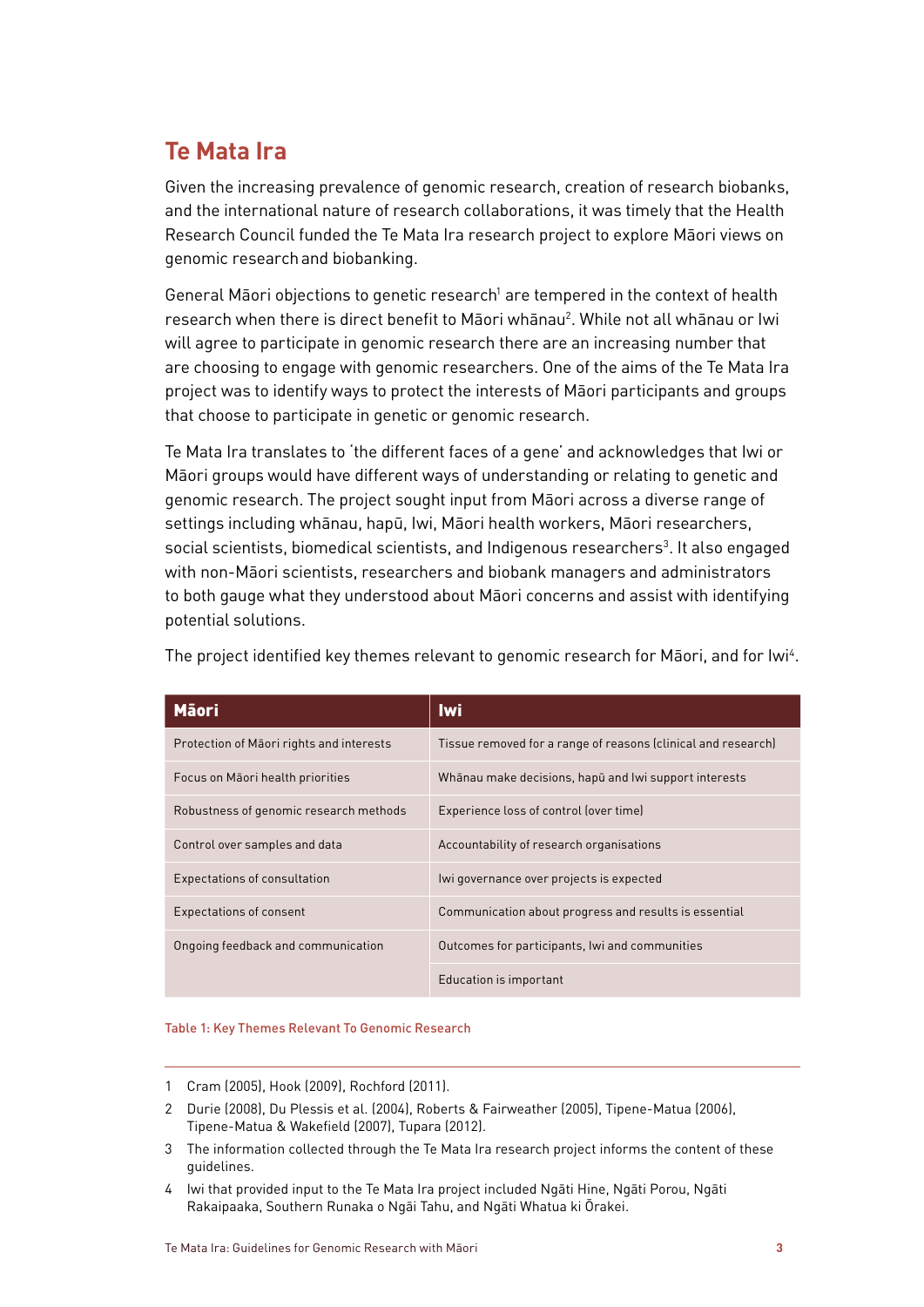### <span id="page-9-0"></span>**Purpose**

The purpose of the Te Mata Ira Guidelines for Genomic Research with Māori is to describe the cultural foundation informing ethical approaches to genomics; to inform decision-making around ethical issues when conducting genomic research with Māori; and outline best practice approaches for addressing Māori ethical concerns.

The Te Mata Ira Guidelines on Genomic Research with Māori are designed to be read in conjunction with Te Ara Tika Guidelines for Māori Research Ethics. Te Ara Tika provides generic advice for all health research and the Te Mata Ira guidelines provides more specific guidance for the context of genomic research (and other 'omics' related biomedical research).

### **Background to the Guidelines and the Framework**

The Te Mata Ira Framework is designed to build on the guidance provided by Te Ara Tika because the Māori ethical issues identified in that document are relevant to all research, including genomic research. The Te Mata Ira framework aligns with the key principles of Te Ara Tika and considers their application to genomic research from consultation to research and post-project transformation. These stages within the research process provide distinct opportunities to engage Māori communities in specific discussions about the research project and the results.



<span id="page-9-1"></span>Figure 2: Te Mata Ira Framework for Genomic Research with Māori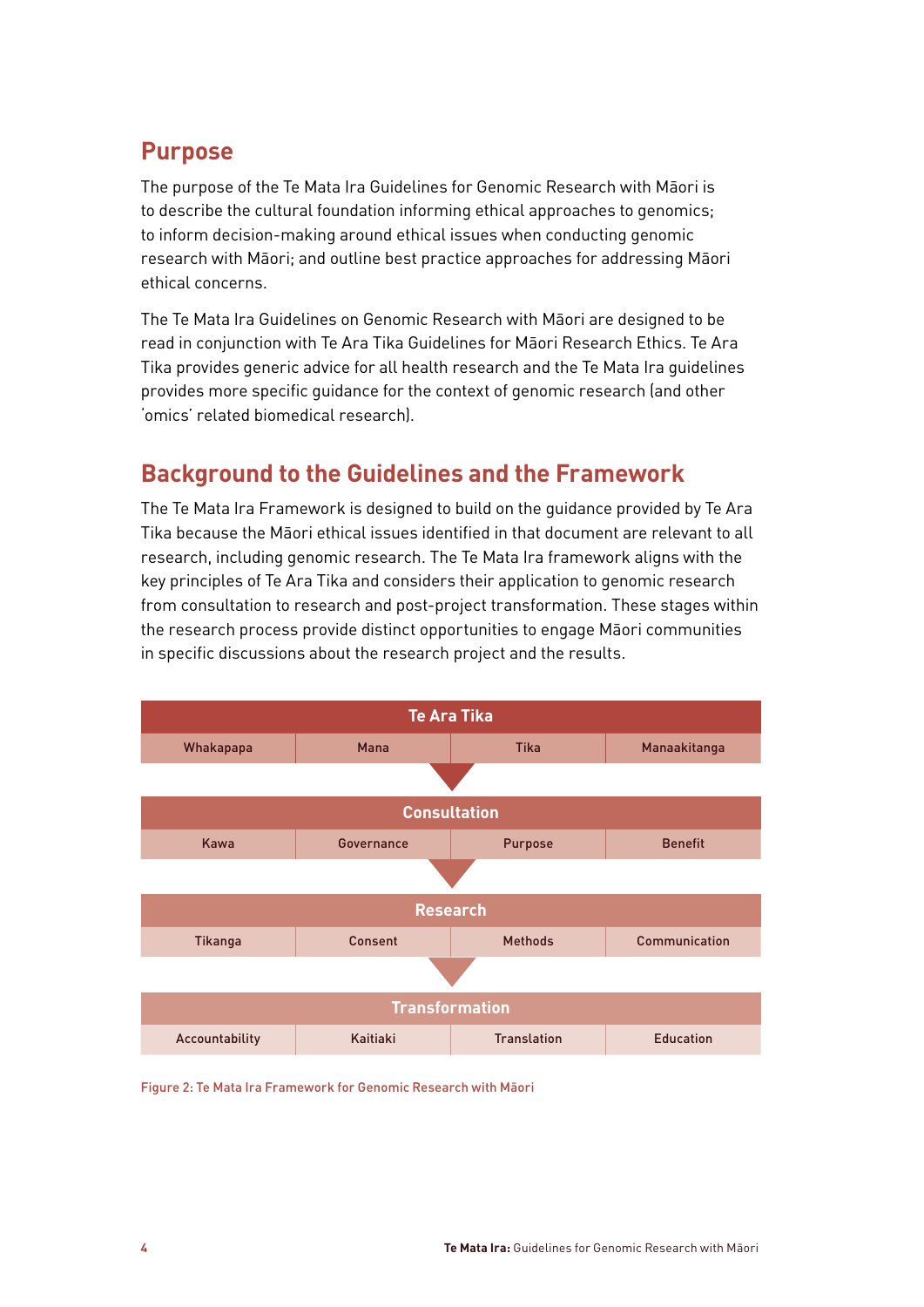Within Te Ara Tika, whakapapa (genealogy) refers to the nature of relationships between the researchers, communities and participants. Kawa (principles) and Tikanga (protocols) provide a framework for cultural engagement and contribute to the levels of accountability. The recognition of Mana (power, control) supports the realisation of justice and equity. The mana of participants and their communities can be enhanced through the use of community governance and consent mechanisms, and involvement of kaitiaki (guardians). Tika (right, correct) is associated with the research design and this can be considered in relation to the purpose, methodology and translational components of a research project. Manaakitanga (to look after, care for) represents the cultural and social responsibility where the benefits, communication and education are key pathways to realising community outcomes.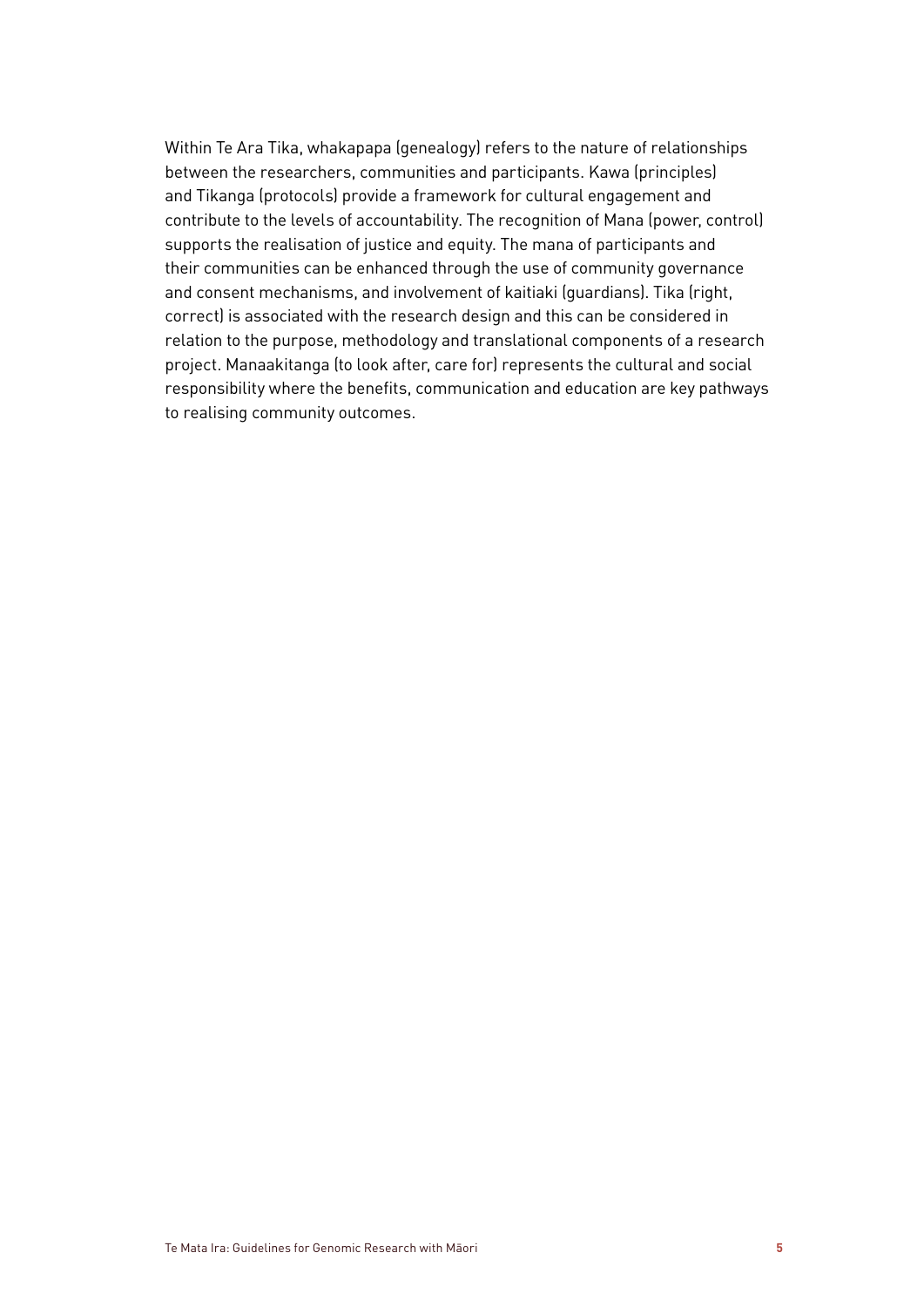## <span id="page-11-0"></span>**Section 1**

## **Cultural Foundation**

Cultural worldviews are embedded with a logic that prioritises specific values and shape appropriate ethical behaviour. Māori ground their thinking about genomic research and biobanking in a Māori worldview through a range of culturally significant reference points reinforced through kawa and tikanga.

Ethics is about values, and ethical behaviour reflects values held by people at large. For Māori, ethics is about 'tikanga'– for tikanga reflects our values, our beliefs and the way we view the world.

Māori recognise that genomic research is an on-going endeavor and that a range of decisions need to be made throughout the period of the project. Māori reiterated the importance of identifying and acknowledging cultural values and concepts, and engaging with the community in the development of appropriate ethical boundaries for genomic projects.

The cultural foundation outlines key cultural concepts that inform Māori understandings of genetics and how they apply to the context of genomic research. The descriptions will also support initiatives to improve genetic literacy within Māori communities.

<span id="page-11-1"></span>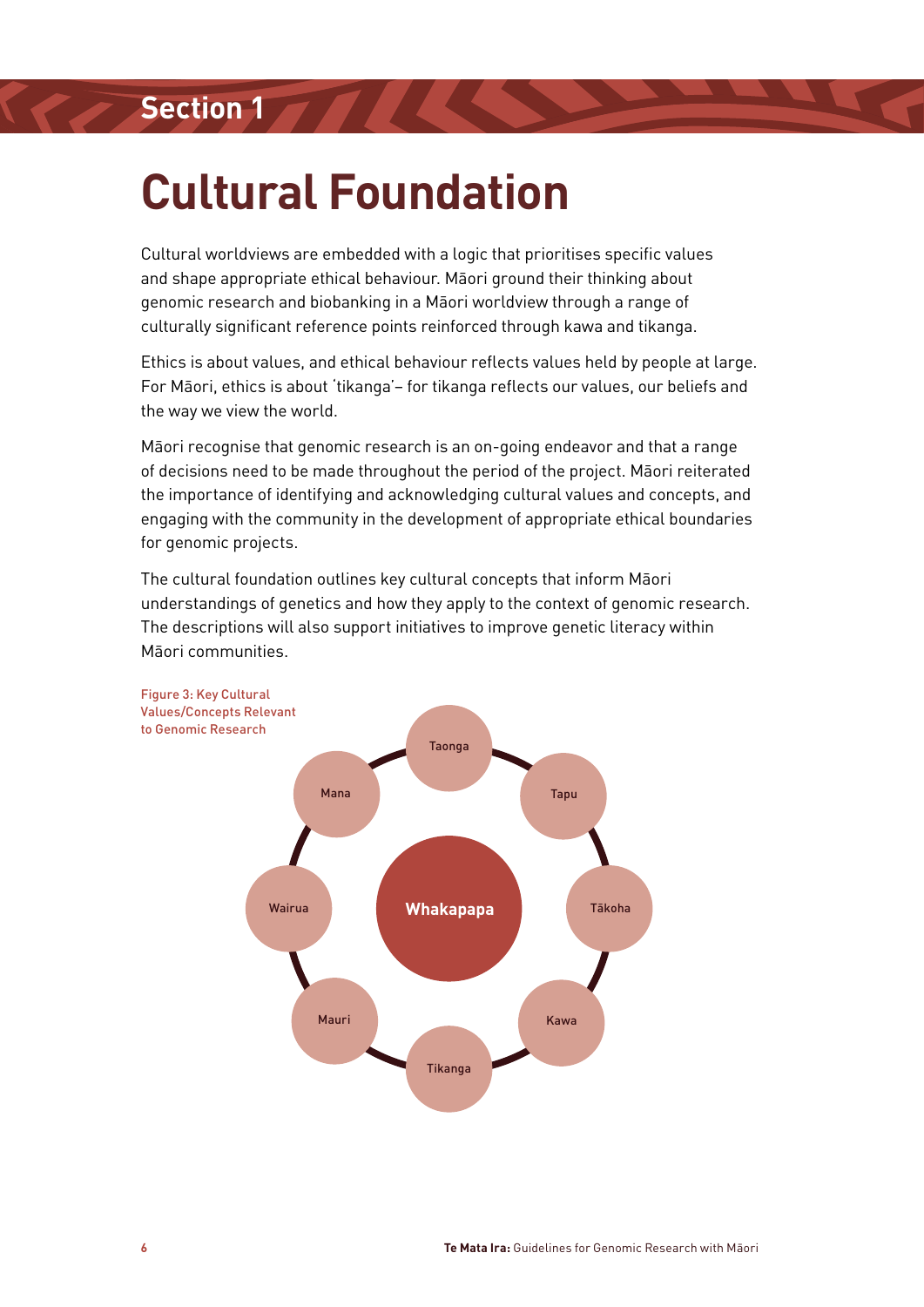<span id="page-12-0"></span>A whakataukī was created by two kaumātua<sup>5</sup> that participated in the Te Mata Ira project. The whakataukī uses the metaphor of a wave to represent the challenge for Iwi and researchers when engaging with genomic research with Māori communities. Whether you are riding on the wave or facing an on-coming wave you should tread carefully to safely negotiate the event.

Me ātahaere mā ngā ngaru, kei tōtohu i te aroha o Tangaroa Tread carefully in challenging waters

#### **Protecting Whakapapa**

Whakapapa is a key reference point for Māori when talking about health and genetics. Whakapapa was described as the connection between people and creates a responsibility for both future and past generations. Whakapapa is often used as a framework to describe a range of connections including genealogy, social and ecological relationships, cultural histories, family traits, and ancestral inheritances. At a physical and spiritual level, whakapapa is embodied within the DNA of a person and therefore the storage and use of human tissue for genetic/ genomic research becomes a culturally significant activity. When individuals consent to participate in genomic research, the biological material and personal information they contribute is a key part of the research endeavor, which Māori consider to be culturally significant. As such, a core responsibility for whānau, hapū and Iwi is to ensure that whakapapa is protected, in part, by managing the access and use of information relevant to whakapapa. The protection of whakapapa is a key consideration for Māori especially when engaging in genomic research

Whakapapa is used to explain both the genesis and purpose of any particular kaupapa (topic/purpose). Whakapapa is an analytical tool for not only understanding why relationships have been formed but also monitoring how the relationships progress and develop over time (mai i te whai ao ki te ao mārama). Within the context of decision-making about ethics, whakapapa refers to quality of relationships and the structures or processes that have been established to support these relationships. In research, the development and maintenance of meaningful relationships between researcher and research participant forms another axis of consideration for evaluating the ethical tenor of a research project and its associated activity.

<sup>5</sup> Huata Holmes, Kai Tahu and Moe Milne, Ngati Hine.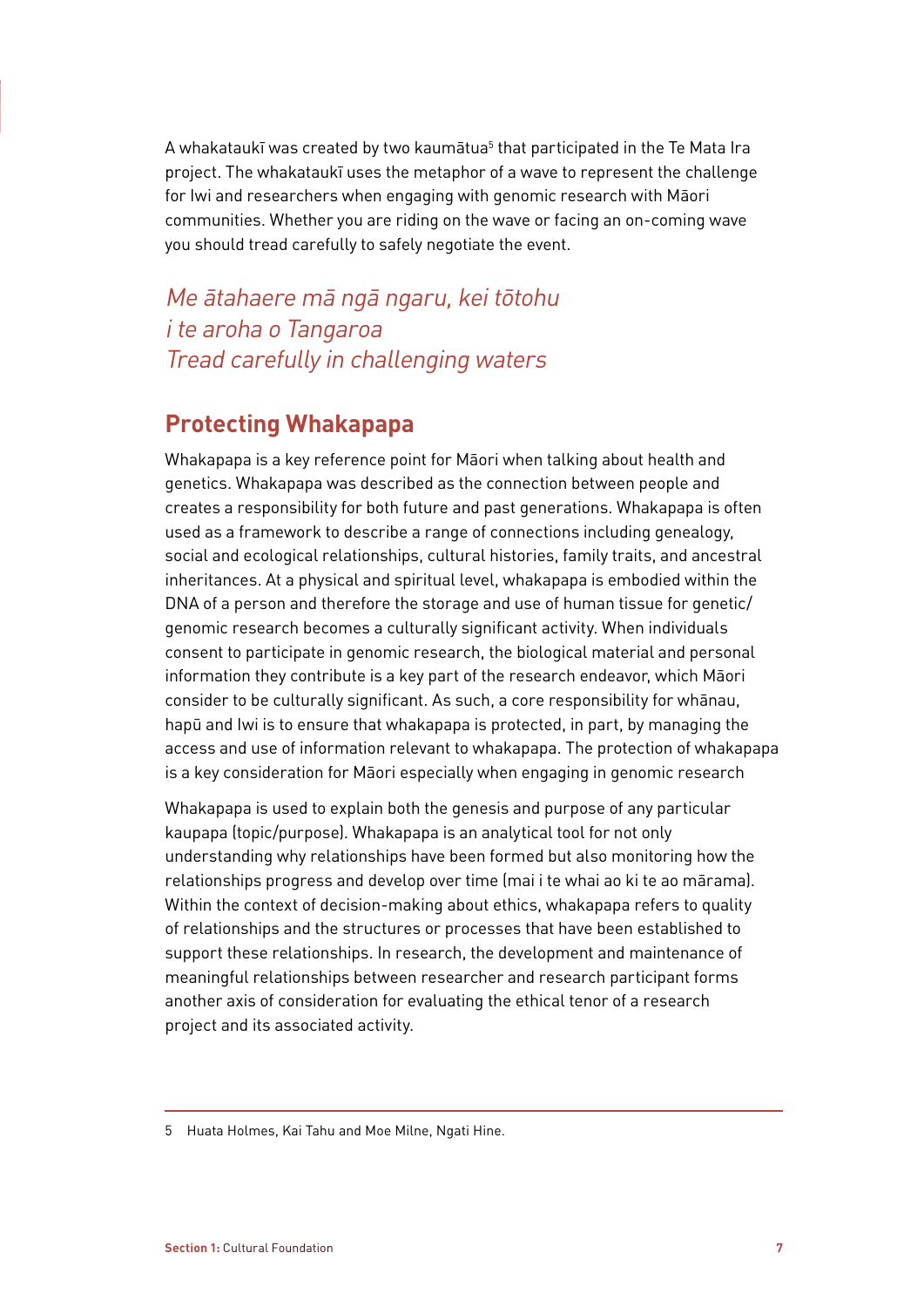<span id="page-13-0"></span>

<span id="page-13-1"></span>Figure 4: Aspects of Whakapapa

### **He Taonga, He Tapu**

The concept of taonga refers to something precious or significant. The term taonga can be applied to valued objects, significant resources, or important entities. Taonga should be looked after in an appropriate manner to preserve their integrity and value as well as respect the tapu that has been imbued into them. Tapu refers to the sacred or special nature of an object and implies that the object must be actively protected or managed.

Human tissue is considered a taonga and DNA from any genetic origin that connects to whakapapa is also considered a taonga. Iwi recognise the value of DNA for its cultural and spiritual significance as well as its usefulness as a resource for research. Genomic data, as a representation of peoples' biological material, is also considered a taonga and a highly valuable strategic asset for Māori.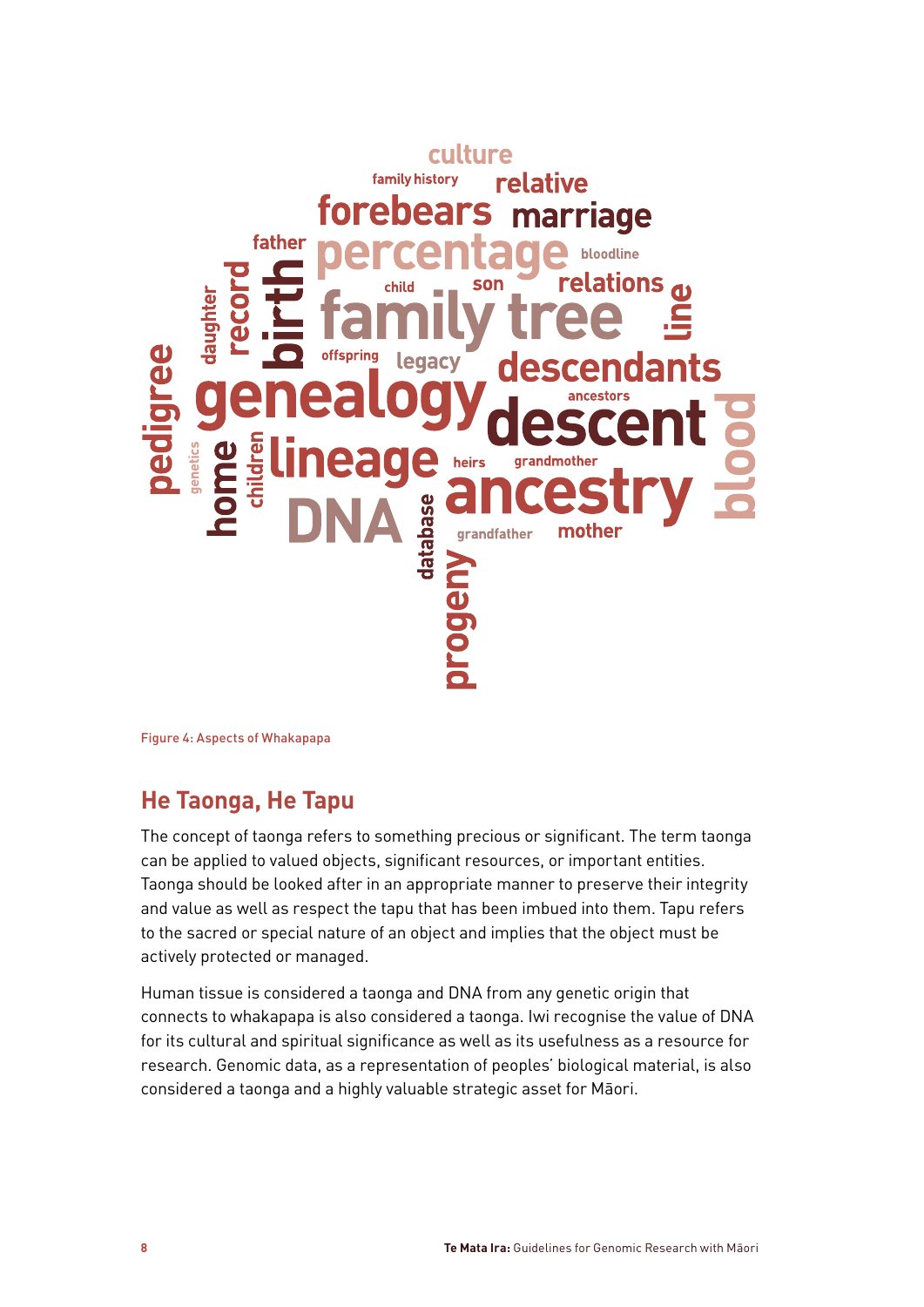<span id="page-14-1"></span><span id="page-14-0"></span>

### **Tākoha**

Koha is often conceptualised as a gift. Tākoha is a form of gifting that recognises the tapu associated with a gift and indicates that conditions are to be applied to the taonga being gifted. Tissue consented for use in genomic research is considered a gift or donation however when applying the concept of tākoha the gift refers to the 'responsibility' to look after the tissue.

### **Kawa for Genomic Research**

Kawa and tikanga provide the primary interface for accessing repositories of cultural knowledge and experience that can be used to inform ethical deliberations. Kawa refers to the core values and ethical principles that underpin a Māori worldview. The creation of kawa to inform genomic research provides researchers with a set of statements to inform the decisions they make once they have been gifted the responsibility to look after Māori tissue and DNA. The kawa have a dual function in that they represent both ethical principles that can inform decisionmaking as well as desired outcomes for the participants and communities.

#### I. Kia tau te wairua o te tangata

Wairua is a core philosophical concept that pervades all aspects of Māori society and is a central element of cultural protocols. It refers to the spiritual dimension and within Māori models of health it is a key component of a person's wellbeing (Durie 2005, Ahuriri-Driscoll et al., 2012). Wairua is a concept to consciously address as it could both influence relationships and outcomes of genomic research as well as be impacted by them. An injury to a person's wairua negatively affects their wellbeing so ensuring whānau are comfortable with their involvement in genomic research is of importance here.

**'Kia tau te wairua o te tangata'** refers to the **'level of comfort'** that participants and communities have in the research project.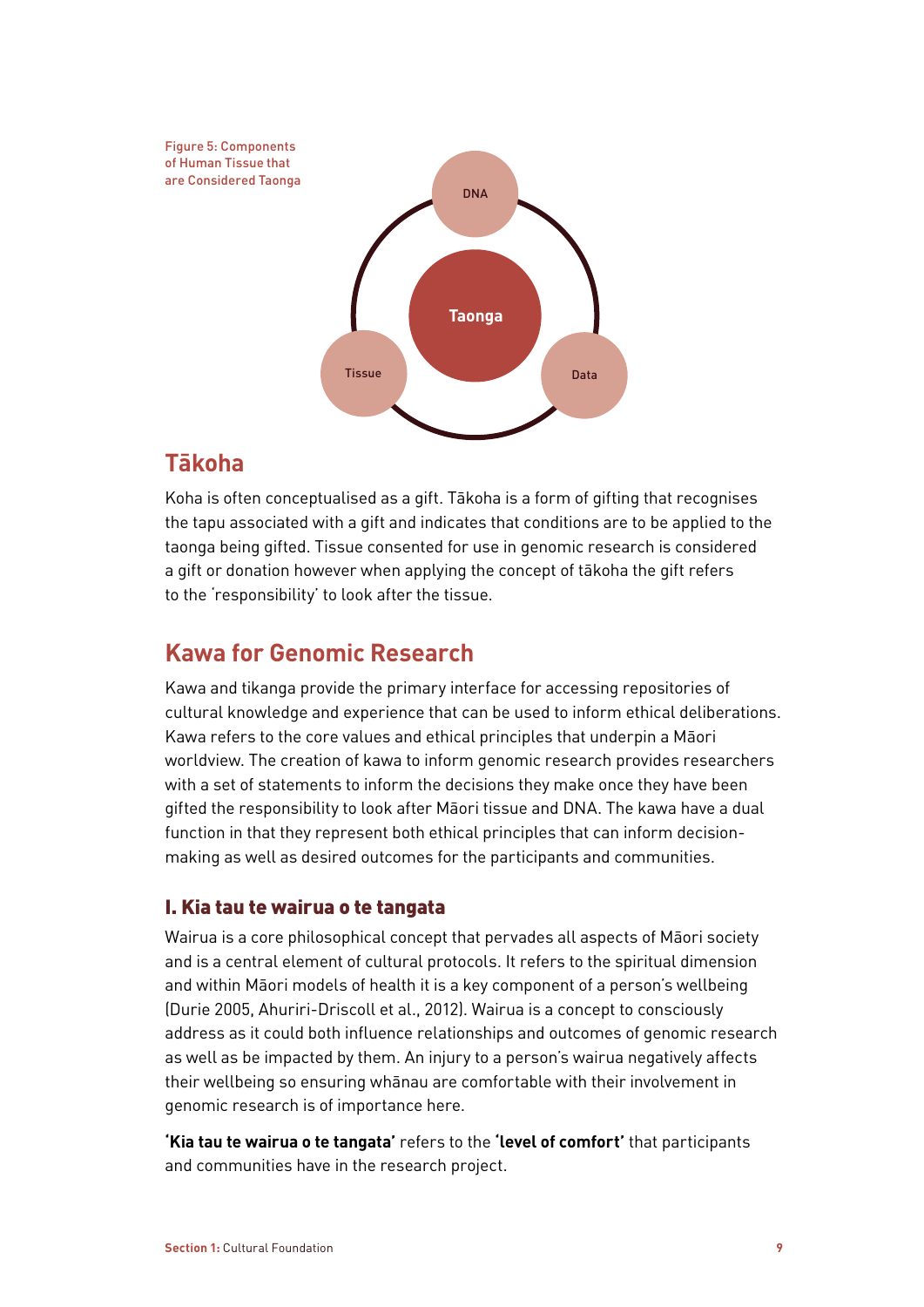The level of comfort changes over time so a variety of different actions contribute to achieving this outcome. These actions might include engagement with Iwi, use of cultural protocols during consenting process, encouraging whānau support, communicating research results, transparent governance, and accessible researchers.



<span id="page-15-0"></span>Figure 6: Te Whare Tapa Wha – Māori Model of Health and Wellbeing

#### Examples

He Kamaka Waiora at the Waitemata and Auckland DHB's provides cultural support to patients and staff across the hospital services through kaumatua and kaimanaaki roles. An example was given where the Chief Advisor Tikanga was asked to support a Māori patient that had received a new lung in a transplant procedure. The patient was not doing well post-operatively and the Chief Advisor Tikanga asked whether the whānau had conducted any ceremonies to farewell the old heart and welcome the new one into the patients body. The whānau agreed that this would be appropriate and once completed the patient made a speedy recovery.

Dr Melanie Cheung led work at the Neurological Foundation Human Brain Bank to look at how core Māori values can guide the process of working with human tissue. One of the cutting edge methods used on tissues samples in the laboratory involves growing cells from post-mortem and post-operative brain tissue. The development of appropriate tikanga for the laboratory supports culturally safe practice for both researchers and whānau. The process of seeking guidance of kaumātua, kuia, whānau, hapū, and iwi resulted in the use of specific karakia, waiata, kai and wai to whakanoa samples as they enter the laboratory environment.<sup>6</sup>

<sup>6</sup> Cheung, M. J. (2011). Cellular and Cultural Studies of Human Neurodegenerative diseases. (PhD Thesis, University of Auckland).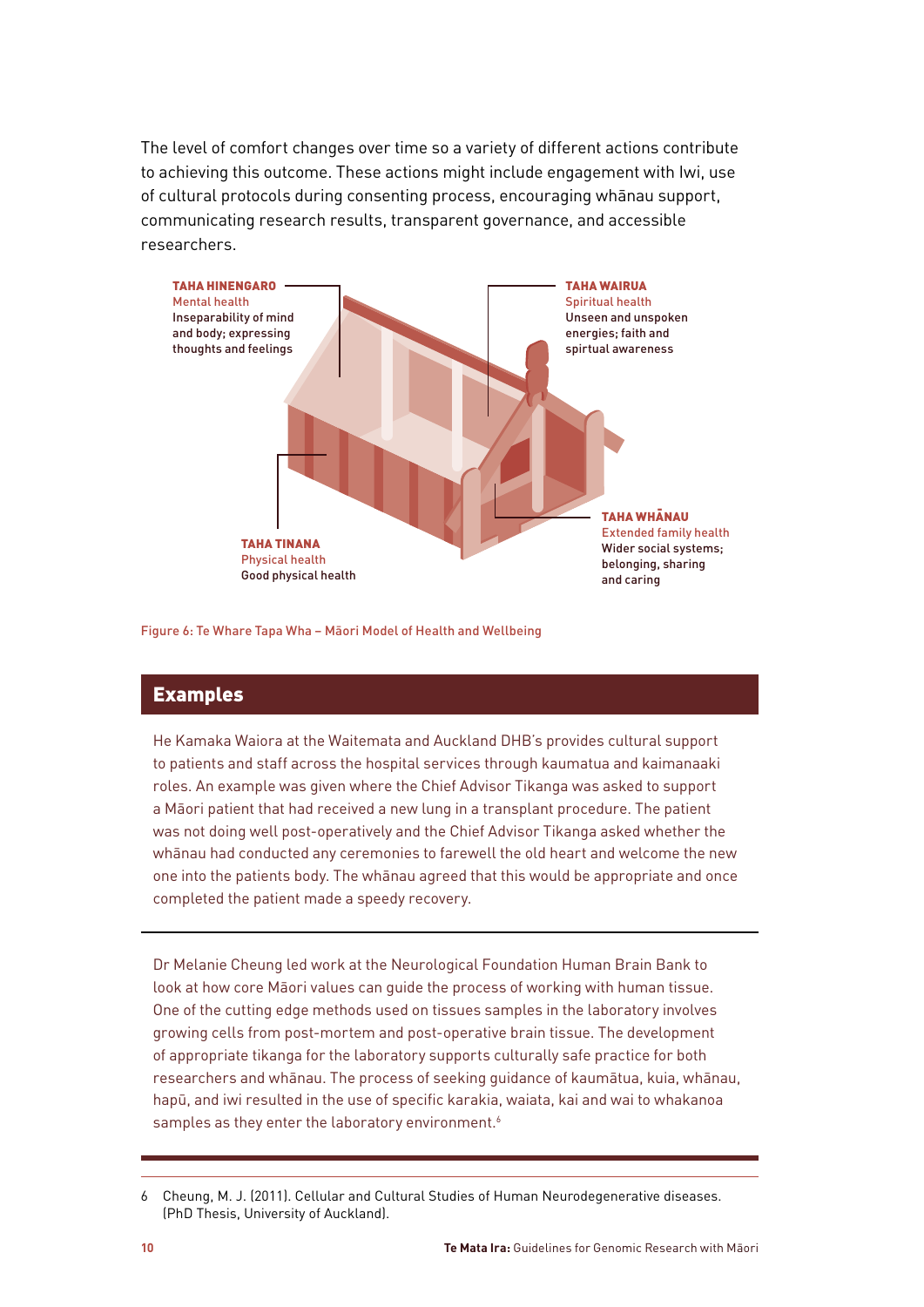#### II. Kia pumau te mana o te tangata

Mana commonly refers to power, control or prestige. Different types of mana (mana atua, mana whenua, mana tangata) describe different levels of control and responsibility for decision-making. There are recognised rights for Māori collectives (whānau, hapū or Iwi) to engage with researchers in consultation around the appropriateness of a genomic research study for their community. Whānau have rights to choose whether they engage in genomic research and/or provide samples for genomic research and expect that hapū/Iwi will support them as required in the context of that relationship. Iwi assistance may also be necessary to ensure whānau can access research information, access services, or provide cultural support as whānau make difficult decisions. To address the power imbalance inherit in the participant-researcher relationship, community members see hapū and Iwi entities using their mana whenua status to support and protect their interests.

'Kia pumau te mana o te tangata' refers to the 'level of control' that participants and communities have in relation to the research project.

The level of control that communities and participants have in the context of their relationship with the research team changes over the course of a project. Their level of influence tends to be greater during the consultation (in the case of communities) and consent (in the case of participants) phases of the project, and reduces over time. Efforts should be made to engage and empower participants and communities of interest through out the life of the project to achieve this outcome.

#### Examples

The University of Otago and a North Island Māori stomach cancer kindred (represented by the Kimihauora Research Unit and a Trust) entered into two agreements, a patent joint venture agreement and a research agreement. The research agreement specified that the research was a joint venture, outlined the roles of the two parties in the research and noted that all biological samples and information related to the whakapapa remained the property of the whānau. It further specified that the University researchers must provide quarterly progress reports to Kimihauora. The patent agreement specified that a management committee be established to oversee any commercialisation process. The committee would comprise two whānau representatives and two University representatives. Patent rights would be held equally between the two parties. The University agreed to meet patenting costs alone, on the condition that they would be recovered should there be any future revenue flow.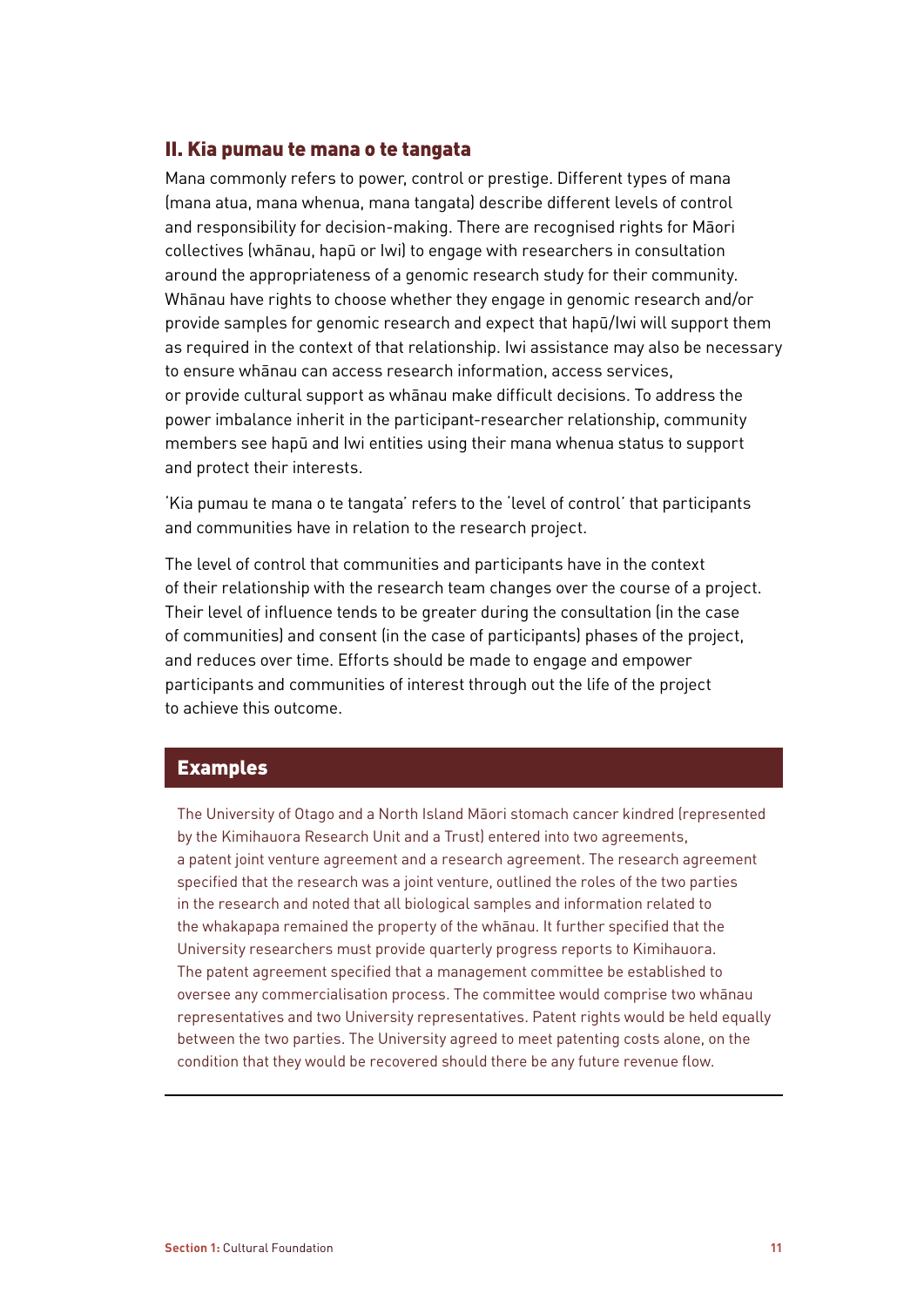Dr Merriman, Department of Biochemistry, University of Otago (UoO) presented a paper in July 2012 to the Ngati Porou Hauora Charitable Trust (NPHCT) Board regarding a proposed variation to data analysis plans for the 'Genetics of Gout in Tairawhiti' project (begun 2007) and which would also be applicable to the 'Genetics of Gout and Co-morbidities: genes and environment' project (begun 2013). Approval was sought such "that the whole genome provided by the NPH gout research participants to date is determined and stored as computer-data (rather than DNA in solution) in the secure IT systems of the Biochemistry Department at the University of Otago". The Board responded with one condition being that 'An agreement is signed between the Ngati Porou Hauora Charitable Trust and the University of Otago that provides a framework for the use, storage, and protection, of whole genome sequence data from participants in the two gout genetics projects'.

#### III. Kia hiki te mauri o te kaupapa

Mauri is a core concept underpinning the Māori worldview. It can be described as the 'life essence' and is applied to both animate and inanimate objects. Maintaining the mauri can be thought of as maintaining the genetic or biological integrity of an organism or system. Ensuring that mauri is maintained or enhanced improves the level of public trust and accountability between genomic researchers and Māori communities.

**'Kia hiki te mauri o te kaupapa'** refers to the **'level of integrity'** present within the systems that contribute to the research endeavour.

The level of integrity in the systems that support research and the transformation of services (research organisations, ethics committees, funding bodies, health system) is integral to the level of support and trust that Māori communities have in research. Researchers have a responsibility to build an understanding of genomics and develop trust with Māori communities through their activities and actions. Greater levels of transparency and communication about their research projects will contribute to the realisation of this outcome.

#### Examples

Recent changes in the process of ethical review for Health and Disability research led the Māori Research Review Committees to develop a framework for Māori review of research in DHB's. Standardisation has several potential advantages including increased efficiency of time, energy and resource, as well as improved national consistency while still allowing for consideration of local context and collaboration with manawhenua. The framework makes an important contribution to ensuring the rights of Māori are upheld in the research setting (Simmonds, 2015).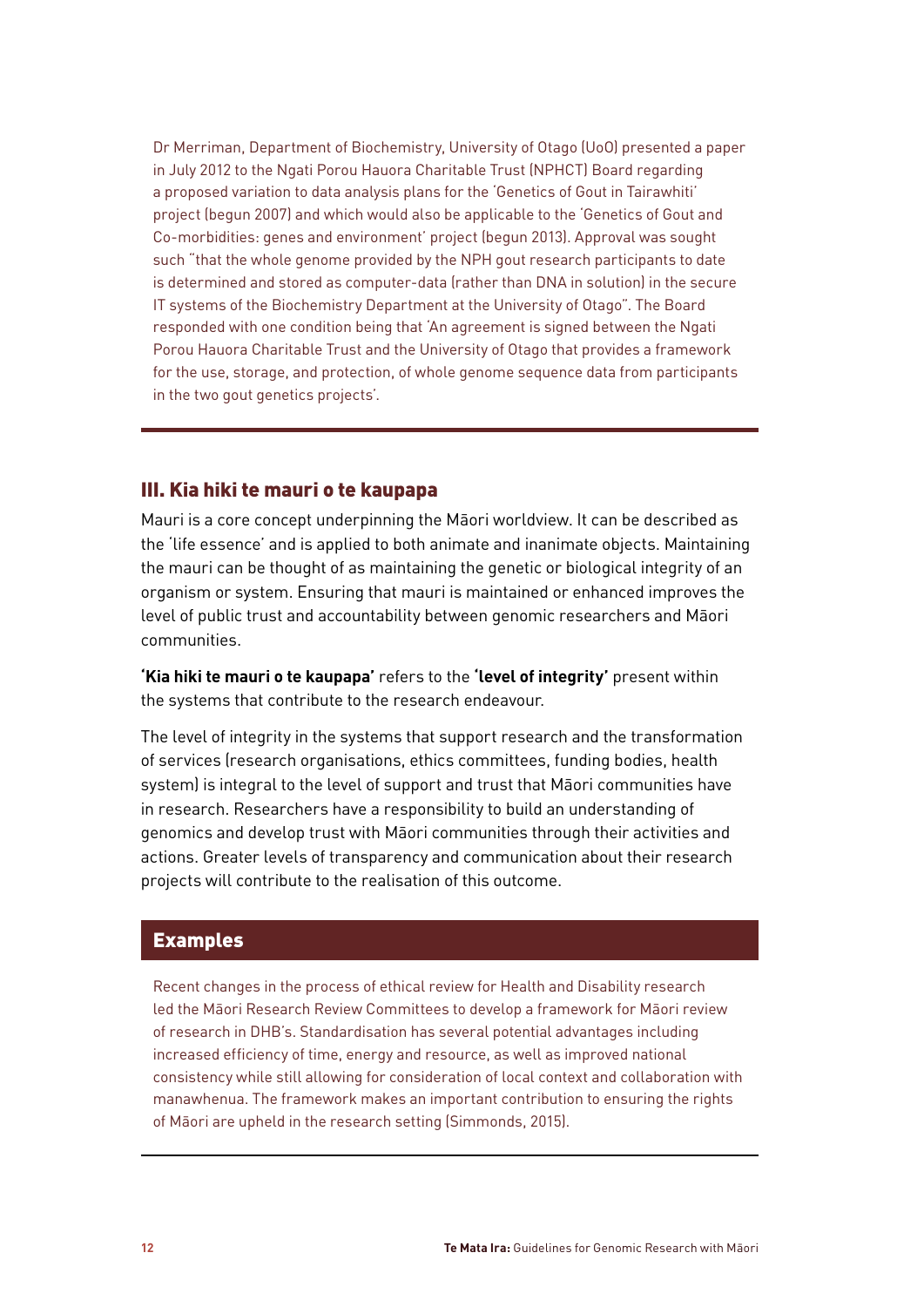<span id="page-18-0"></span>The NETwork! project is a collaborative research group working with communities, clinicians and researchers to advance understanding and treatments for Neuro-Endocrine Tumours. It has developed a dedicated website<sup>7</sup> which it uses to better communicate with research partners around New Zealand, and keep them up to date with the overall progress of the project. As part of the development of this website, the decision was made to provide a Māori translation in order to make the information about the NETwork! project more accessible. We hope that this will facilitate informed participation by Māori patients and their whānau. Māori participation is essential to the getting a clearer picture of Neuroendocrine Cancer in NZ, and facilitating the development of a suitable multidisciplinary framework that will ensure benefits from the study flow on to all New Zealanders. The Te Reo translations were provided by Dr David Jansen, who helped with the intricate task of translating some of the technical explanations of our project. David is Ngāti Raukawa and a qualified medical practitioner. His main focus is on running clinical teaching and Te Reo programmes throughout New Zealand and in 2006 he produced a phrase book of Māori medical terms.

### **Tikanga for Genomic Research**

Tikanga refers to the specific protocols or processes that people follow to ensure that their values and principles are maintained. Tikanga provides a framework through which Māori can actively engage with ethical issues and consider the effect research may have on their values or relationships.

## Na te tapu i puta mai te tikanga $^{\circ}$

As a taonga, the protocols for dealing with human tissue, DNA and data in research should address both physical and spiritual components within the research process. Tikanga will ensure that the kawa (principles) outlined above are operationalised and the relationships between the researchers and the participants and communities are enhanced. There are three key stages within the research process where different tikanga could be applied to address cultural and ethical expectations.

<sup>7</sup> www.network.ac.nz.

<sup>8</sup> Quote from cultural wananga held during Te Mata Ira project.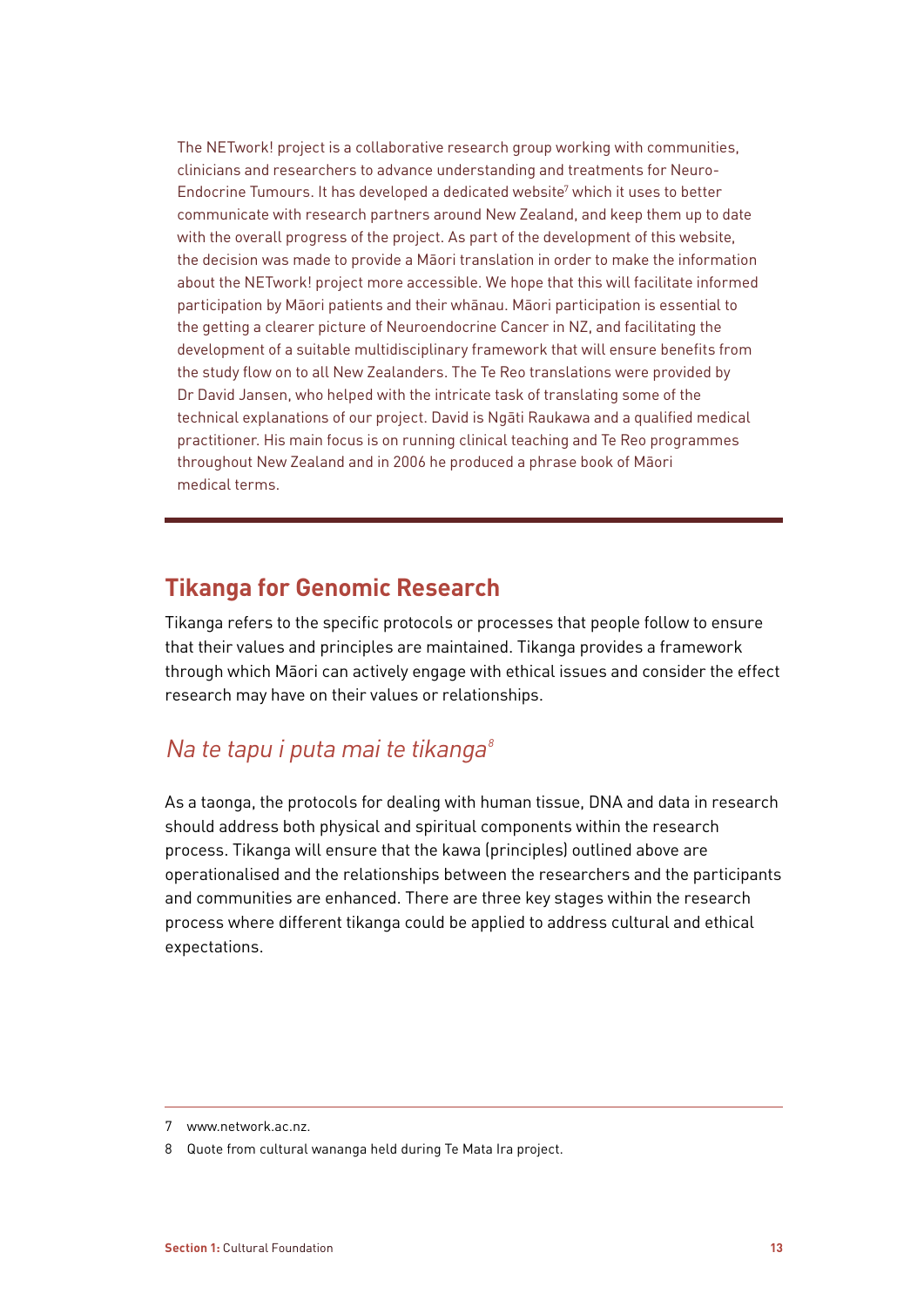<span id="page-19-0"></span>

#### I. Te Tuku i te Taonga (sharing of the gift)

Te Tuku i te Taonga refers to the point in time when a participant consents to their tissue/DNA/data being used as part of a research project. At a fundamental level the consent process establishes a relationship between the researchers and the participant. The process creates expectations of reciprocity, determines the parameters of the consent and also establishes levels of comfort and safety across both physical and spiritual dimensions.

Consent in the spiritual dimension relates to the process of wātea or whakawātea. In the research context it might involve the use of karakia by cultural experts (tohunga) to clear the way by removing anxieties that participants or communities might have about involvement in genomic research. This could happen at a project level (similar to the use of karakia to open a new building) or at the participant level (similar to the use of karakia by a hospital chaplain for a person before a significant operation). Addressing the spiritual dimensions of consent can also be supported by access to whānau support, as well as the use of Māori language and protocols during the recruitment and consent process.

Consent in the physical dimension builds on existing practices involving the use of patient information sheets and consent forms. It is important that these documents address the full range of important issues (e.g. use of tissue, use of data, conditions of consent, benefit-sharing, governance and future use arrangements).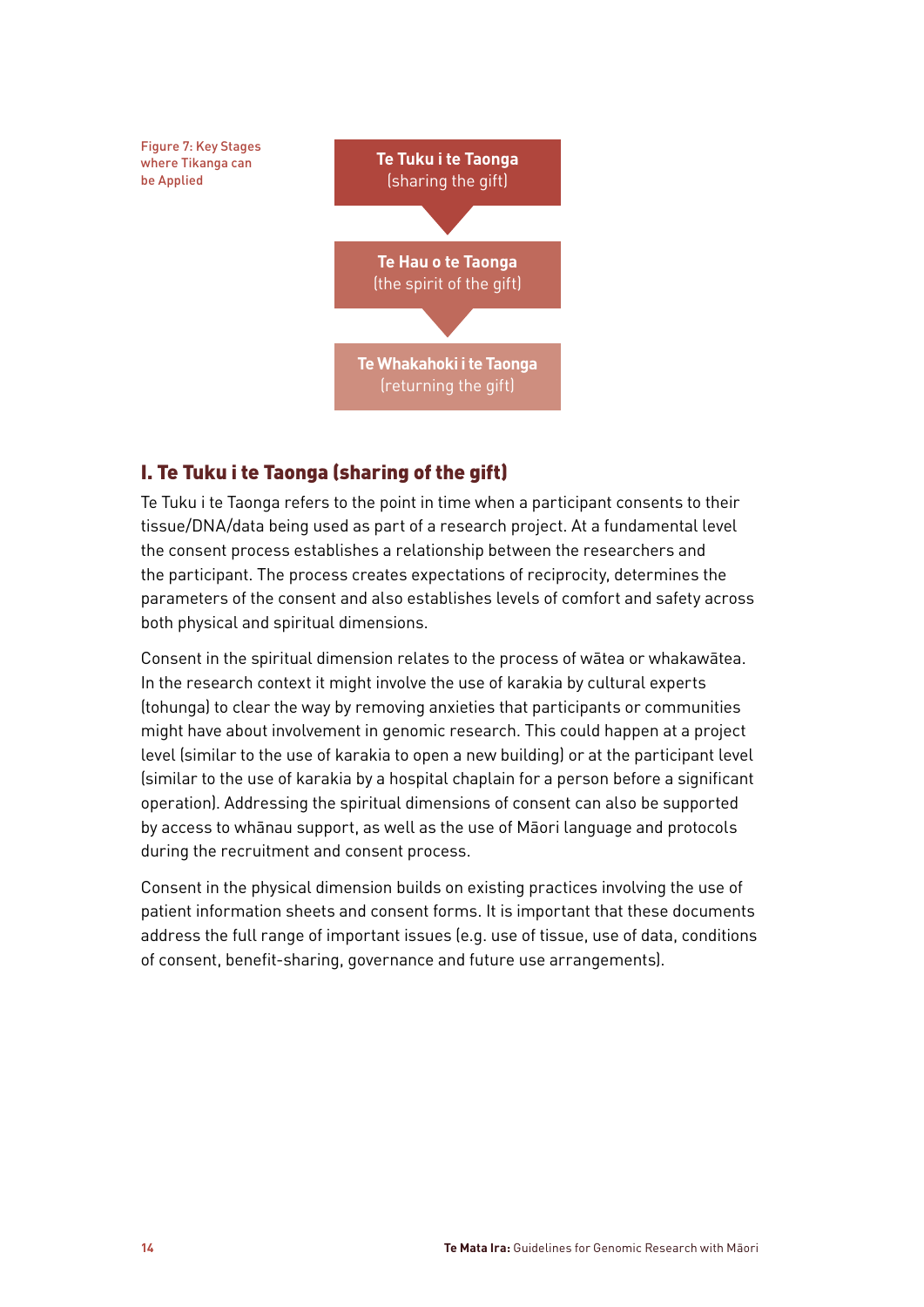#### Example

Te Roopu Kaitiaki was established to support the participation of Māori within the LiLACS research project. The members of Te Roopu Kaitiaki were selected from tribes across Aotearoa with the brief of ensuring that Māori people and their language and culture would be acknowledged and valued throughout this research<sup>9</sup>. Te Roopu Kaitiaki supported the translation of information sheets, questionnaires, and consent forms into Māori and these were available for the LiLACS participants. The process although challenging was enriching for the research team as Kēpa<sup>10</sup> observes;

Translation by Te Roopu Kaitiaki o Nga Tikanga requires Māori language that is used by the oldest old Māori rather than fluent Māori language that combines English grammatical and phonological structures and Māori vocabulary. By creating a translation process that has never been used before and by being courageous enough to do so knowing full well that such a process may be disliked and rejected at any time, critical issues, distinctive interactions and innovations can be identified for study design and methodology in health and ageing research (p. 280).

#### II. Te Hau o te Taonga (the spirit of the gift)

Te Hau o te Taonga is a concept that refers to the expectations associated with the use of the tissue/DNA/data. Te Hau o te Taonga arises in the context of gifting land where the land is given for a specific purpose and the expectation that it will be returned if no longer required for the intended purpose. In the context of genomic research it supports the notion of tākoha and the responsibility to make decisions about the use of the taonga in a way which adheres to the parameters of consent, and respects the spirit in which the gift was given. Most decisions about the use of tissue/DNA/data occur after the point of consent so it is important to give consideration to the ways in which the kawa for genomic research will be operationalised (Henare, 2015).

The spiritual dimension of Te Hau o te Taonga relates most directly to principle 'Kia tau te wairua o te tangata', the level of comfort that participants and communities have in the project. Identification of a kaitiaki (guardian) to support decision-making is one way to ensure the spirit of the gift is maintained as new possibilities emerge during the research project. Providing participants and

<sup>9</sup> Dyall, L., Skipper, T. K., Kēpa, M., Hayman, K., & Kerse, N. (2013). Navigation: Process of building relationships with kaumātua (Māori leaders). The New Zealand Medical Journal, 126(1368), 65.

<sup>10</sup> Kēpa, M., Kēpa, C. A., McPherson, B., Kameta, H., Kameta, F., Port, W., . . . Reynold, L. (2014). E kore e ngāro ngā kākano i ruia mai i Rangiātea: The language and culture from Rangiātea will never be lost in health and ageing research. AlterNative, 10(3), 276–287.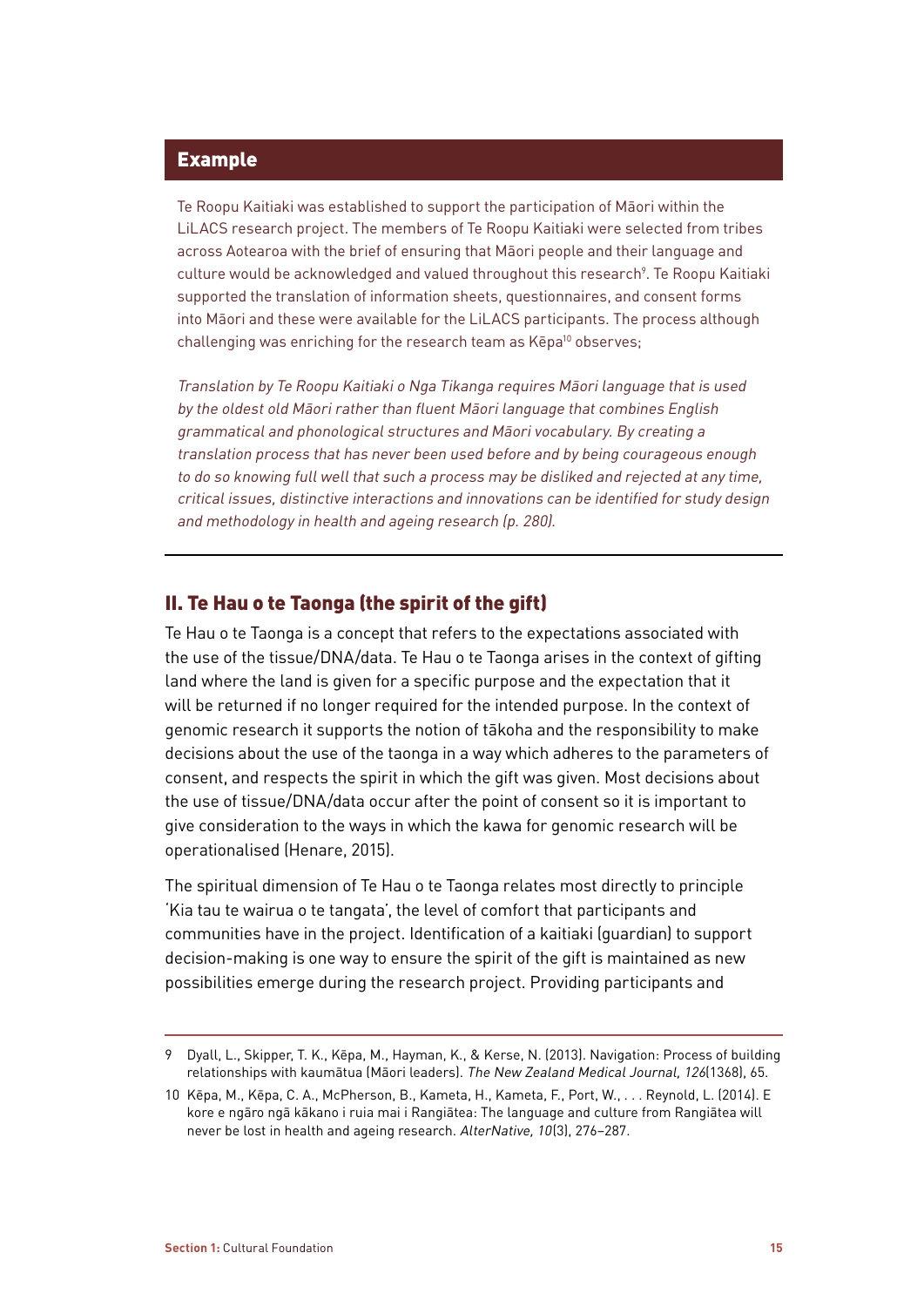stakeholder communities with updates is a way to ensure they are informed about the progress of the project. This addresses the issue where participants feel that they lose control over time.

The physical dimension of Te Hau o te Taonga relates most directly to the principle 'Kia pumau te mana o te tangata', the level of control that participants and their communities have in the project. At a participant level it relates to the level of information and ability to withdraw consent. At a community level it relates to roles in the governance of the project and the ability to track and audit the use of tissue/ DNA/data.

#### Examples

An Aboriginal Governance Committee for a research project looking at genetic contributions to rheumatic heart disease in Aboriginal communities established a Living Protocol to ensure that the cultural and spiritual significance of tissue was being recognised as the samples, DNA and data was shared between the research partners. The Living Protocol outlines 'good manners' in relation to the use of samples, DNA and data and provides statements that can be included in material transfer agreements and data use agreements.

Tissue is considered by Aboriginal and Torres Strait Islanders to be sacred as it is a physical manifestation connecting collective stories of origin, identity and authority with aspirations for the future. A person's uniqueness arises from their connection to country and kin. The rights and obligations created with community through the gift of tissue extends to every recipient [user] of that tissue.

The Neuro-Endocrine Tumour NETwork! project is establishing a collaboration of cancer clinicians and scientists to develop a national framework for managing neuroendocrine cancer that couples clinical practice with a translational research model to improve outcomes for patients with NET cancer. As a key aspect of the project is to collect NET cancer specimens from historic samples and from patients who are newly diagnosed with NET cancer. As the samples could be used for a number of different studies NETwork! has established a Governance Group and an Incidental Findings Committee to provide oversight in relation to the studies that get conducted and how information arising from them is used. Māori are represented on all of these committees including the research team.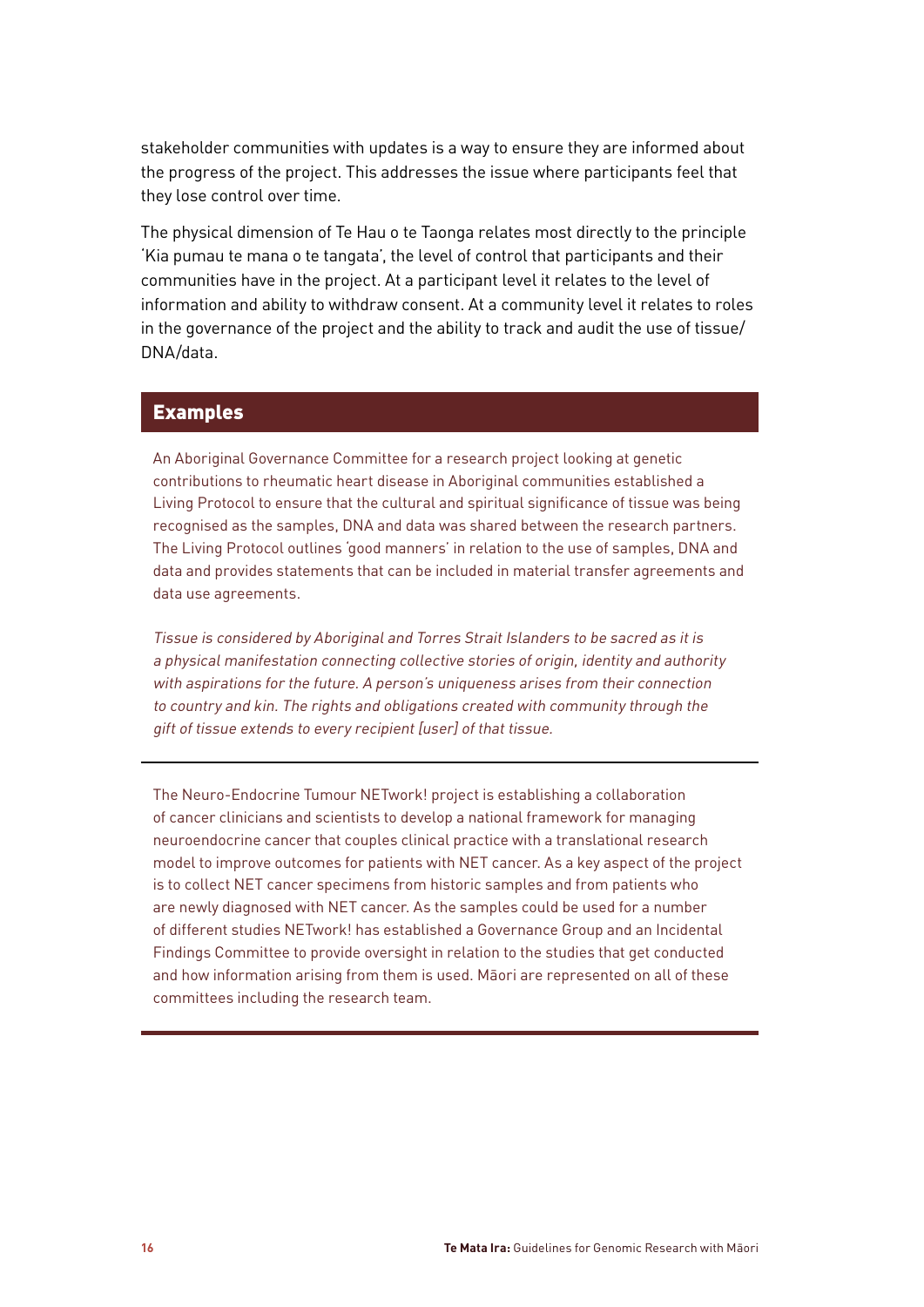#### III. Te Whakahoki i te Taonga (return of the gift)

Te Whakahoki i te Taonga refers to the point in time when the genomic research project is complete and the responsibility for looking after the gift is returned to the community. This process is an expression of respect for relationship and provides an opportunity to report on all uses of the tissue/DNA/data and outcomes of the project. It also allows the research team to check in with the community about their level of comfort and satisfaction with the research process and openness to continuing a research relationship.

The spiritual dimension of Te Whakahoki i te Taonga relates to the communities level of comfort with the project at its conclusion, and assesses the project against the expectations of reciprocity anticipated at the beginning (Te Tuku i te Taonga). The metaphor of a 'kawe mate', where photos/taonga of a recently deceased person are taken to marae for whānau to grieve over, is associated with the acknowledgement and return of whānau members. The concept of a 'kawe taonga' emerged to recognise that often the actual tissue/DNA would not be able to be returned to participants and communities but a representation of those taonga in the form of reports or other information could be formally provided to the relevant communities.

The physical return of reports or provision of access to raw data is an important consideration for research teams to demonstrate respect for the community and providing opportunities for them to re-consent for future use and participation or consent to 'exit' the relationship supports the principle 'kia pumau te mana o te tangata' (level of control).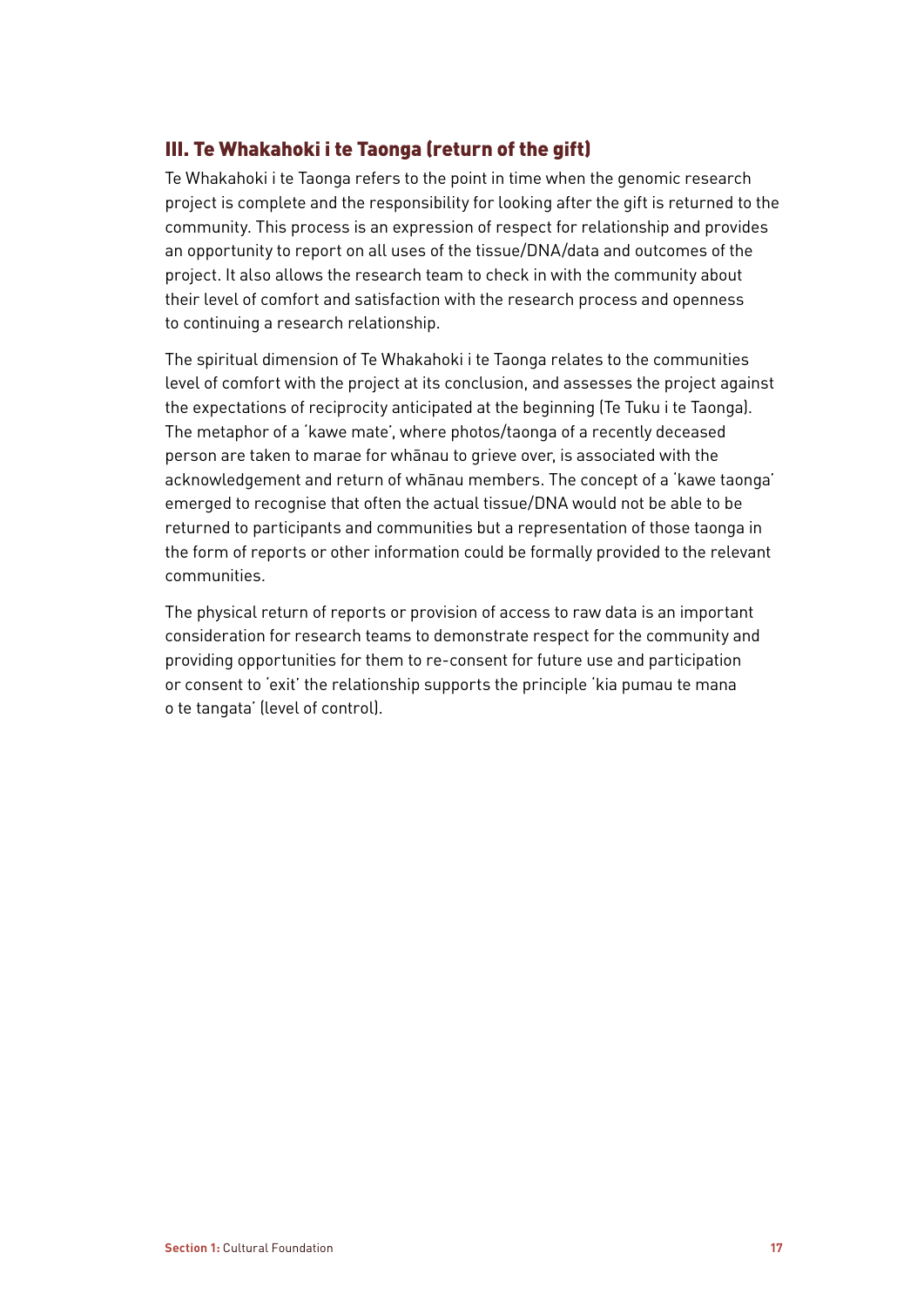#### Examples

A kaumatua from Ngāti Whātua spoke about the instructions given to the 28th Māori Battalion, a group of Māori soldiers that fought in World War 2. The elders realised that not all of them would return from the battles and were told that it was okay to bury the fallen on the other side of the world but that they should bring back a momento or something that belonged to the person so that the whānau could grieve for them. This in not unlike a kawe mate where a person is buried in a urupā in one region but a photo of them is taken to other regions so whānau from those places can also express their grief in a culturally appropriate manner.

The kaumatua used this story as an analogy for the taking of tissue for research and suggested that while it may not be possible to return biological material to participants it was important that something came back. This might be the results of the study and he reiterated the importance of it being done in the right way. If discussions about the project had taking place with whānau or hapū then it should be in a formal manner on the marae.

Me hoki rangatira mai mā te upoko, ehara mā te rārā. One should return through the front door, not the side door.

The Christchurch School of Medicine developed Guidelines for Disposal or Retention of Samples and Specimens for research involving Māori. The guidelines provide advice on what should be included in the information sheets and consent forms for the collection of samples including the option of disposal with karakia.

For disposal of identified Māori samples (i.e samples taken from research participants who have requested to have 'remaining samples disposed with appropriate karakia' on the consent form) – at the end of the study the samples will be retained for the ceremony with appropriate karakia, then be disposed of immediately thereafter.

For any subsequent dissemination of Māori samples (e.g. to other labs participating in the study), those samples should also be identified with the appropriate sticker. The lab in receipt of the samples must be informed that any remaining sample material should be returned to the disseminating lab after testing is completed, or by a certain date, whichever comes first.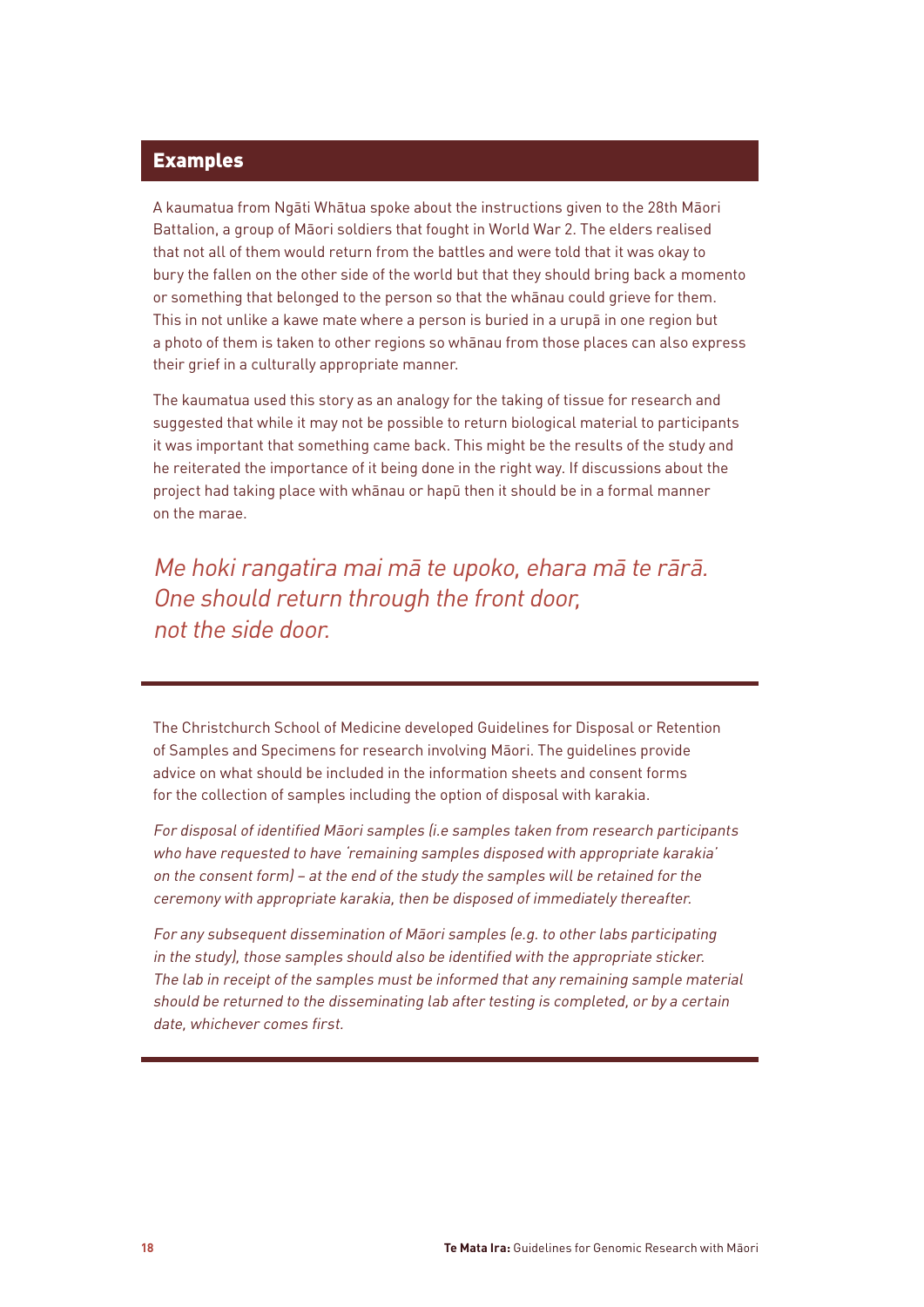## <span id="page-24-0"></span>**Te Mata Ira Framework for Genomic Research**

When developing a genomic research project it is also important to prepare appropriately for engagement with whānau, hapū, Iwi, or Māori groups. Ideally, researchers should make use of different resources to familiarize themselves with Māori culture and ethics prior to engagement and that discussions should occur prior to the development of the research design. The kawa and tikanga outlined above as part of the cultural foundation provide some guidance around decisionmaking in the context of genomic research. This section outlines the context and key issues<sup>11</sup> that Maori have interests in discussing in relation to genomic research.



<span id="page-24-1"></span>Figure 8: Te Mata Ira Framework for Genomic Research with Māori

Note: There are a range of resources that can provide context to Māori issues in research and genetics. These have been included in Appendix A.

<sup>11</sup> These issues were identified through the HRC funded Te Mata Ira research project.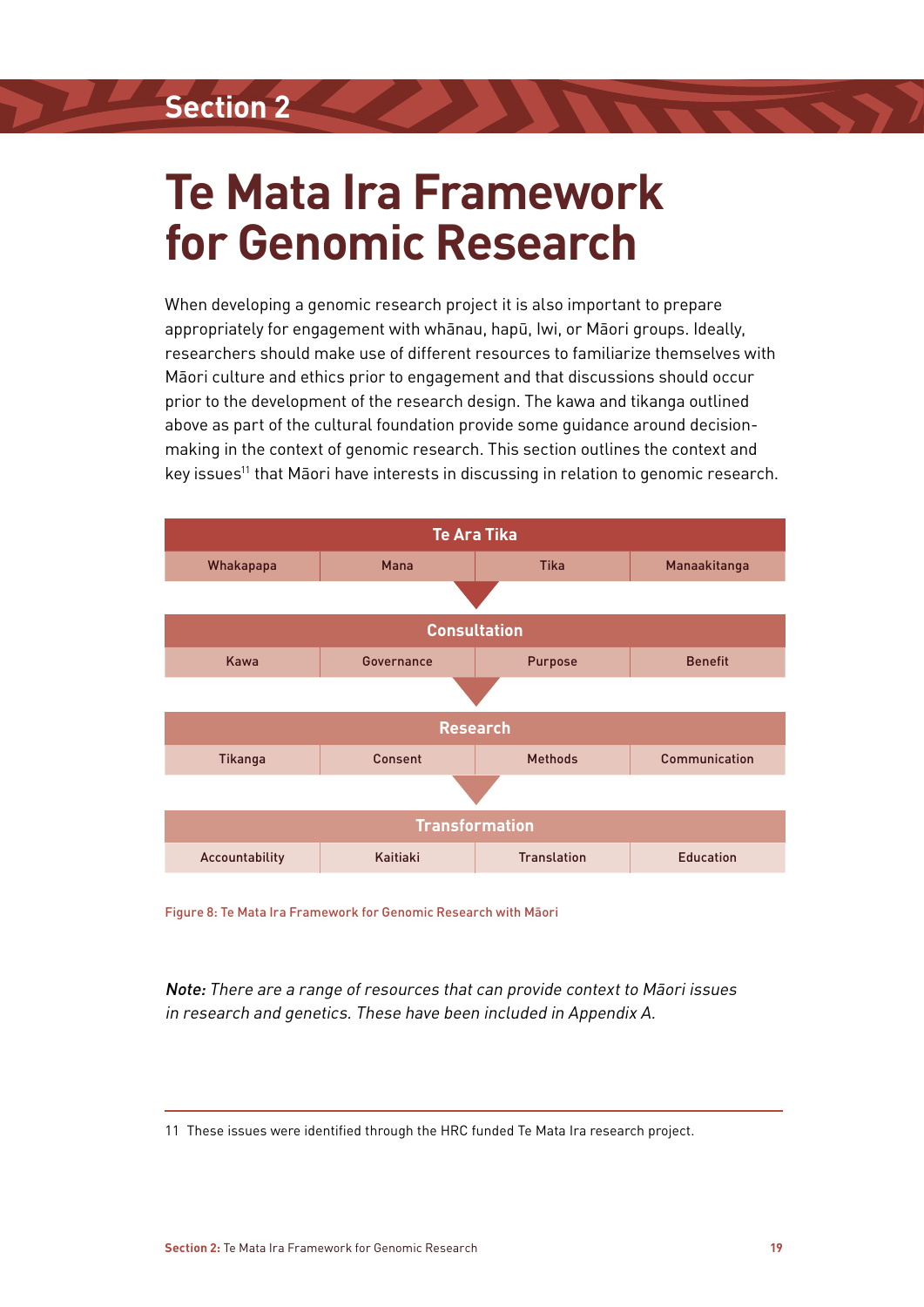### <span id="page-25-0"></span>**Consultation Phase**

Consultation<sup>12, 13</sup> ensures that there has been a constructive critique of the proposed project and its potential impact on Māori, and also provides an opportunity for the community to consider the track record of the research team. Consultation assists with the development of clearly written information sheets, which specify that samples will only be used for the purpose for which they are taken<sup>14</sup>, provide a mechanism for reporting back results to appropriate parties<sup>15</sup> and allow issues regarding the research scope and agenda<sup>16, 17</sup> to be discussed. These are considered minimum requirements and should be reflected in the locality assessment and section F of the ethics application.<sup>18</sup>

The consultation phase is the only opportunity for whānau, hapū, Iwi or Māori entities to influence the direction or design of the research project. This phase tends to engage with Māori as stakeholders in the project rather than as participants and will contribute to community consent or mandate for the research project. While discussions in the consultation phase are likely to extend to research and transformation the immediate issues for deliberation relate to kawa, governance, purpose, and benefit.

|      |            | <b>Consultation</b> |                |
|------|------------|---------------------|----------------|
| Kawa | Governance | <b>Purpose</b>      | <b>Benefit</b> |

#### a) Kawa

Kawa can provide principles to underpin the relationship that develops between researchers and the community. The principles should underpin the use of samples/DNA/data and provide guidance around limits of use in a research environment that promotes the sharing of samples and data, including the right to say no. Identifying appropriate kawa (principles) in research with human tissue emerged as a key issue for Iwi as tissue is a taonga, there is a tapu associated with its use in genomic research. This tapu and kawa extends to the data as a representation of the tissue. While some kawa has been identified in this document

<sup>12</sup> Ministry of Health (2006). 2.2.37, p. 9.

<sup>13</sup> Ministry of Health (2006). Appendix 8, Partnership 381–382, p. 79.

<sup>14</sup> Ministry of Health (2006). 2.2.33, p. 9.

<sup>15</sup> Ministry of Health (2006). Appendix 8, Points to consider 386, p. 80.

<sup>16</sup> Ministry of Health (2006). 2.0.23, p. 6.

<sup>17</sup> Ministry of Health (2006). 2.7.82, p. 17.

<sup>18</sup> Ministry of Health (2009). National Application Form for Ethical Approval of a Research Project v1, Section F, 'Cultural and social responsibility'.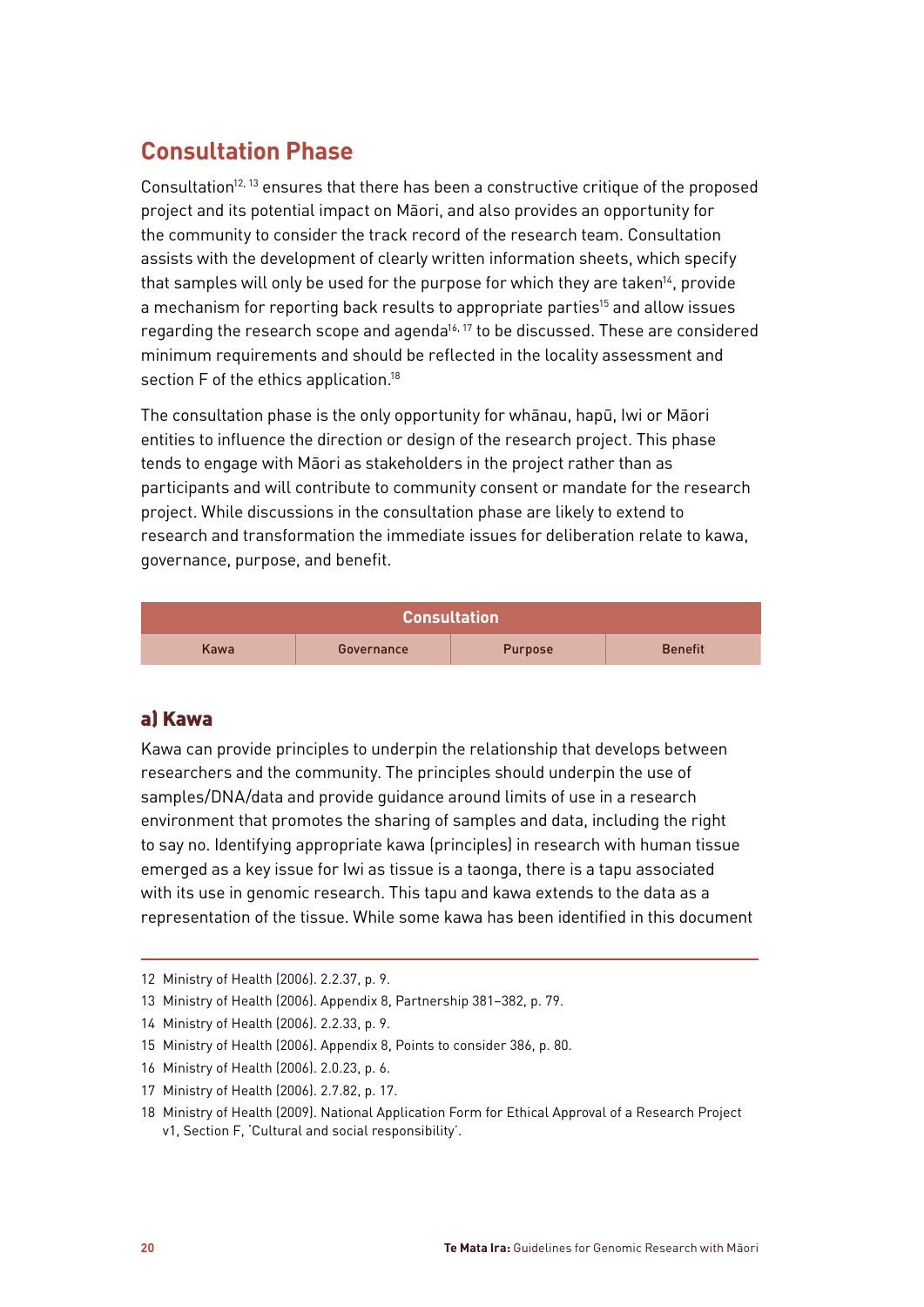it is important to understand that each whānau, hapū and/or Iwi may wish to apply their own kawa to the project.

The types of questions to expect from Māori entities relevant to kawa include:

- What type of relationship are you looking for?
- Can Iwi modify the focus of the research?
- What principles inform the research project?
- What principles are used to make decisions about the use of samples and data?
- How will Māori rights and interests in intellectual property be recognised?
- How can we ensure our tikanga is upheld?

#### b) Governance

While kawa helps identify the principles that inform the use of samples, DNA and data, the issue of governance refers to the people and processes that control access and use. Participation within governance processes is the primary means of protecting interests and limiting unauthorised use. Governance in the context of genomic research occurs at multiple levels and there are a range of decisionmaking bodies where Māori could participate, including project governance groups, community advisory boards, and institutional management committees. Māori will want to participate in any committee or decision-making process about access to DNA samples, genomic data, whakapapa information, or clinical data so they can be involved in setting conditions for access and use, and reviewing progress.

The types of questions to expect from Māori entities relevant to governance include:

- What governance arrangements are in place?
- For the project? For the biobank? (for samples consented for future use)
- How can we be involved in the governance of samples, research information and genomic data? e.g. Use for different purposes
- Who holds the research information and genomic data, for how long and who can access it?
- What rights do donors have to control use?
	- Through dynamic consent or re-consent
	- Will donors receive communication about each use?
- Who will own the research once it is completed?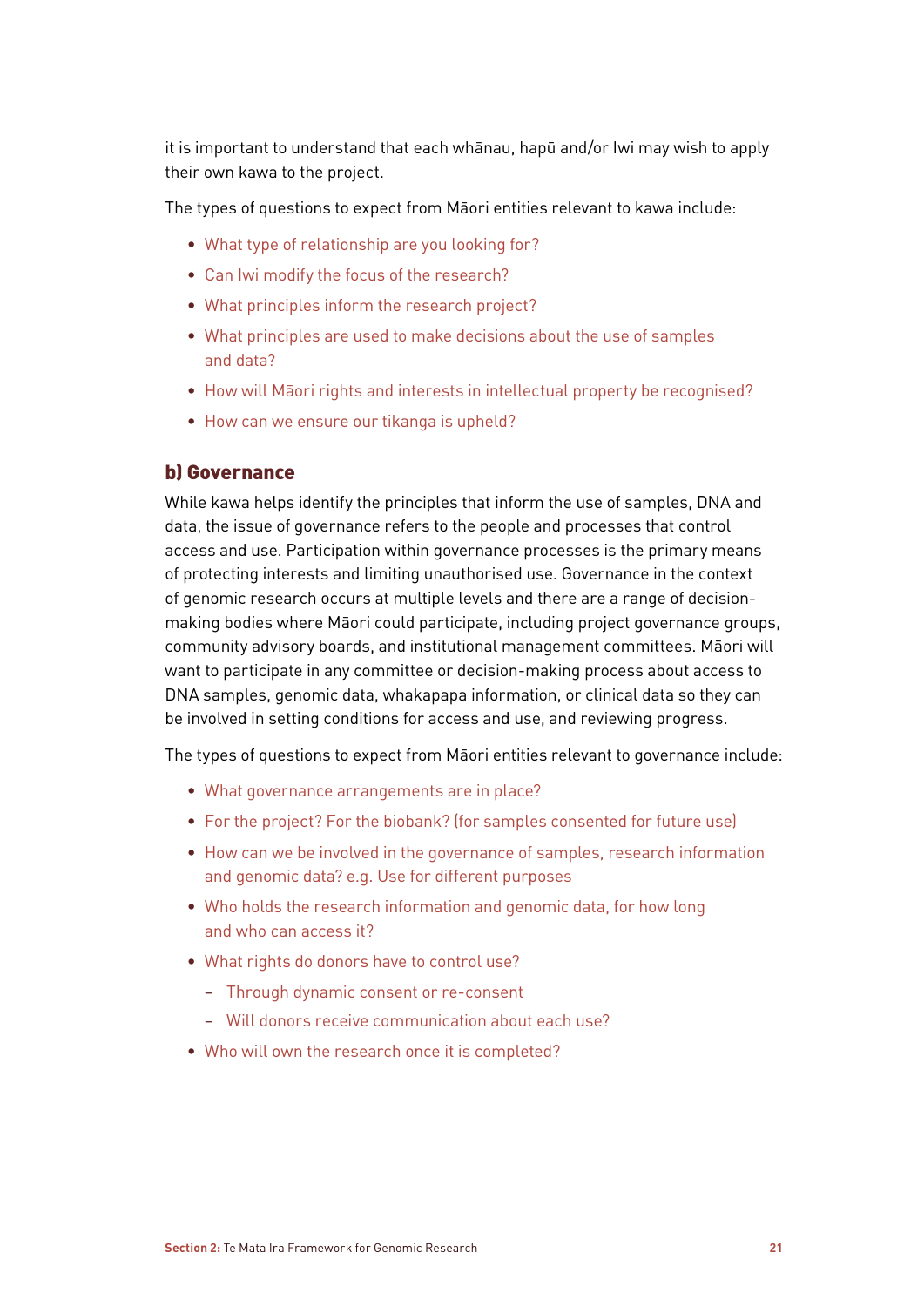#### c) Purpose

A key discussion with Māori stakeholders in the consultation phase of a research project relates to purpose. The purpose of the research, its intended outcomes, and the make up of the research team will all contribute to whether the project is supported. Projects contributing to Māori health priorities are likely to be favoured. It is also important to differentiate and be clear about the purpose of the initial project, potential purposes of future projects, and the purpose of any biobanking activity associated with the study.

The types of questions to expect from Māori entities relevant to purpose include:

- He aha te putake o te rangahau? What is the purpose of the research?
- Who is funding the research?
- Why is the research important for our community and for Māori generally?
- What impact will the research have?
- What outcomes are researchers aiming to achieve?
- Who is involved in the research team?
	- Are there any Iwi/Māori researchers?
	- What experience does the team have working with Māori communities?

#### d) Benefit

The benefits of the project should outweigh the risks to Māori and there should be direct benefits for the Māori participants and their communities. Equity and justice are ethical principles underpinning the importance of benefit-sharing. Research will also have a range of outcomes and part of the ethical deliberation is to consider the nature of the outcomes (risk versus benefit, short versus long term benefit) and their relative distribution (researchers, participants, communities, society). Researchers will legitimately benefit from being involved in research but consideration should be given to how participants and their communities might also benefit from participation. This might include capacity building and pathways for benefit sharing should commercialisation opportunities arise.

The types of questions to expect from Māori entities relevant to benefit include:

- What benefits will come from participating in the research?
- How will we benefit?
- What opportunities are there for our people to be involved or employed?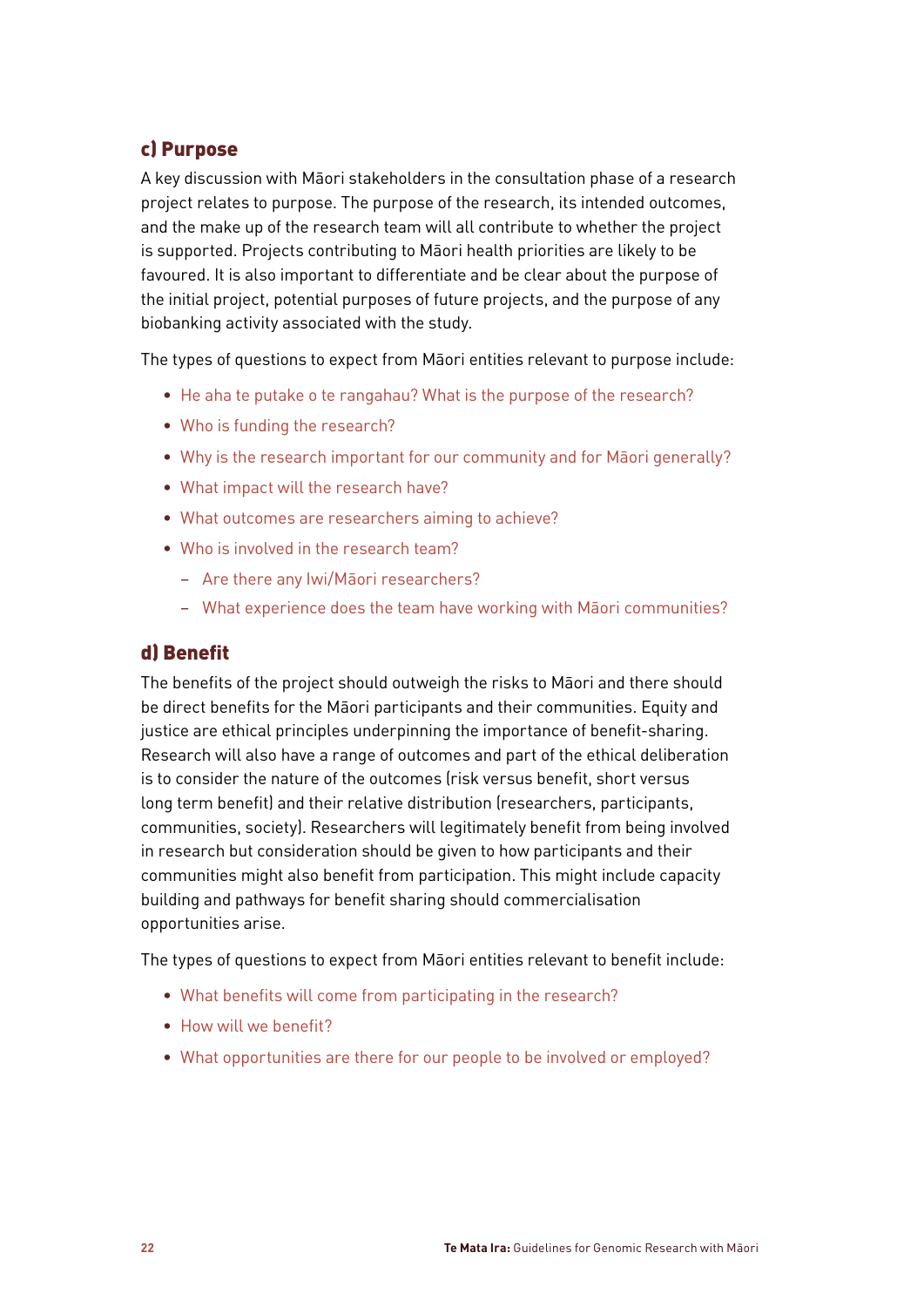## <span id="page-28-0"></span>**Research Phase**

The research phase is more directly concerned with how Māori participants and their samples/DNA/data will be treated. The key issues for discussion in this phase include tikanga, consent, methods and communication.

|         |                | <b>Research</b> |               |
|---------|----------------|-----------------|---------------|
| Tikanga | <b>Consent</b> | <b>Methods</b>  | Communication |

#### e) Tikanga

Tikanga (cultural protocols) should inform the research practices within the project to ensure the cultural safety of participants and their communities. For example, tikanga can be applied in the context of engagement with communities, the collection and disposal of samples/DNA/data, and the future use of samples/DNA/ data. Tikanga might also be applied to issues of data security and inform material transfer or data use agreements.

The types of questions to expect from Māori entities relevant to tikanga include:

- What happens to the samples that are collected?
- Can we track where the samples are and what they are being used for?
- What other whānau, hapū and Iwi samples are part of the same project?
- Can we visit the research facility?
- How long are samples kept?
- What is the process of discarding samples?
- What tikanga could be applied and how?

#### f) Consent

The scope and specificity of the consent is a key consideration from a Māori perspective. There is a preference that participants consent for every use but discussions in the consultation phase may allow for specific project use, disease-specific use, or broad unspecified use. A distinction should be made between consent for specific research projects, and consent for future use (biobanking). There is an expectation that there will be specific consents for genetic or genomic analyses, access to clinical records, and use for possible commercialisation. Consideration should also be given to whether specific consents are required for the return of results (research, individual, incidental findings), anonymisation of biospecimens, and putting genomic information on open data sharing platforms. Broader, less specific consents may be acceptable when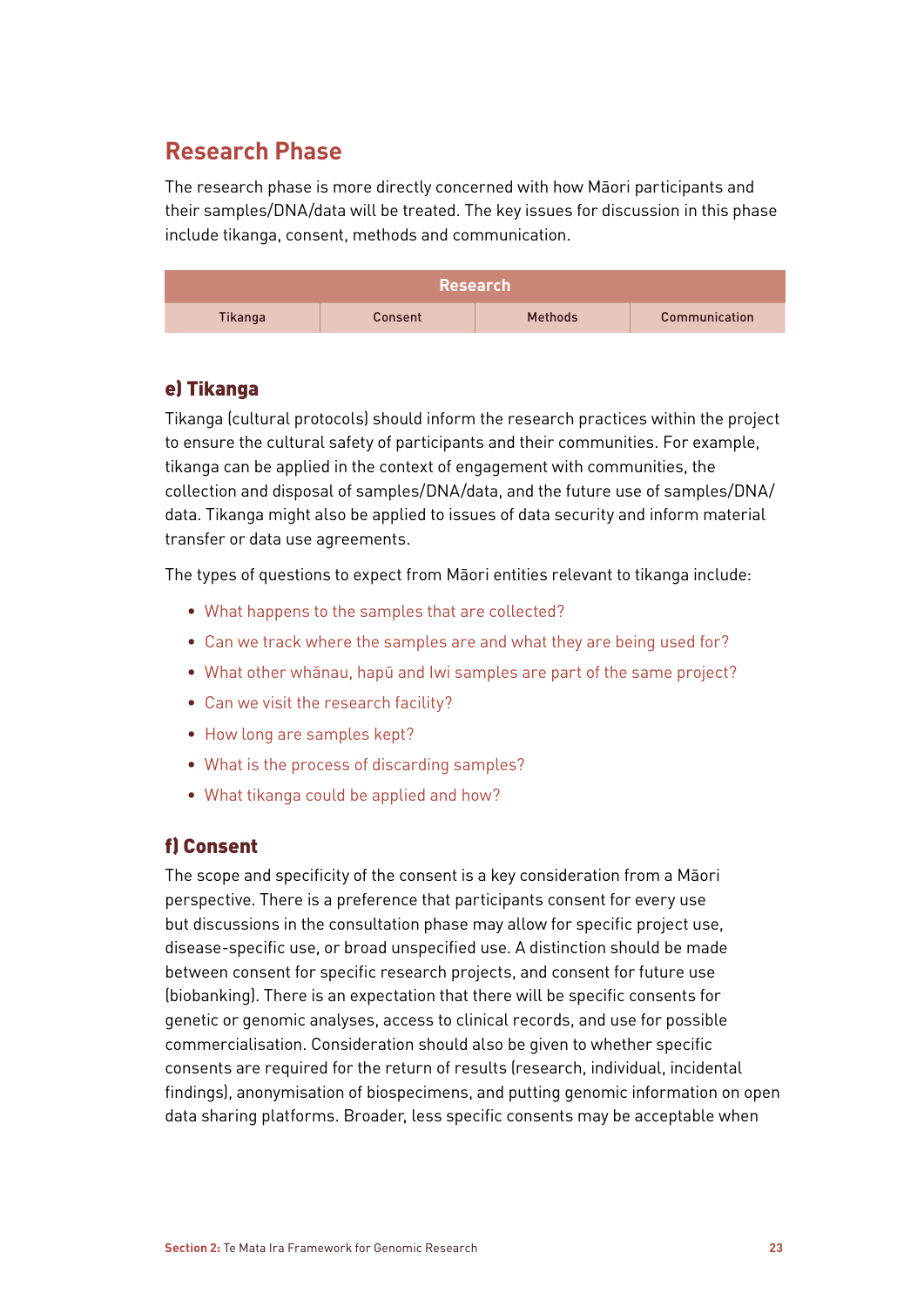balanced by stronger governance arrangements and/or dynamic re-consenting models that support a focus on participation in projects that support Māori health priorities. Similarly, the timing of consent could be staggered to allow people to consent to clinical trials or sub-studies in the first instance, and to consent for future use at the end of the initial study.

The types of questions to expect from Māori entities relevant to consent include:

- What choices do participants get to make?
- What are the parameters of consent?
- Would you like participants to consent for unspecified future use?
- Do you want access to clinical information?

#### g) Methods

The usefulness of the research will depend on the quality of the design, analysis and interpretation of the project. The involvement of Māori researchers and/ or community experts is advisable for determining sampling protocols and the framing and interpretation of results. For projects that are looking at genomic comparisons between Māori and other groups, the technical design and analytical frameworks for these projects should be reviewed by external Māori researchers with expertise in genomics.

The types of questions to expect from Māori entities relevant to consent include:

- Has the project been reviewed by Māori experts?
- How will Māori be involved in the analysis and interpretation of data?

#### h) Communication

Communication was identified as a key issue for Iwi and should take place within all spheres of biobank activities and engagement with individuals through to communities. There can be multiple pathways for communication with both active and passive channels (for example; letters, newsletters and websites). Returning results should be communicated in an appropriate manner (to participants/ whānau and/or general practitioners) with due regard for issues of privacy and confidentiality. A process for the return of incidental findings that are significant or clinically actionable should be defined and agreed upon. Access to genetic counselling should also be facilitated and issues for biological relatives considered (by clearly communicating any level of risk). This is especially relevant for mono-genic conditions (like E-Caederin Stomach cancer gene; or ALD gene) but it will be important to develop ways to improve general genetic literacy of the community to deal with information about genetic risks for multi-genic conditions (e.g. Diabetes, gout, CVD).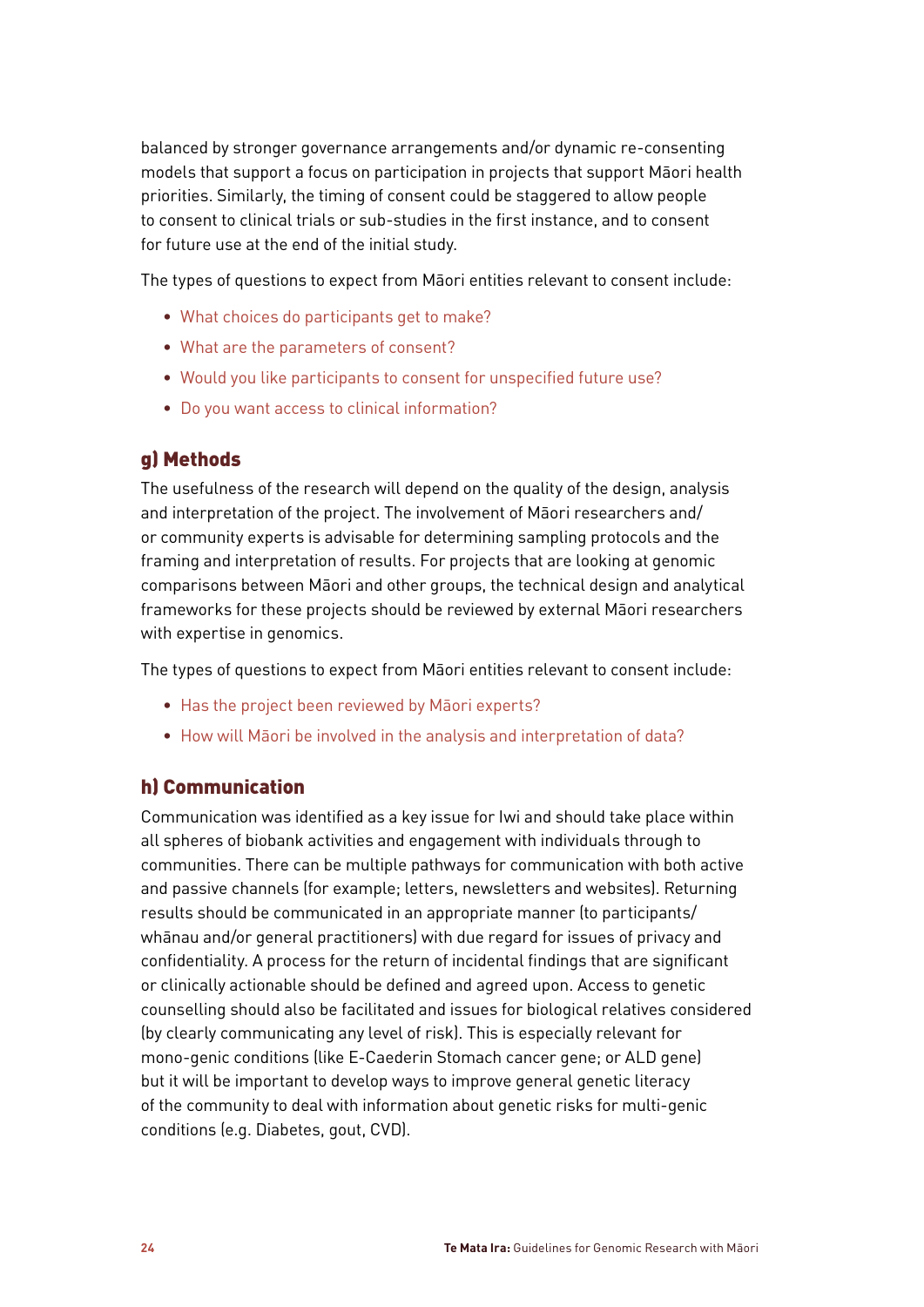<span id="page-30-0"></span>The types of questions to expect from Māori entities relevant to communication include:

- How will updates and results be reported back?
	- When?
	- $-$  Who?
- How do Iwi access the results?
- Can individual participants access their results?
- How will you contact participants about incidental or clinically actionable findings?
- Who will be the primary contact for the project? And biobank?

#### **Transformation Phase**

The transformation phase is the period post-project where the impact of the research project can be realised. Improved outcomes for Māori health motivates the engagement of whānau, hapū and/or Iwi in genomic research projects and there should be active mechanisms to deliver on this goal. Key issues to discuss with Māori entities as part of the planning for the transformation phase include accountability, kaitaiki, translation, and education.

|                |          | <b>Transformation</b> |                  |
|----------------|----------|-----------------------|------------------|
| Accountability | Kaitiaki | <b>Translation</b>    | <b>Education</b> |

#### i) Accountability

Accountability in this context relates to the relationship between the research team and communities that supported the research project. Expectations for ongoing feedback and communication with participants and Māori communities are key ways in which research teams can demonstrate accountability. Samples and data should be used with due regard to the donors consent and for studies which contribute to Māori health priorities. Communities should be acknowledged when their data is included in secondary studies (with their approval) and they should receive study results from any secondary use of their samples or data. Research organisations are accountable to the participants and their communities for their decisions around future use of samples and facilitating benefit sharing mechanisms for commercialisation opportunities. Re-contact options that facilitate re-consent for secondary use may be one avenue to demonstrate this responsibility.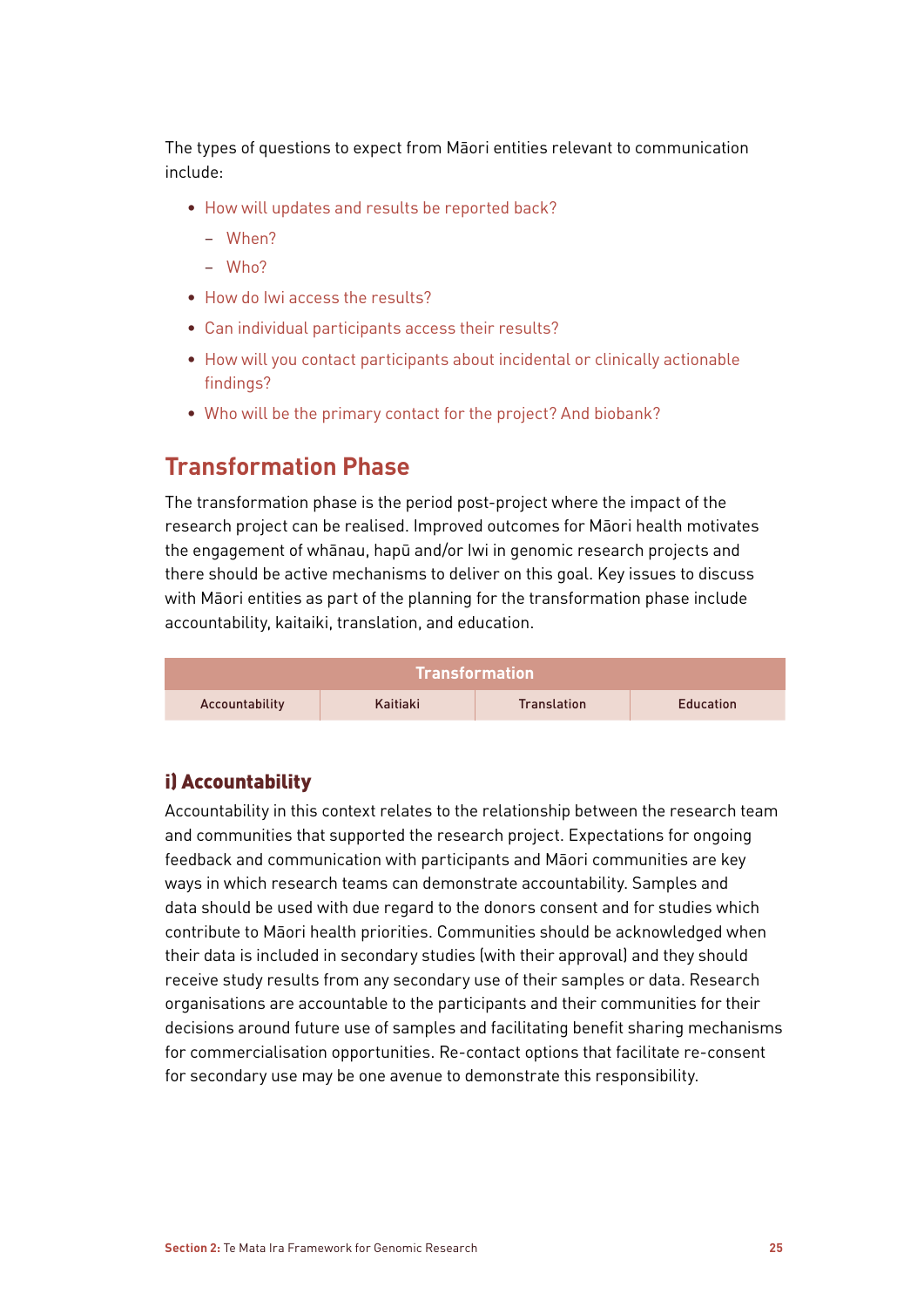The types of questions to expect from Māori entities relevant to accountability include:

- How will researchers be accountable to the community?
- How are decisions made around which organisations can access the samples?
- Will there be any restrictions around access or use?
- How will donors be informed about use of their samples?
	- Use in projects
	- Results of projects
- Is there a mechanism for benefit sharing?
- If there is a problem, who can we talk to about the research and/or the researchers?

#### j) Kaitiaki

Kaitiakitanga is a form of guardianship with responsibility to look after specific resources. In the context of genomic research it relates to the use of samples, DNA and data (genome data, clinical data, and information about whakapapa). It is important to clarify who holds the role of kaitiaki within the research team and the community, and that they are aware of the responsibilities of that position to maintain 'te hau o te taonga'. Although communities should retain veto rights over how samples and data are used, and data sharing (for secondary use and open platforms) should only occur with the express permission of the participants and mandated representatives from the community, there are still a wide range of situations where decisions will be necessary.

The types of questions to expect from Māori entities relevant to kaitiaki include:

- Ma wai e tiaki? Who will look out for our interests?
- Who will be responsible for the samples, information and data?
- What options are there for storing the samples?
	- Is there a Māori or indigenous biobank?
- How long can samples be used before renewing consent?

#### k) Translation

Knowledge translation informs resource allocation and can support service development. These are key outcomes for Māori communities from research. The challenge for genomic researchers is to articulate how genomic research translates to improved health outcomes across the spectrum of public health and personalised medicine. The relevance of the research results should be shared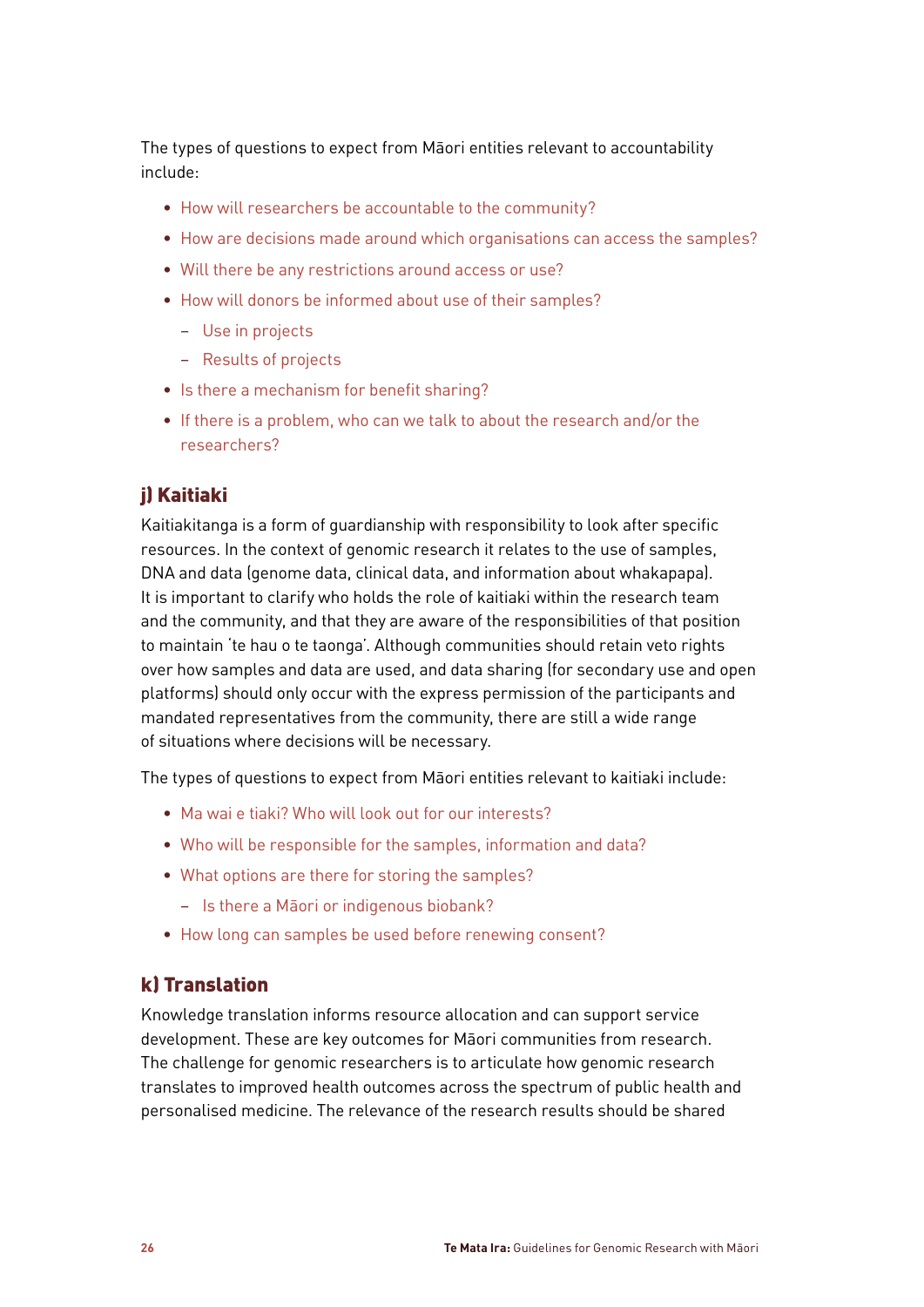with participants and their communities, and clinically actionable results should be shared with clinicians and service providers using an ethically defensible plan<sup>19</sup>.

The types of questions to expect from Māori entities relevant to translation include:

- What are the steps to developing a clinically relevant outcome?
	- Diagnostic tools
	- Education and health promotion
	- Pharmaceutical interventions
- How does genomic research translate to health interventions?
	- Health service delivery
	- Clinical decision making
	- Type and dosage of medication
	- Public health messages
- When a genetic basis for disease is discovered, how do whānau talk about this?
	- What support can be accessed?

#### l) Education

Māori recognise that genomic research will become an important part of the health system in the future. Improving levels of genetic literacy amongst Māori communities and levels of cultural literacy amongst science communities is necessary to ensure beneficial outcomes for Māori health. A component of this is to better understand how genomic research translates to health interventions and what the steps are to developing clinically relevant outcomes. Similarly, when a genetic basis for disease is discovered, how do whānau talk about this and what support is available to assist with this process?

The types of questions to expect from Māori entities relevant to education include:

- What support is there for educating the community about genomic research and biobanking?
- Where can we access information to help us make decisions?
	- Whether to engage
	- What to do with the results
- What information and advice can we access to support our whānau?

<sup>19</sup> Where research may discover or generate information of potential importance to the future health of participants, or their blood relatives, researchers must prepare and follow an ethically defensible plan to disclose or withhold that information.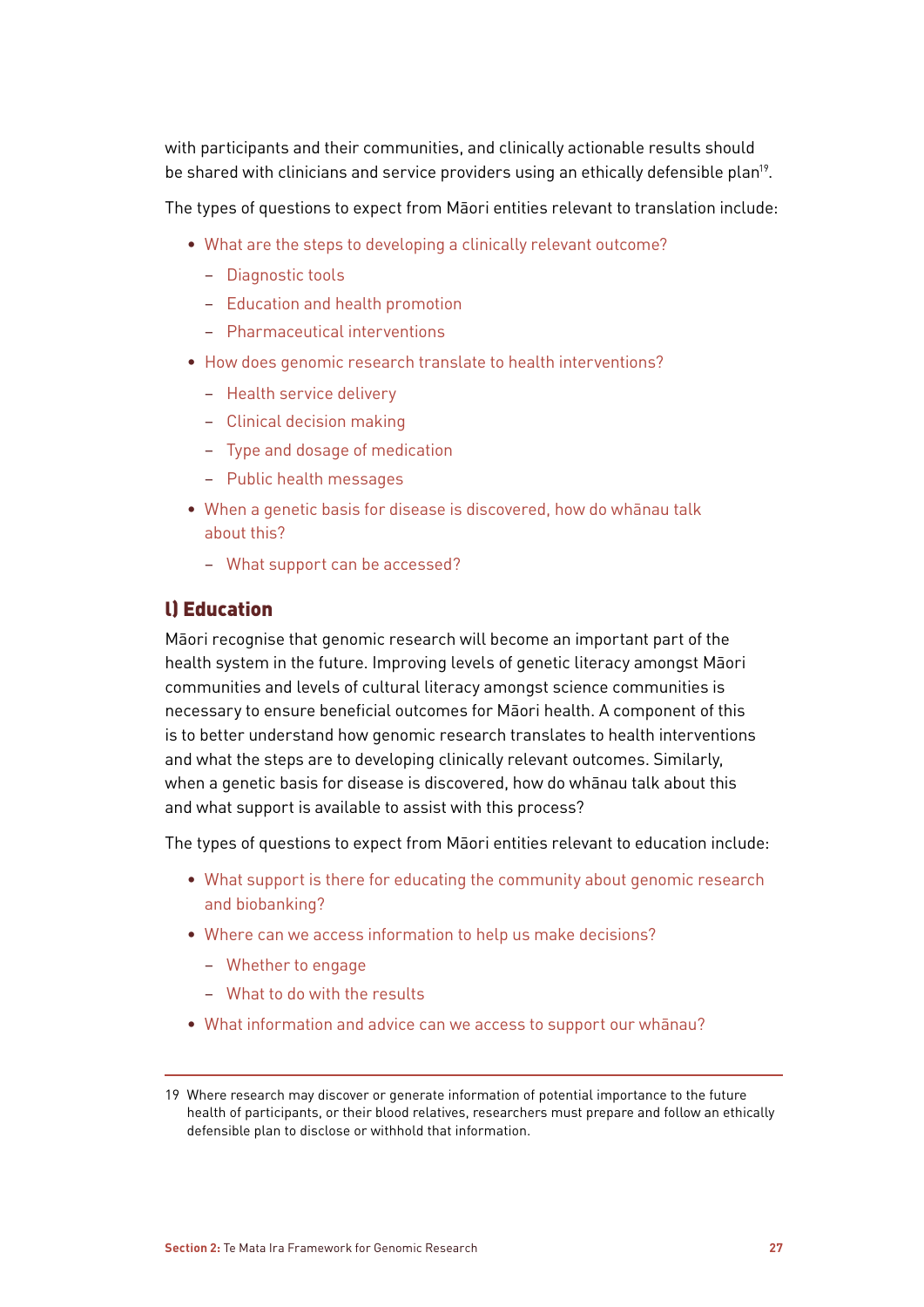## <span id="page-33-0"></span>**Section 3**

## **Guidance Tables**

The Guidance Tables have been developed to provide specific advice on three areas that researchers and communities have frequently queried; determining appropriate engagement, using appropriate methodologies, and identifying pathways for benefit sharing.

## **Appropriate Engagement**

An important part of conducting genomic research with Māori communities is engaging with the right people. Māori have expressed an interest in being involved in research conversations at the earliest stage possible, however the nature of this engagement will vary from case to case. This may require a number of conversations to get the right level of input into the project and a robust process of engagement will involve Māori with expertise in research (preferably genomic research), Māori with an understanding of cultural protocols, and Māori with background in the context which the project focuses on (i.e. cardio vascular disease, diabetes).

Engagement always has a purpose and can be functional in terms of support for a project, or strategic in terms of developing a mutually beneficial relationship. Engagement in the research context is usually based around consultation, consent (individuals and collectives), and support. Genomic projects focused at different scales within the Māori population will need to determine the appropriate whānau, hapū, Iwi or Māori entities to engage with. The table below provides some examples of what level of consultation, consent and support are appropriate for different types of genomic research.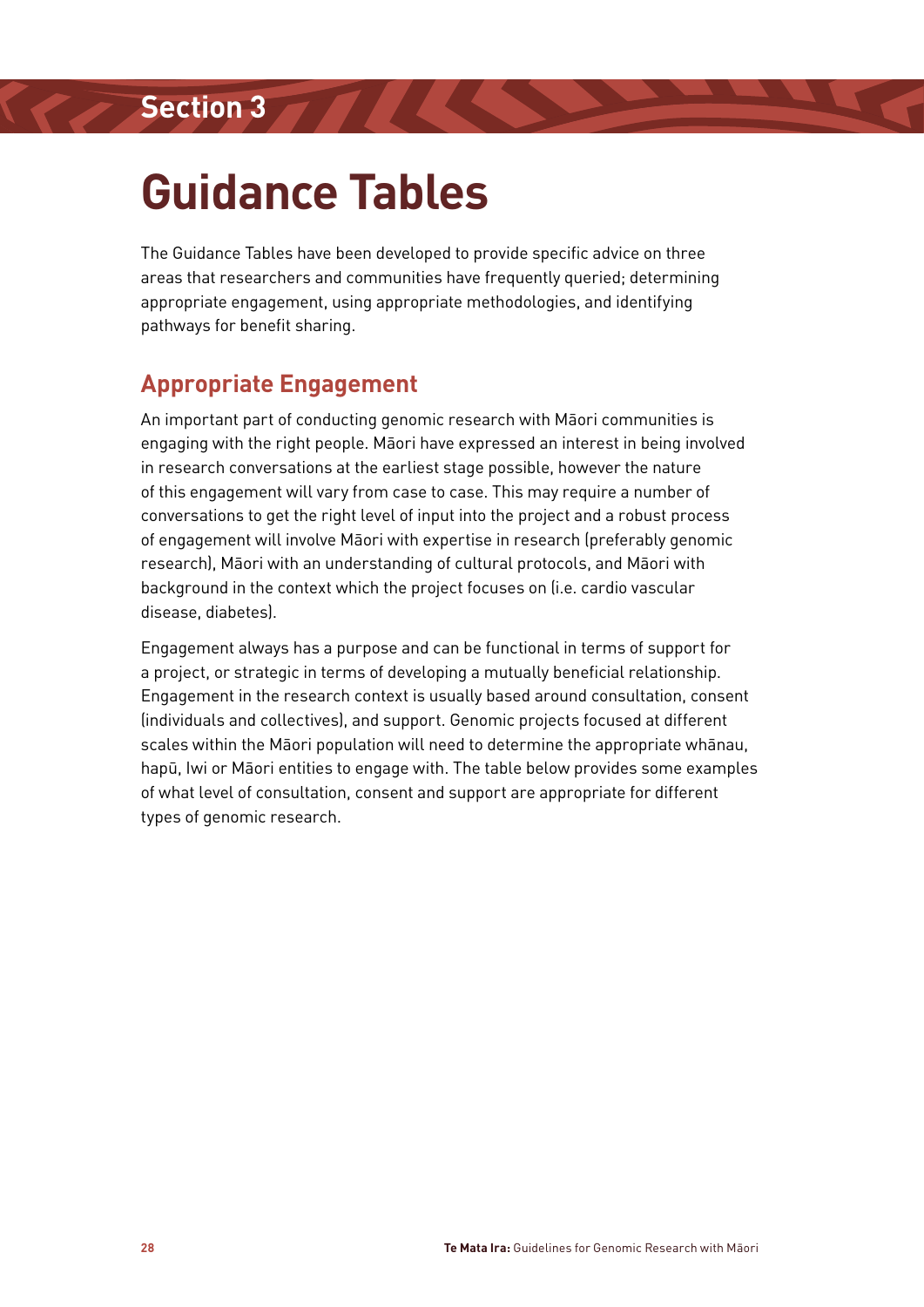| <b>Study</b><br><b>Focus</b>                                      | <b>Example</b>                                                                                                               | <b>Level of</b><br><b>Consultation</b>                           | <b>Level of</b><br><b>Consent</b>                                                       | <b>Level of</b><br><b>Support</b>                                                                                  |
|-------------------------------------------------------------------|------------------------------------------------------------------------------------------------------------------------------|------------------------------------------------------------------|-----------------------------------------------------------------------------------------|--------------------------------------------------------------------------------------------------------------------|
| Tangata:<br>General<br>Population<br>With/without<br>Māori cohort | New Zealand Wide Gout<br>Study,<br>Growing up in New<br>Zealand Study,<br>Neuro-endocrine Tumour<br>Study (NETwork!), LiLACS | Institutional and<br>Representative                              | Individual<br>consent                                                                   | Māori<br>Institutional<br>support<br>Iwi and agency<br>endorsement<br>Whānau support<br>for individual<br>consent  |
| Whānau: Family<br>Population                                      | <b>Familial Gastric Cancer,</b><br>Adrenoleukodystrophy                                                                      | Whanau and Iwi                                                   | Whanau consent<br>for project<br>Individual<br>consent to<br>participate                | Marae, hapū<br>and/or Iwi<br>endorsement<br>for project<br>Whānau support<br>for individual<br>consent             |
| Marae/Hapū/<br>Iwi: Community<br>Population                       | Rakaipaaka Health and<br><b>Ancestry Study, Genetics</b><br>of Gout in Ngāti Porou                                           | Iwi and<br>Institutional                                         | Marae, hapū or<br>Iwi consent for<br>project<br>Individual<br>consent to<br>participate | Iwi endorsement<br>for project<br>Māori<br>institutional<br>support<br>Whānau support<br>for individual<br>consent |
| Pan-Iwi: Ethnic<br>Population                                     | Hauora Manawa: Heart<br><b>Health Community Heart</b><br>Study,<br>Te Wai o Rona Diabetes<br><b>Prevention Strategy</b>      | Multiple Iwi<br>and hapū,<br>Institutional and<br>Representative | Multiple Iwi<br>consents for<br>project<br>Individual<br>consent to<br>participate      | Whānau support<br>for individual<br>consent<br>Māori<br>Institutional<br>endorsement                               |

<span id="page-34-0"></span>Table 2: Appropriate Engagement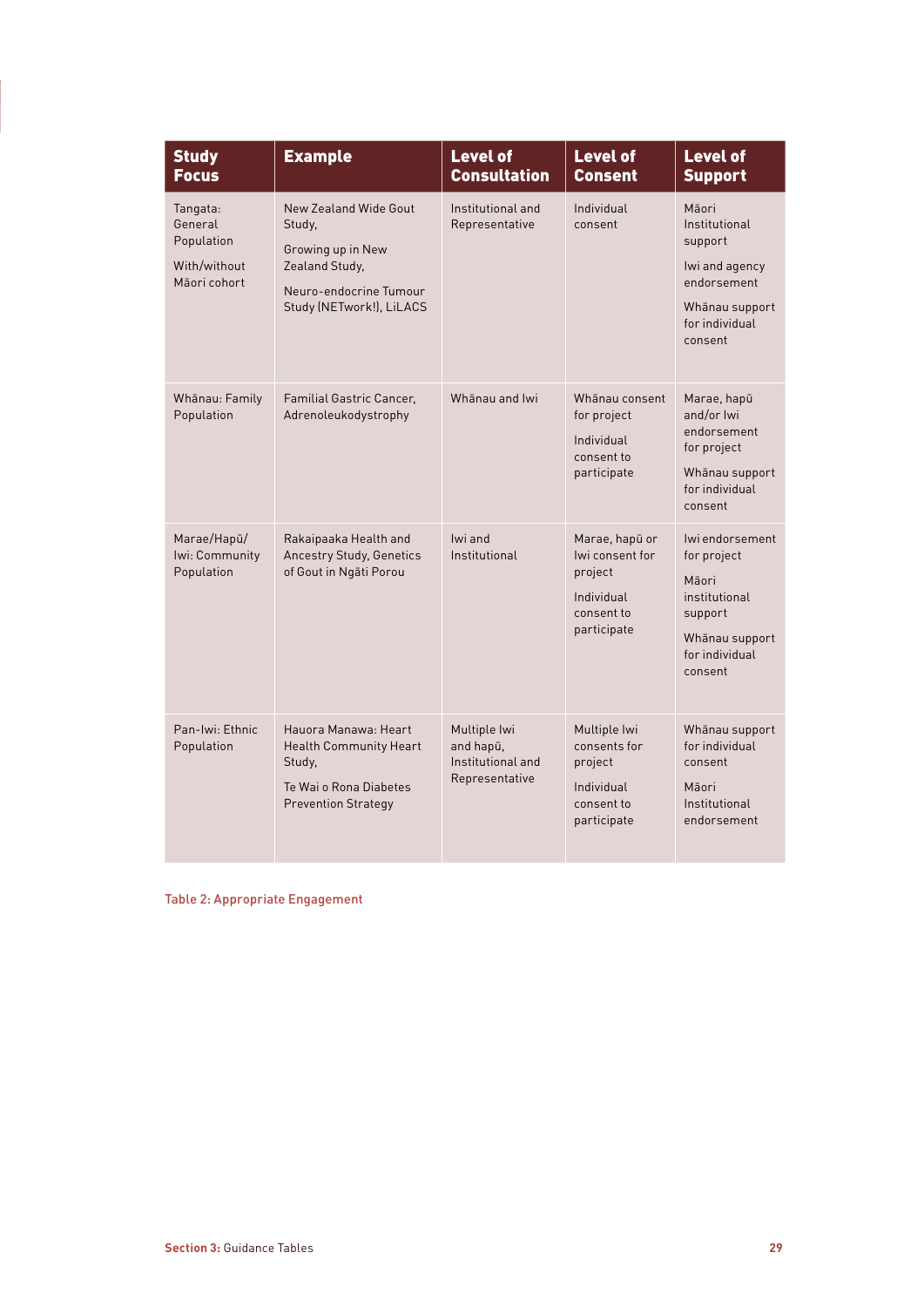## <span id="page-35-0"></span>**Appropriate Methods**

The research design and statistical analyses chosen for the study have an effect on what the study is able to detect and how that information can be interpreted. There are a number of examples of genetic and genomic research studies that have caused harm to indigenous communities. The 'Warrior Gene' is a recent example which mistakenly linked social characteristics to an ethnic population based on weak genetic data that was poorly analysed and interpreted. The harm felt by pockets of the Māori community resulted in greater levels of mistrust amongst the Māori community towards genetic researchers. Researchers have an ethical responsibility to do no harm and need to consider this not only in relation to participants providing samples but also in terms of how their interpretation of data creates stories in/about/for the community. Therefore, appropriate analytical methods are needed, along with careful interpretations and communication of results.

Table 3 describes the different analytical methods for different types of study design. In general, less complex analytical methods are required for single gene (i.e., Mendelian) conditions that typically occur with whānau/whānui-level research. Gene effects for such conditions are typically very large, and thus easily handled using standard analytical methods. For more complex conditions, such as polygenic disease, much larger populations are needed. The suite of analytical methods need to more judiciously applied, beginning with designing a study with sufficient size to adequately test underpinning biological hypotheses. A variety of tools are available for this.

Data analyses also need to be considered carefully. More advanced analytical methods are constantly being developed, including methods that determine overall trait heritability (i.e., the total sum of all genes contributing to variation among study participants) in addition to the contribution of individual genes. Methods for analyses of Iwi- and pan-Iwi-level association studies should include estimation of both admixture and relatedness. A variety of methods are available which account for these phenomena, including methods that exclude candidate polymorphisms from simultaneous estimation of relatedness and association which can weaken power to detect true associations. The need to use 'best practice' analyses is obvious, however what this actually consists of frequently changes. We therefore advise researchers to constantly evaluate literature describing and comparing analytical methods, and to be able to justify analytical methods used. Moreover, data should be analysed using multiple methods: similar results from different methods is usually indicative of an underpinning biological basis to the observed data set (i.e., real gene effects).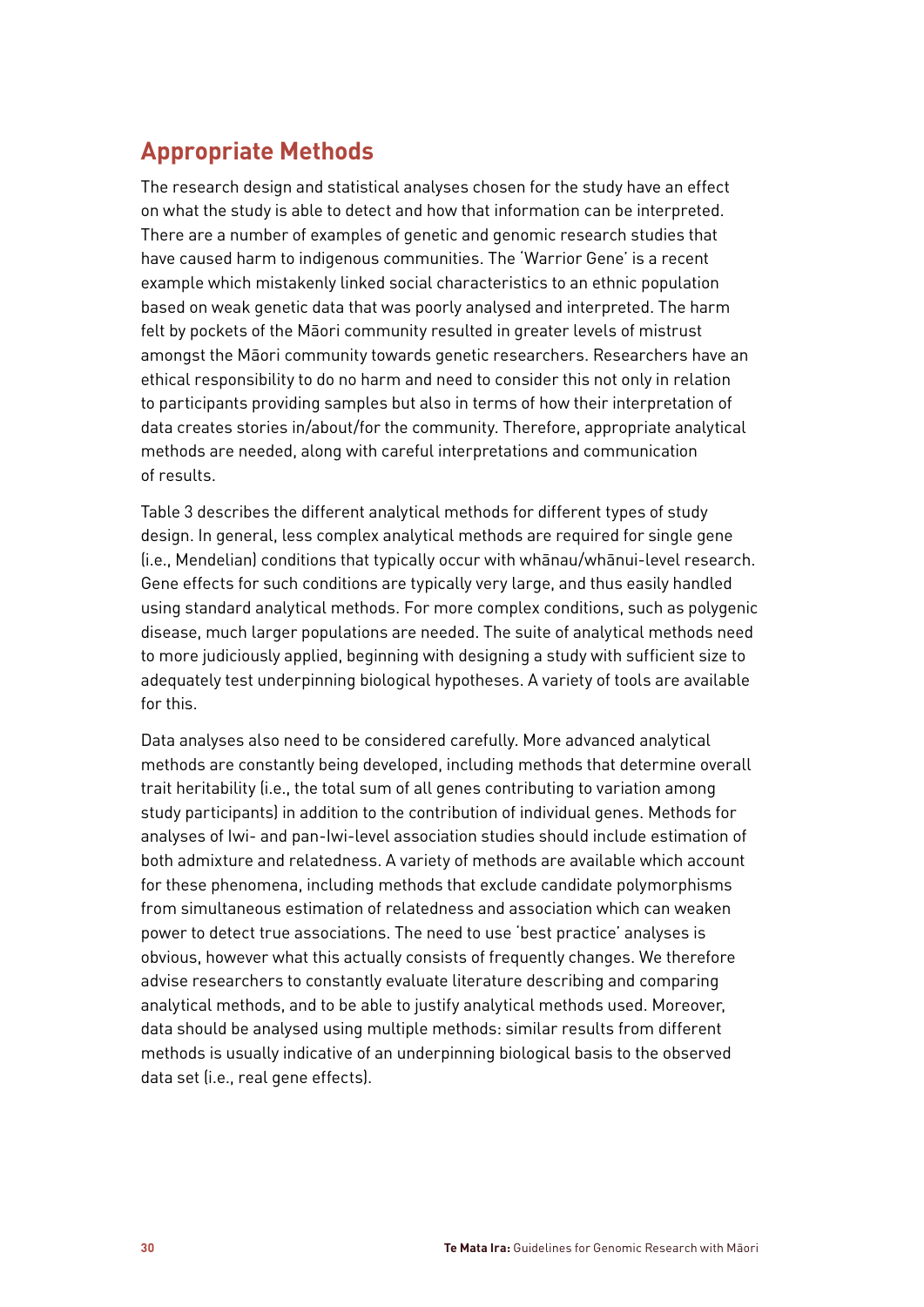In the recent past, disease heritabilities were not often calculated in candidate gene-based and genome-wide association studies of complex traits. Our view is that they should be: if a trait is not heritable then specific gene-trait associations are likely false positives, therefore of limited diagnostic or clinical relevance. Moreover, heritability estimates provide for a clearer representation of the total role of genes in disease, which can in turn dispel myths about the conditions. For example, currently in Aotearoa, New Zealand there is general acceptance of the role of genes in gout incidence, yet less acceptance of the role of genes in obesity and comorbidities such as Type 2 diabetes mellitus, despite similar estimated heritabilities in these conditions reported in overseas studies. Heritabilities can be estimated using relatedness estimated from genome-wide marker panels. Some caveats here are (a) more distant relatedness is less precisely estimated using such panels, thus some caution is needed when interpreting estimates of genetic variance and heritability, and (b) admixture can create errors in marker-based relationship estimation, thus needs to be accounted for when estimating kinship.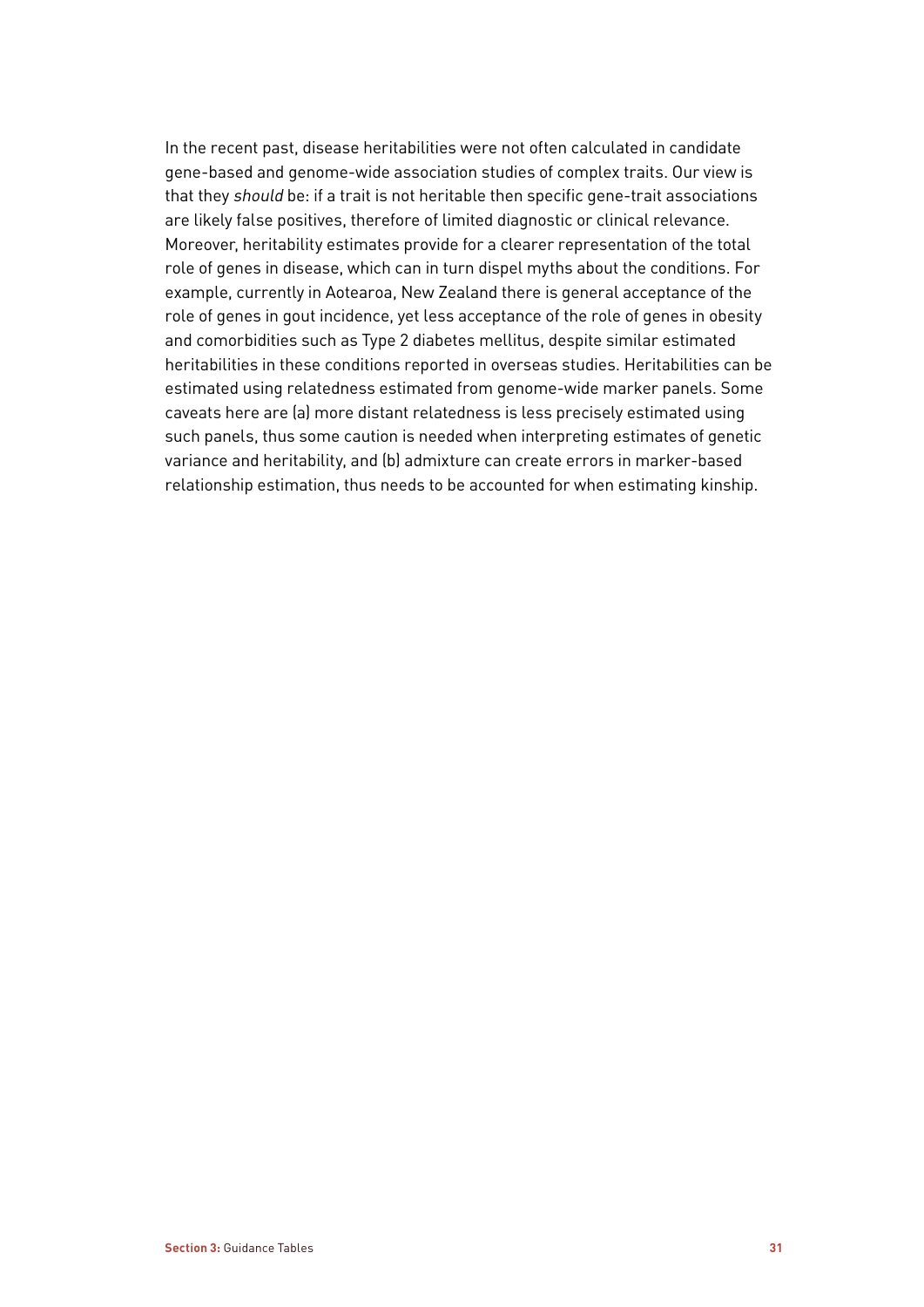| <b>Study Focus</b>                                              | <b>Examples</b>                                                                            | <b>Designs</b>                                                                                                                                                                                                                                                                                                                                                                                                                                                                                                                                                                                         |  |
|-----------------------------------------------------------------|--------------------------------------------------------------------------------------------|--------------------------------------------------------------------------------------------------------------------------------------------------------------------------------------------------------------------------------------------------------------------------------------------------------------------------------------------------------------------------------------------------------------------------------------------------------------------------------------------------------------------------------------------------------------------------------------------------------|--|
| Tangata: General<br>Populations<br>With or without Māori cohort | NZ-wide gout case-control<br>studies                                                       | Genome-wide association studies using<br>case control or unstructured populations<br>(for continuously distributed traits) (disease<br>presence/absence):                                                                                                                                                                                                                                                                                                                                                                                                                                              |  |
|                                                                 |                                                                                            | candidate gene-based SNPs, or                                                                                                                                                                                                                                                                                                                                                                                                                                                                                                                                                                          |  |
|                                                                 |                                                                                            | genome-wide genotyping with SNP chips,<br>or exome capture or whole genome<br>sequencing.                                                                                                                                                                                                                                                                                                                                                                                                                                                                                                              |  |
|                                                                 |                                                                                            | Designs should be appropriately powered<br>(i.e., with adequate sample sizes) and<br>estimate power of detection using<br>appropriate methods. Designs should<br>maximise power of detection of small effect<br>SNPs.                                                                                                                                                                                                                                                                                                                                                                                  |  |
|                                                                 |                                                                                            | Power to detect loci needs to be considered:<br>how much of the genetic variance is<br>explained by (non) detected variants?<br>In other words, small studies will likely<br>not detect most of the disease-associated<br>variants? Of those variants that are detected<br>in these studies, have they been replicated?                                                                                                                                                                                                                                                                                |  |
| Whānau: Family Population                                       | Familial Gastric Cancer,<br>Adrenoleukodystrophy.                                          | Family-based designs are generally<br>targeted at Mendelian traits and/or<br>descendants of carriers of de novo<br>mutations. Optimal design depends upon<br>mode of gene action and penetrance<br>Generally involves either identity-by-<br>descent or homozygosity mapping with<br>either candidate genes, whole exomes or<br>whole genome resequence. Populations<br>need to be sufficiently large, particularly<br>for detecting incompletely penetrant and/<br>or recessive genes, which usually requires<br>multiple siblings with recent common<br>ancestors, as well as good clinical records. |  |
| Hapū/Iwi: Community<br>Population                               | Rakaipaaka Health and<br>Ancestry Study, Ngati Porou<br>Genetics of Gout in Ngati<br>Porou | As for general population. Rare variants<br>need to be validated in specific whānau<br>where the variant is segregating.                                                                                                                                                                                                                                                                                                                                                                                                                                                                               |  |
| Pan-Iwi: Ethnic population                                      | NZ-wide gout study in Māori                                                                | As for general population. Rare variants<br>need to be validated in specific whanau<br>where the variant is segregating.                                                                                                                                                                                                                                                                                                                                                                                                                                                                               |  |

#### Table 3: Appropriate Methods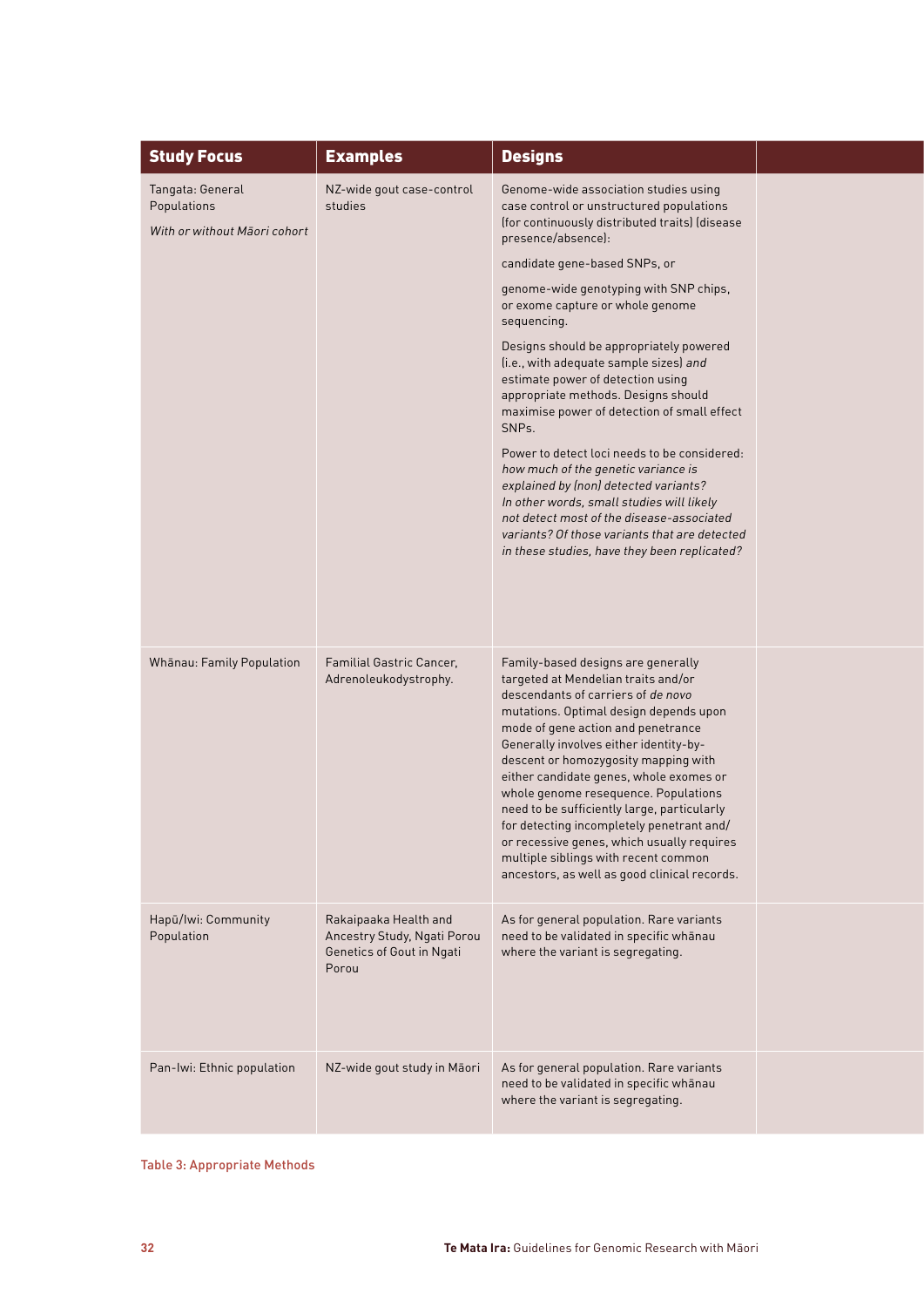<span id="page-38-0"></span>

| <b>Statistical Analysis</b>                                                                                                                                                                                                                                                                                                                                                                                        | Interpretation(s)                                                                                                                                                                                                                                                                                                                                                  |
|--------------------------------------------------------------------------------------------------------------------------------------------------------------------------------------------------------------------------------------------------------------------------------------------------------------------------------------------------------------------------------------------------------------------|--------------------------------------------------------------------------------------------------------------------------------------------------------------------------------------------------------------------------------------------------------------------------------------------------------------------------------------------------------------------|
| Data preparation: imputation of missing data points using<br>appropriate reference populations. Ensure appropriate<br>filtering on sequencing-derived data, especially if inferring<br>rare variants.                                                                                                                                                                                                              | Actual effects of individual disease<br>associated DNA sequence variants are<br>usually very small, and only contribute small<br>amounts to risk.                                                                                                                                                                                                                  |
| Methods for identifying genes associated with trait<br>variation should:                                                                                                                                                                                                                                                                                                                                           | Having some of the 'disease gene(s)'<br>does not mean those with the gene(s) will                                                                                                                                                                                                                                                                                  |
| • Test candidate SNPs as fixed effects                                                                                                                                                                                                                                                                                                                                                                             | get the disease - rather, the likelihood of<br>developing the disease is increased, i.e.,                                                                                                                                                                                                                                                                          |
| • Control for population admixture                                                                                                                                                                                                                                                                                                                                                                                 | that relative risk is increased, but usually                                                                                                                                                                                                                                                                                                                       |
| • Control for co-ancestry via genomic relationship matrix<br>estimation excluding candidate SNP in mixed linear<br>model analyses. This is not necessary in some<br>Bayesian methods.                                                                                                                                                                                                                              | not markedly for complex traits unless have<br>many of the causative genes (and often with<br>a family history).                                                                                                                                                                                                                                                   |
| • Accommodate testing of multiple polymorphisms                                                                                                                                                                                                                                                                                                                                                                    |                                                                                                                                                                                                                                                                                                                                                                    |
| • Be computationally efficient                                                                                                                                                                                                                                                                                                                                                                                     |                                                                                                                                                                                                                                                                                                                                                                    |
| • Estimate trait heritability                                                                                                                                                                                                                                                                                                                                                                                      |                                                                                                                                                                                                                                                                                                                                                                    |
| • Provide unbiased estimates of SNP effects,                                                                                                                                                                                                                                                                                                                                                                       |                                                                                                                                                                                                                                                                                                                                                                    |
| • Be applicable to multiple (correlated) traits, and                                                                                                                                                                                                                                                                                                                                                               |                                                                                                                                                                                                                                                                                                                                                                    |
| • Incorporate prior information where available<br>(e.g., Bayesian methods)                                                                                                                                                                                                                                                                                                                                        |                                                                                                                                                                                                                                                                                                                                                                    |
| Results should also be compared with results from other<br>studies, and ideally be included in meta-analyses that<br>typically involve combining the data from multiple studies.                                                                                                                                                                                                                                   |                                                                                                                                                                                                                                                                                                                                                                    |
| Various options for identifying disease-linked<br>polymorphisms:                                                                                                                                                                                                                                                                                                                                                   | For those carrying the disease-causing<br>genes there is a high likelihood of<br>condition/disease.                                                                                                                                                                                                                                                                |
| · Simple linear regression for continuous phenotypes,<br>chi-square or Fisher's exact test for qualitative<br>phenotypes.                                                                                                                                                                                                                                                                                          |                                                                                                                                                                                                                                                                                                                                                                    |
| • homozygosity mapping for recessive Mendelian traits                                                                                                                                                                                                                                                                                                                                                              |                                                                                                                                                                                                                                                                                                                                                                    |
| • Genome-wide IBD estimation for missing data and<br>linked loci                                                                                                                                                                                                                                                                                                                                                   |                                                                                                                                                                                                                                                                                                                                                                    |
| . Independent validation of associations, particularly with<br>affected whānui                                                                                                                                                                                                                                                                                                                                     |                                                                                                                                                                                                                                                                                                                                                                    |
| • Imputation for genome-wide data using a relevant<br>reference genome                                                                                                                                                                                                                                                                                                                                             |                                                                                                                                                                                                                                                                                                                                                                    |
| As above, for general populations. Especially important<br>that relatedness be incorporated in analytical methods<br>used to estimate genetic effects. Admixture also needs<br>to be taken into account, particularly if using linear mixed<br>models. Genome wide estimation methods likely to<br>particularly useful here, taking advantage of the spectrum<br>of relatedness that occur within the populations. | As for general population. Additional<br>consideration given to family history when<br>interpreting results and estimating risk.<br>Marker-based estimates of heritability will<br>also provide a framework for assessing<br>genetic vs non-genetic effects for specific<br>conditions. These provide estimates of the<br>genetic and environmental contributions. |
| As above for hapū/lwi. Especially important to account<br>for admixture, owing to multiple ethnicities. Genome wide<br>estimation also likely to have value here.                                                                                                                                                                                                                                                  | As for hapū/lwi                                                                                                                                                                                                                                                                                                                                                    |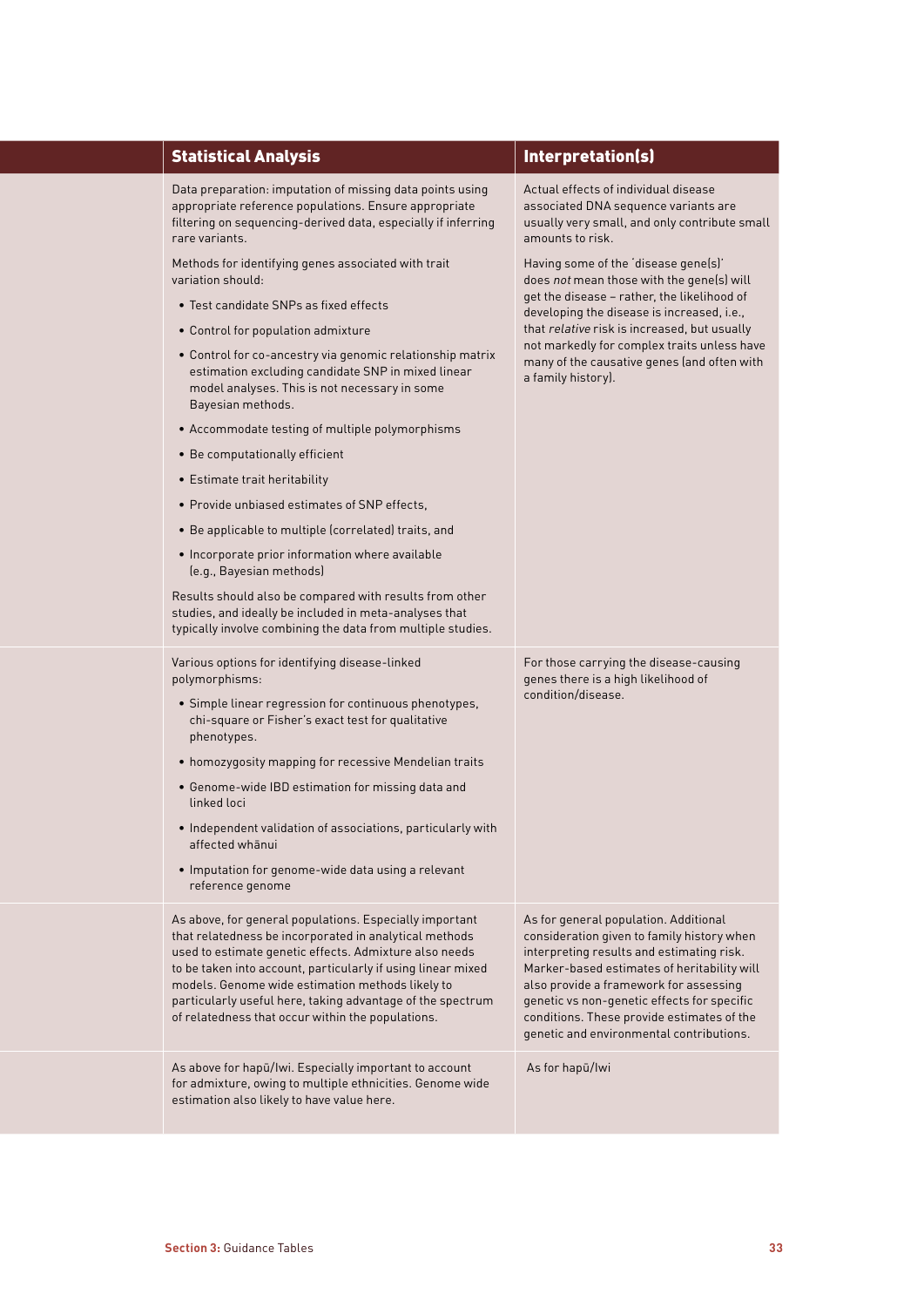<span id="page-39-0"></span>When communicating results care is also needed to avoid unwarranted reinforcement of negative stereotypes which typically occurs with the use of negative terms such as 'deficits', 'elevated disease risk' etc, as these can be considered to imply a genetic inferiority. Such notions are akin to Darwinian selection, which had previously provided early British colonists with a basis for discriminating against indigenous population in countries such as in New Zealand.

### **Benefit Sharing**

Equity and justice are ethical principles underpinning the importance of benefitsharing. Research will also have a range of outcomes and part of the ethical deliberation is to consider the nature of the outcomes (risk versus benefit, short versus long term) and their relative distribution (researchers, participants, communities, society). Researchers will legitimately benefit from being involved in research but consideration should be given to how participants and their communities might also benefit from participation through research, education and translational activities.

<span id="page-39-1"></span>

| <b>Research</b>                                                                                                                                                     | <b>Education</b>                                                                                                                                                                                                                                                                                                         | <b>Translation</b>                                                                                                                                                                                         |
|---------------------------------------------------------------------------------------------------------------------------------------------------------------------|--------------------------------------------------------------------------------------------------------------------------------------------------------------------------------------------------------------------------------------------------------------------------------------------------------------------------|------------------------------------------------------------------------------------------------------------------------------------------------------------------------------------------------------------|
| Participant/community<br>access to additional health<br>resources<br>• tests<br>• screening<br>• expertise<br>· genetic counselling                                 | Feedback to participants to<br>• provide information about the<br>contribution of genetic & environmental<br>factors (i.e. consumption and exercise)<br>to health incidence<br>• increase levels of understanding about<br>genetic conditions<br>• information about whakapapa                                           | Improvements to health<br>service delivery<br>$\bullet$ access<br>• screening<br>· clinical decision making<br>• personalised medicines                                                                    |
| Capacity building<br>• internships<br>• scholarships<br>• research positions<br>• research workshops<br>• relationships/<br>partnerships with<br>research providers | Community workshops and hui to<br>• provide information about the relevant<br>disease<br>• provide information about the<br>contribution of genetic & environmental<br>factors to health incidence<br>• increase levels of understanding about<br>genetic conditions<br>• make informed consent processes<br>more robust | Improvements to health<br>literacy in community<br>· Supports conscious<br>decision-making around<br>genetic conditions<br>(genetic literacy)<br>• Activating healthy<br>communities (health<br>promotion) |
| Information for community<br>• Research reports<br>• Baseline data for future<br>Iwi studies/interventions<br>• Shared intellectual<br>property                     | Develop project resources (print/website)<br>• Genetic literacy<br>• Health promotion                                                                                                                                                                                                                                    | <b>Support Information</b><br>Sovereignty<br>· Māori stewardship of<br>data and information<br>• Māori research capacity                                                                                   |

Table 4: Benefits for Communities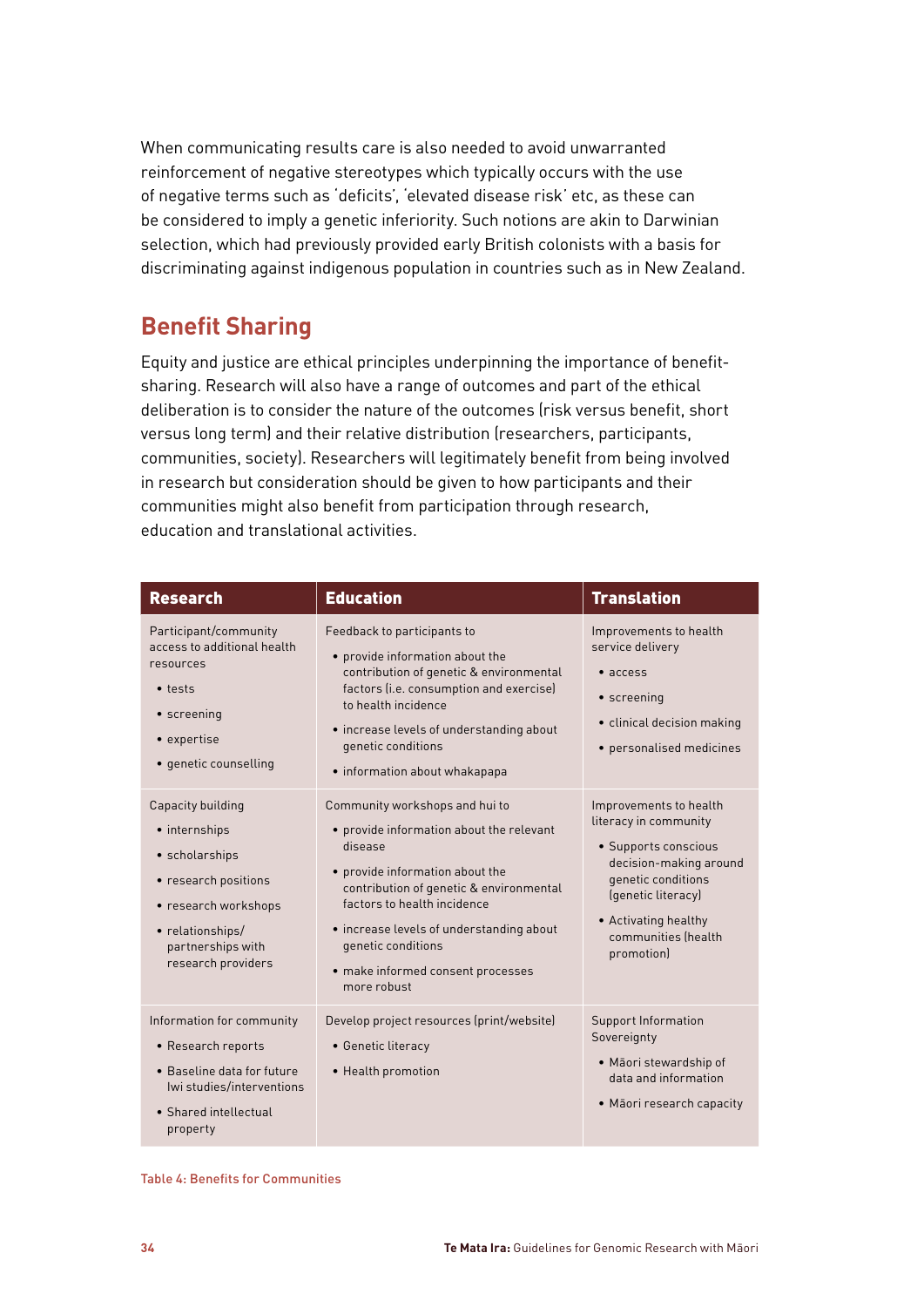#### **Benefits to researchers**

- Status and reputation
- Qualifications (Masters and PhD theses)
- Personal advancement particularly enhanced publication records
- Increasing networks
- Broadened life experiences and skills

#### **Benefits to participants**

- Access to interventions
- Opportunity to share experiences
- Koha
- Acknowledgement in publications
- Copies of reports

#### **Benefits to participant communities**

- Research capacity research skills, understanding research processes
- Access to interventions
- Collection and protection of existing intellectual property
- Knowledge advancement
- Copies of reports
- Sharing of new intellectual property

#### **Benefit to Māori**

- Community development, for example health promoting events
- Researcher development for example qualifications and research experience
- Knowledge advancement, for example research outputs, hui (meetings/ seminars) and wānanga (workshops/teaching sessions)
- Development of mātauranga Māori

#### **Benefit to society**

- Knowledge advancement for example research outputs, hui and wānanga
- Inclusiveness and diversity within the research system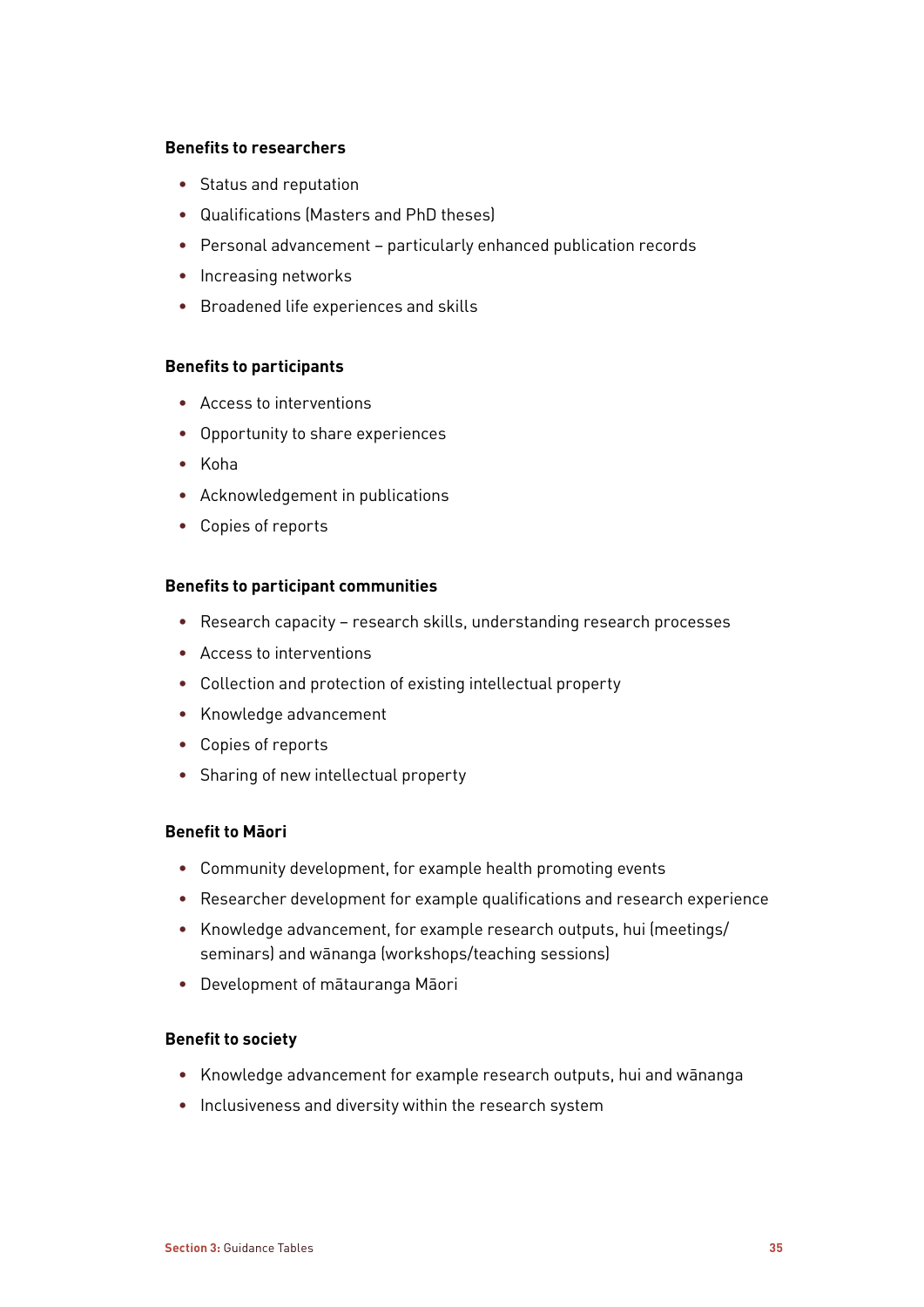## <span id="page-41-0"></span>**Special Ethical Considerations**

## **Incidental Findings**

Tissue, DNA and data stored within biorepositories often ends up as a sample within a research project that produces an incidental finding. Incidental findings are results unrelated to the primary focus of the study but which may be significant for the individual's health. The nature of genomic research, which analyses a vast number of genes across the genome, will frequently produce incidental findings. The challenge is to determine whether the finding is statistically significant, clinically significant, and/or clinically actionable. Māori communities expect to be notified of any clinically significant or actionable findings. It is the responsibility of the research team to develop an ethically defensible plan<sup>20</sup> of how they will address incidental findings that emerge through their study.

## **Data Rights and Interests**

Internationally, human tissue samples and associated genomic data from Māori and Polynesian sources are becoming an increasingly valuable resource. Opportunities for benefit-sharing with Māori communities is connected to an acknowledgement that they have an inherent right to derive benefits from the use of their taonga. These rights have been articulated in the Mataatua Declaration and the UN Declaration on the Rights of Indigenous Peoples and also underpin recent discussions on Indigenous Data Sovereignty.

Māori have expressed a belief that they have rights to tissue and the genomic data associated with it, as well as an interest in the outcomes of research and applications of their data. There is also a belief that genomic data, like their clinical data, was personal information. Its use in the public domain as part of supporting research is to improve health outcomes for their community. While many recognise that the pathway to the delivery of benefit often involves commercial entities there are concerns about their personal information becoming corporatised through research activities. There is an expectation that those who contribute to research should receive direct benefits over and above those delivered to the general public.

<sup>20</sup> National Health and Medical Research Council (NHMRC). National statement on ethical conduct in human research. Canberra: NHMRC, Australian Government; 2007. Available from: <https://www.nhmrc.gov.au/guidelines-publications/e72> [Verified 21 May 2015].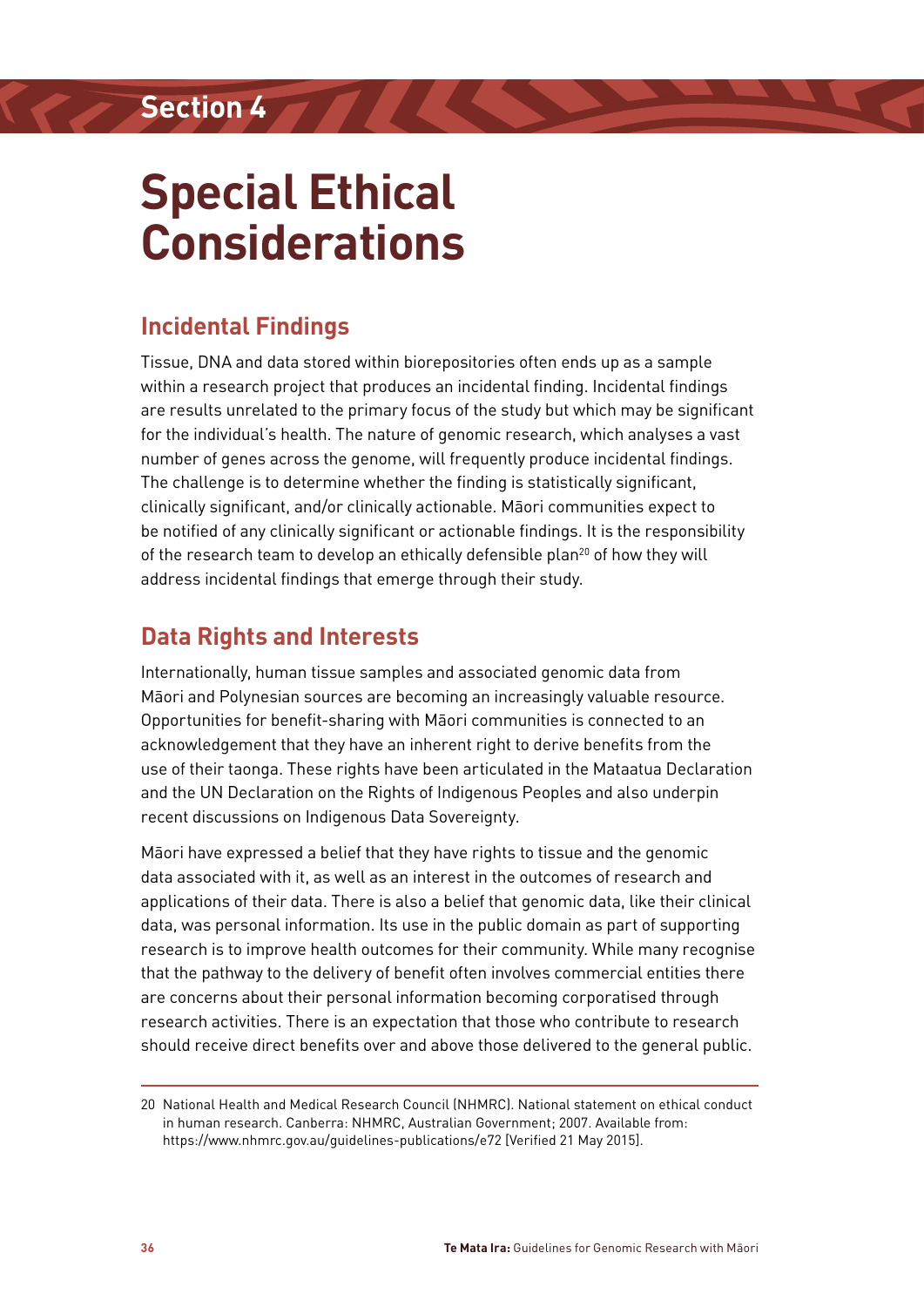<span id="page-42-1"></span><span id="page-42-0"></span>

## **Data Linkage**

Data is a representation of tissue and genetic information is a highly valuable strategic asset to Māori. There is some concern about the linking of datasets across different domains and there is an expectation of Māori involvement in governance over access to and the linking of data. The kawa developed for genomic research can also be applied to data governance, addressing 'wairua' through regular communication, 'mana' by providing direct benefits, and 'mauri' through transparent processes that enhance trust in the integrity of the system.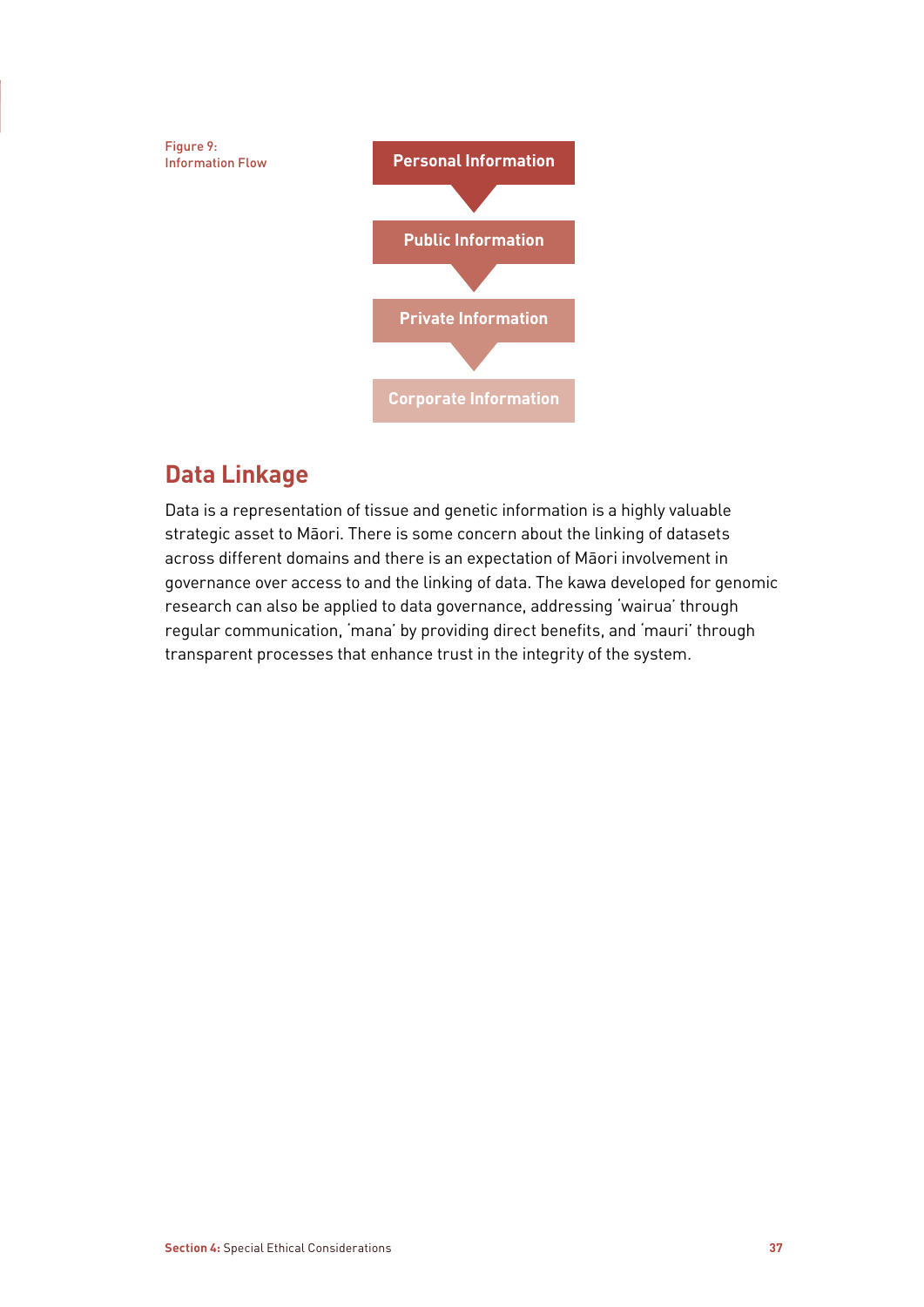## <span id="page-43-0"></span>**Glossary of Māori Terms**

Disclaimer: Many of the descriptions used in this glossary are specific interpretations for the purposes of this document and do not denote the fullness of meaning normally associated with the word or term.

| Awe māpara          | Ink used for traditional tattoo                        |
|---------------------|--------------------------------------------------------|
| Hapū                | Kinship group                                          |
| Hui                 | Meetings, seminars                                     |
| lwi                 | Tribe                                                  |
| Kai                 | Food                                                   |
| Kaitiaki            | Guardian/advocate                                      |
| Kanohi ki te kanohi | Face to face                                           |
| <b>Karakia</b>      | Prayer, incantation                                    |
| <b>Kaumātua</b>     | Elder                                                  |
| <b>Kaupapa</b>      | Topic, purpose                                         |
| Kawa                | Principles                                             |
| <b>Kuia</b>         | Female elder                                           |
| <b>Māhaki</b>       | Respectful conduct                                     |
| <b>Mana</b>         | Justice and equity, power and authority, control       |
| Mana akiaki         | Empowerment                                            |
| Mana tangata        | Autonomous individual                                  |
| Mana whakahaere     | Shared power and control of outcomes and dissemination |
| Mana whenua         | Regional authority, customary title over land          |
| <b>Manaakitanga</b> | To look after, care for                                |
| Mātaawaka           | Māori living within the area not related to local iwi  |
| <b>Mātauranga</b>   | Traditional knowledge                                  |
| <b>Noa</b>          | Unrestricted                                           |
| Tāmoko              | Traditional tattoo                                     |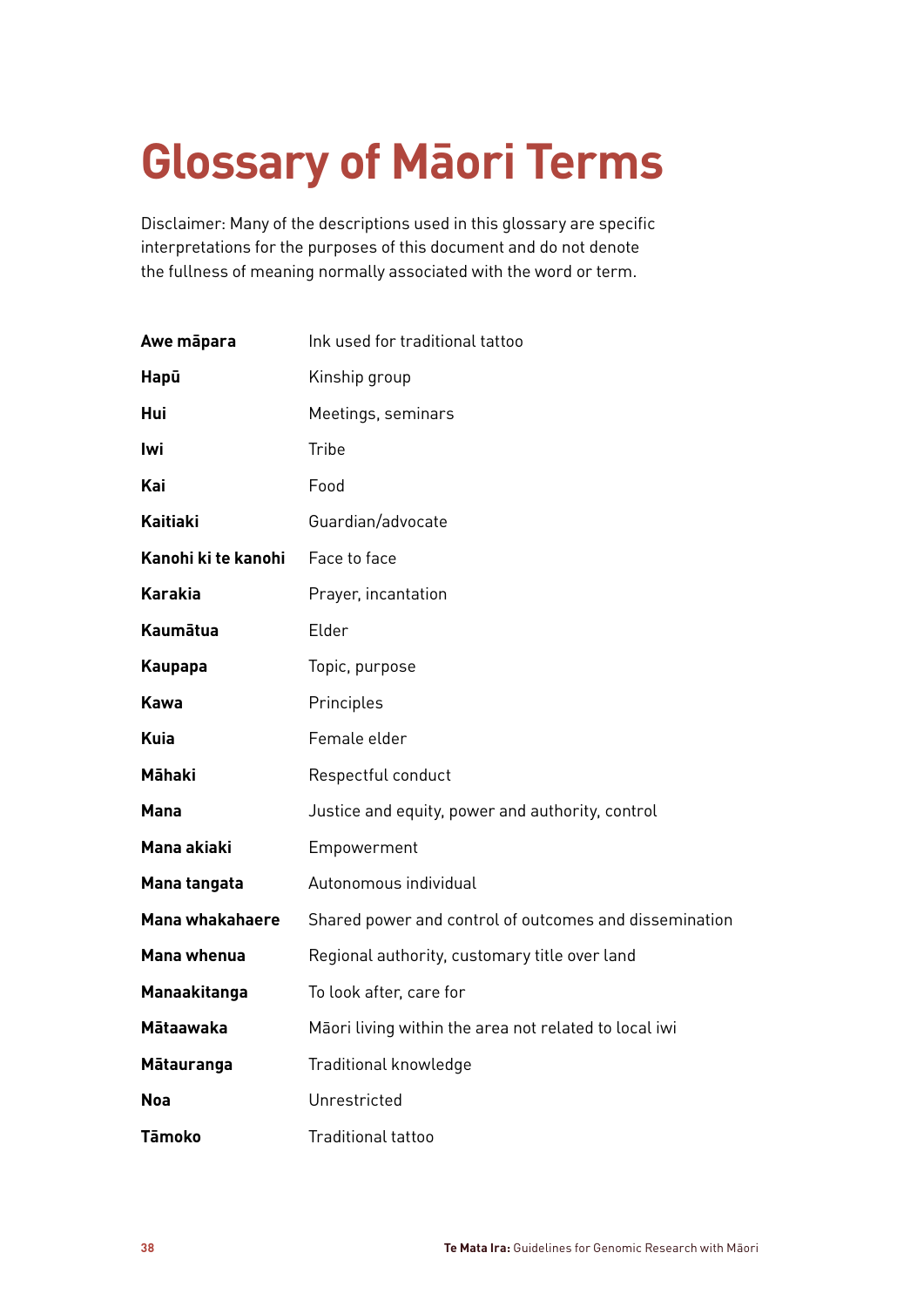| Tangata whenua | People of the land                   |
|----------------|--------------------------------------|
| <b>Taonga</b>  | Precious, resources                  |
| <b>Tapu</b>    | Restricted                           |
| Te Ao Māori    | Māori world                          |
| Te Mata Ira    | Faces of the genes                   |
| Tika           | Right, correct                       |
| <b>Tikanga</b> | Protocols and practices              |
| Wai            | Water                                |
| Waiata         | Song, singing                        |
| Wānanga        | Workshops, teaching sessions         |
| Whakanoa       | To free from restriction,            |
| Whakapapa      | Genealogy, relationships             |
| Whakatauki     | Proverb                              |
| Whakawātea     | To remove tapu                       |
| Whānau         | Family, extended family, kin network |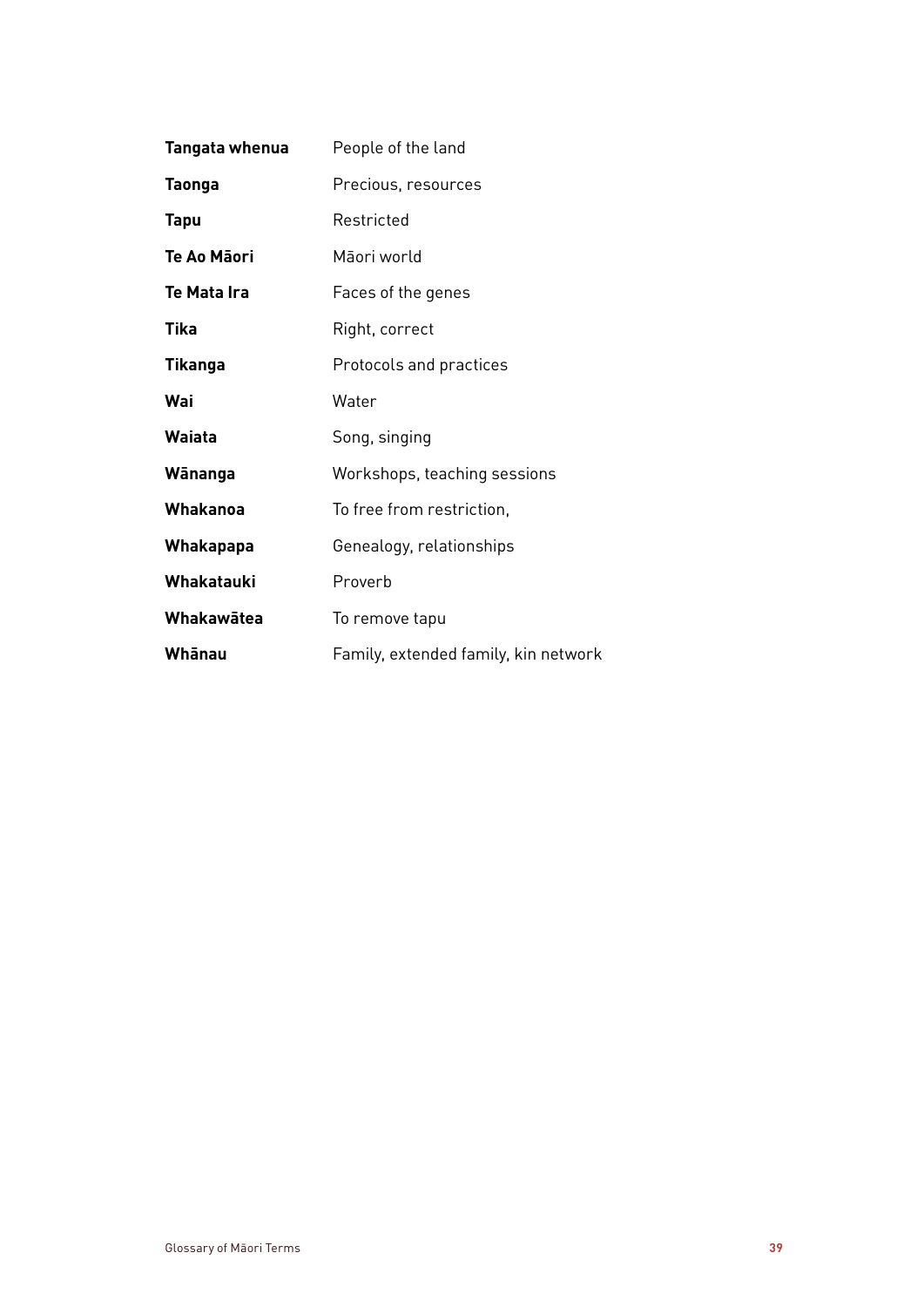## <span id="page-45-0"></span>**Glossary of Science Terms**

| <b>Term</b>                | <b>Definition</b>                                                                                                                                                                                                                                                                              |
|----------------------------|------------------------------------------------------------------------------------------------------------------------------------------------------------------------------------------------------------------------------------------------------------------------------------------------|
| <b>Admixture</b>           | Presence of intermarriage/interbreeding between<br>genetically distinct groups. For example high levels<br>of intermarriage between Māori and pākeha indicates<br>extensive admixture in contemporary Māori.                                                                                   |
| <b>Biomedical research</b> | Research that is undertaken in a Biomedical context or<br>with intended biomedical outcomes.                                                                                                                                                                                                   |
| <b>Candidate gene</b>      | Genes thought (hypothesised) to be responsible for<br>causing a specific condition or characteristic (phenotype).                                                                                                                                                                              |
| <b>Cell lines</b>          | Usually refers to genetically identical cells that are<br>perpetually cultured in vitro. Used for experimental<br>purposes.                                                                                                                                                                    |
| Co-ancestry                | Shared (or common) ancestry. Populations with relatively<br>few ancestors have higher levels of co-ancestry.                                                                                                                                                                                   |
| <b>Darwinian selection</b> | Natural selection, where individuals who have particular<br>characteristics have an advantage relative to the rest of<br>the population, thus contributing disproportionately to the<br>next generation. An example could be individuals who are<br>resistant to a particular deadly pathogen. |
| De novo mutations          | Changes in DNA sequence that occur for the first time<br>in either male or female gametes (i.e sperm or egg), and<br>thus appear in the offspring but not previous generations.                                                                                                                |
| <b>DNA sequencing</b>      | Processes and technologies for ascertaining DNA<br>sequence of organisms. Most widely used technology<br>platform is Illumina-based, which generate large<br>amounts of short read sequences.                                                                                                  |
| <b>Epigenetics</b>         | Changes arising from alterations in gene expression<br>levels that are caused by reversible chemical<br>modification of DNA, but not changes to the DNA<br>sequence passed on from parents to offspring.                                                                                       |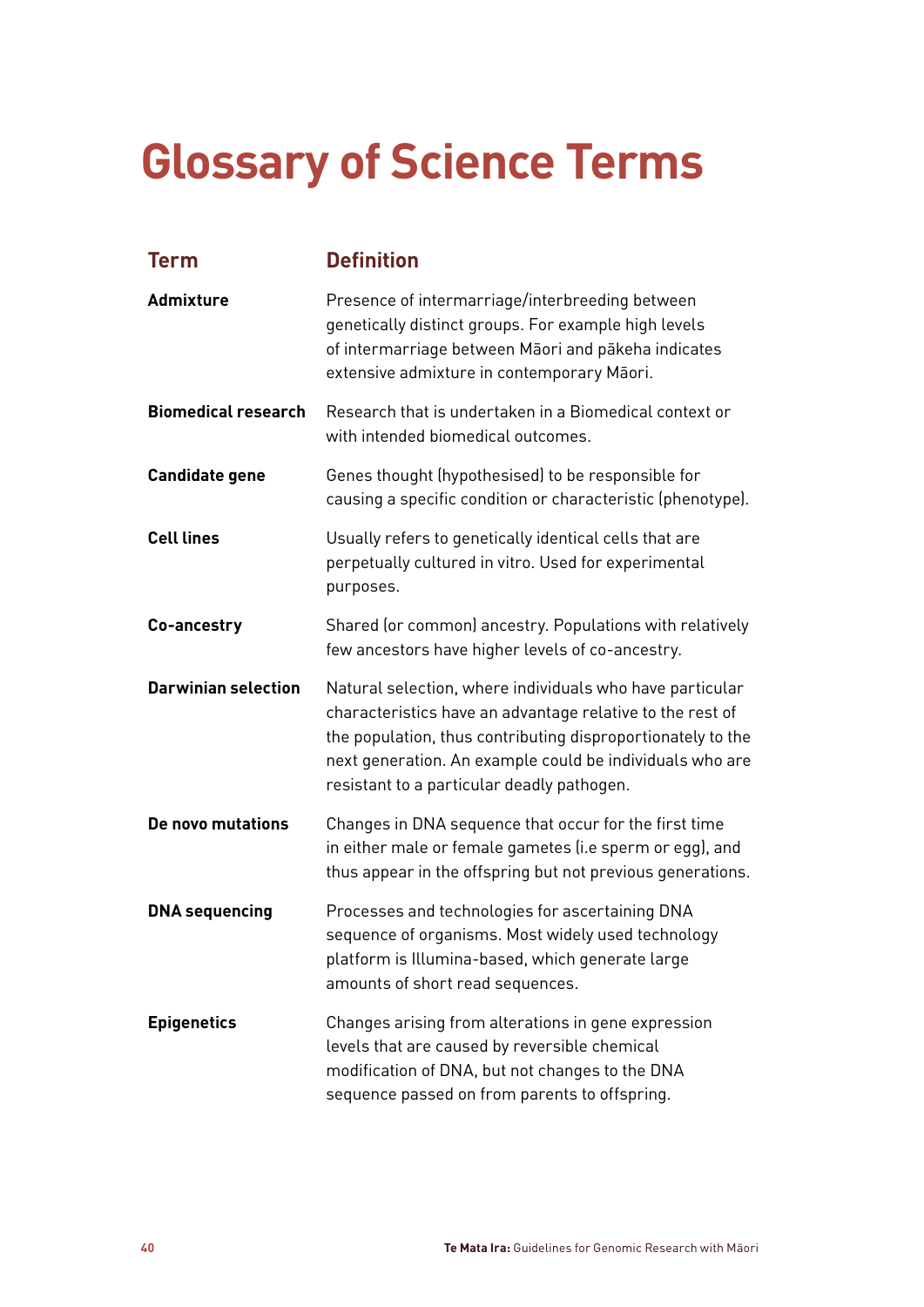| Gene                                           | Various definitions: 1) a hereditary unit; 2) a region<br>of DNA that codes for a specific form of a protein;<br>3) a region of DNA that contains a specific sequence<br>that is transcribed into RNA and influences biology<br>of the organism.                                                    |
|------------------------------------------------|-----------------------------------------------------------------------------------------------------------------------------------------------------------------------------------------------------------------------------------------------------------------------------------------------------|
| <b>Genetic research</b>                        | Investigations of the influence of inherited genetic<br>variation on specific characteristics. Genetic research<br>in a health context usually involves correlating either<br>DNA sequence variants with health outcomes.                                                                           |
| <b>Genetic variance</b>                        | Variation in inherited DNA sequence between individuals<br>within or between populations. Some of this variation is<br>referred to as the genetic variance (i.e. heritability) that<br>explains some of the variance in phenotype between<br>individuals within a specified population.             |
| Genome                                         | The entire DNA sequence of an individual, including it's<br>physical arrangement.                                                                                                                                                                                                                   |
| <b>Genomics</b>                                | Refers to the study (including technologies) of the<br>entire genome of an organism, including the physical<br>arrangement of the genome.                                                                                                                                                           |
| <b>Genome Wide</b><br><b>Association Study</b> | An experimental procedure where millions of variations<br>in DNA sequence spread across the entire genome of a<br>population of individuals are correlated with variation in<br>a physical characteristic or phenotype (e.g., disease) to<br>identify genes responsible for variation in phenotype. |
| Genome-wide<br>estimation                      | Estimation of genetic variation from a genome-wide set<br>of genetic variants. Used to estimate heritability.                                                                                                                                                                                       |
| Genotype                                       | Various meanings. As a verb, it refers to the process<br>of determining DNA sequence at a loci or set of loci.<br>As a noun, 'genotype' refers to the DNA sequence<br>at a specified locus for an individual.                                                                                       |
| Genotyping                                     | Process of determining the DNA sequence of a specific<br>individual at predetermined sites (loci) in the genome.                                                                                                                                                                                    |
| <b>Heritability</b>                            | The proportion of observed variation in an observed<br>characteristic that is attributable to inherited genetic<br>variation. For example most (80%) of the variation in<br>human height is due to inherited genetic variants,<br>thus height is described as being 'highly heritable'.             |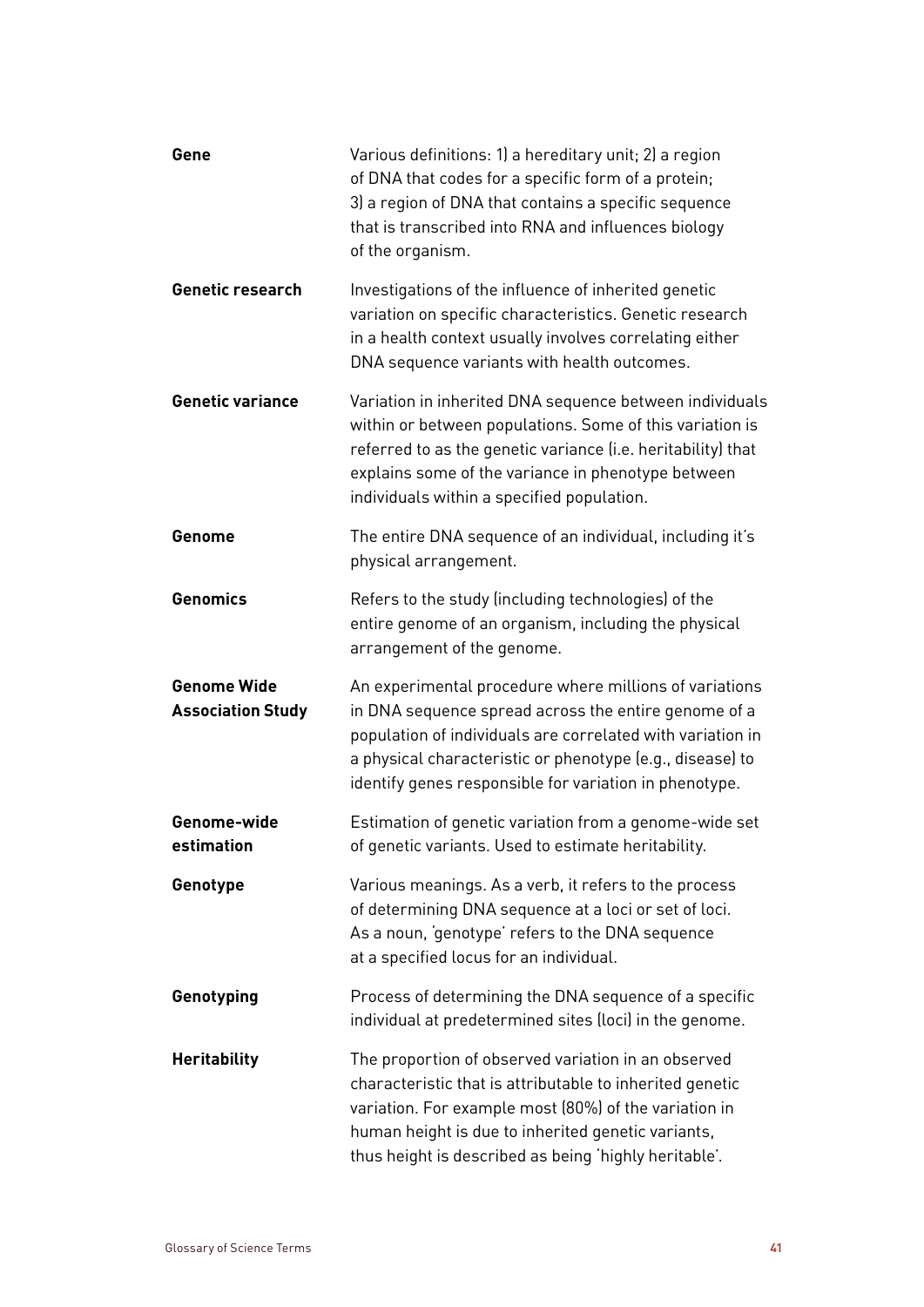| Homozygosity                               | Refers to regions of DNA where an individual's sequence<br>inherited from the father is the same as the region<br>inherited from the mother. Higher rates of homozygosity<br>in the genome of an individual are consistent with<br>in-breeding.                         |
|--------------------------------------------|-------------------------------------------------------------------------------------------------------------------------------------------------------------------------------------------------------------------------------------------------------------------------|
| <b>Imputation</b>                          | Refers to a mathematical process used to calculate<br>missing genotypic information of individuals. Used to<br>increase data, typically in genome-wide association<br>studies.                                                                                          |
| Loci                                       | Plural of the term 'locus', which referees to a specific<br>regions of genome. Usually to a functional region,<br>such as a a region encoding an expressed gene,<br>or some other biological significance.                                                              |
| <b>Mendelian</b>                           | A characteristic or a gene that behaves according<br>Mendel's laws of inheritance. In medical contexts,<br>refers to diseases that are caused by a single genetic<br>change (similar to monogenic) that can be traced<br>from generation to generation within a family. |
| <b>Metabolomics</b>                        | Refers to the study of the entire set of metabolites<br>within an organism or tissue.                                                                                                                                                                                   |
| Mono-genic                                 | Where genetic variation in a characteristic is due to a<br>single gene ('mono' = one). Often used in reference to<br>Mendelian diseases that are caused by a single gene.                                                                                               |
| Multi-genic                                | Where genetic variation in a characteristic is the<br>combined result of multiple genes. This is the case for<br>common diseases such as diabetes, cancer, psychiatric<br>diseases, and for human characteristics such as height<br>and weight.                         |
| <b>Next Generation</b><br>sequencing (NGS) | DNA sequencing technologies that are typically high<br>throughput but read only short fragments of DNA.                                                                                                                                                                 |
| Polygenic                                  | Same as multi-genic: 'Poly' meaning 'many'. Usually<br>refers to heritable conditions and characteristics that<br>involve many genes - ranging from tens to thousands.                                                                                                  |
| <b>Polymorphisms</b>                       | Literally means 'many forms'. In a genetics context,<br>refers to differences in DNA sequence.                                                                                                                                                                          |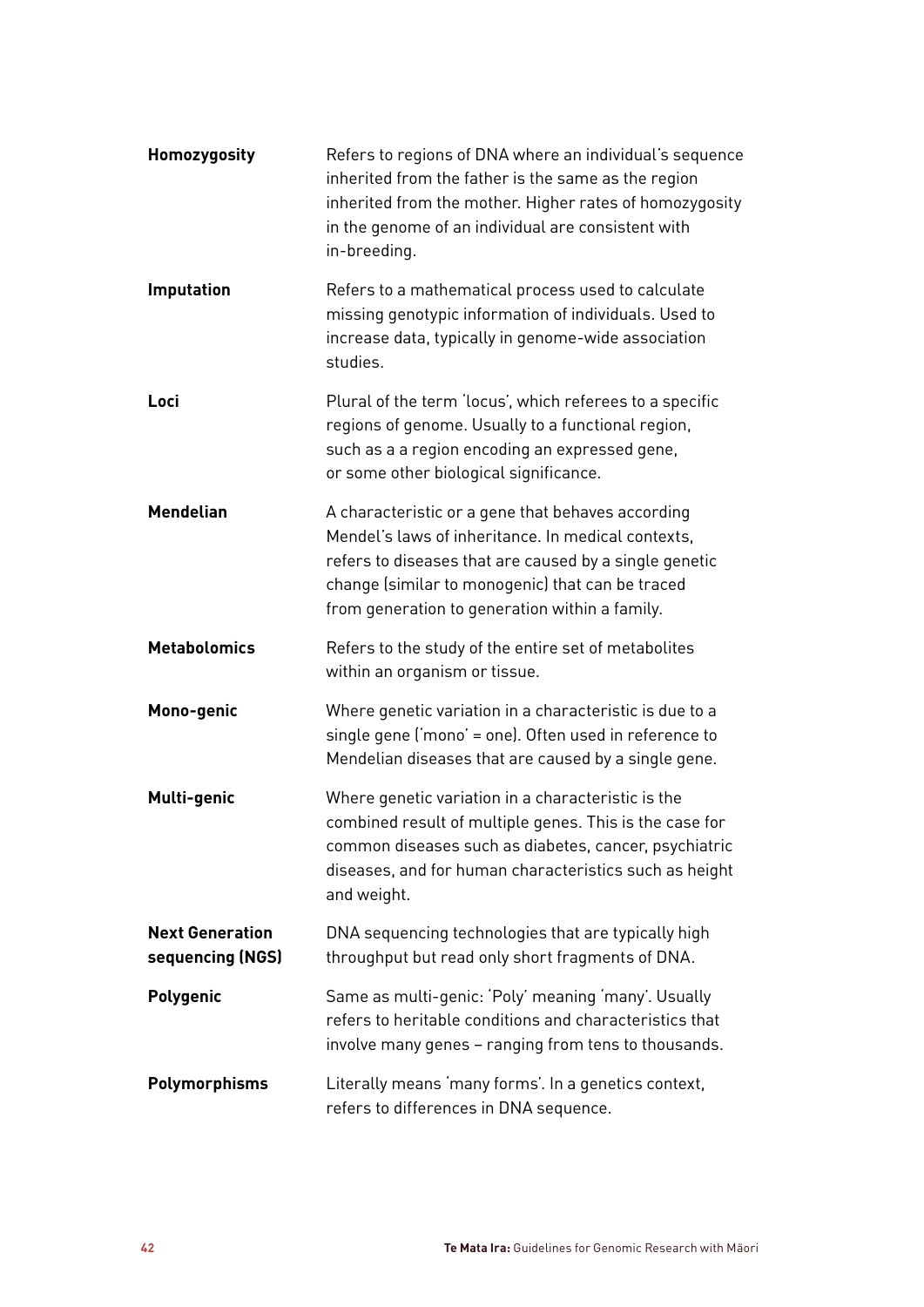| <b>Pharmacogenomics</b>                | Refers to the research and practice of targeting<br>particular drug therapies to an individual based on their<br>genotype at particular genes. For example, individuals<br>who metabolise a drug faster may require a higher dose<br>of that drug, or individuals could be genetically prone<br>to an adverse event for a particular drug, which wouldn't<br>be used for that individual. |
|----------------------------------------|-------------------------------------------------------------------------------------------------------------------------------------------------------------------------------------------------------------------------------------------------------------------------------------------------------------------------------------------------------------------------------------------|
| Phenotype                              | Physical appearance or characteristics of an individual.                                                                                                                                                                                                                                                                                                                                  |
| <b>Proteomics</b>                      | Refers to the study of the entire set of proteins within<br>an organism or tissue. Proteins are translated from<br>expressed genes.                                                                                                                                                                                                                                                       |
| SNP's                                  | Single Nucleotide Polymorphisms - A single letter<br>change in DNA code usually measured directly via<br>DNA sequencing methods, or via 'chip' microarray<br>technologies.                                                                                                                                                                                                                |
| <b>Tissue Bank</b>                     | Physical location of a collection of tissues used for<br>medical and other research. Can be termed a Biobank.                                                                                                                                                                                                                                                                             |
| <b>Transcriptomics</b>                 | Refers to the study of the entire set of expressed genes<br>within an organism or tissue. Usually involves indirectly<br>sequencing RNA.                                                                                                                                                                                                                                                  |
| <b>Variants</b>                        | Usually refers to differences in DNA sequences.                                                                                                                                                                                                                                                                                                                                           |
| <b>Whole Genome</b><br><b>Sequence</b> | The entire DNA sequence of an individual. Usually<br>determined for experimental or research purposes,<br>or to develop information resources that can inform<br>genetic analyses in biomedical research.                                                                                                                                                                                 |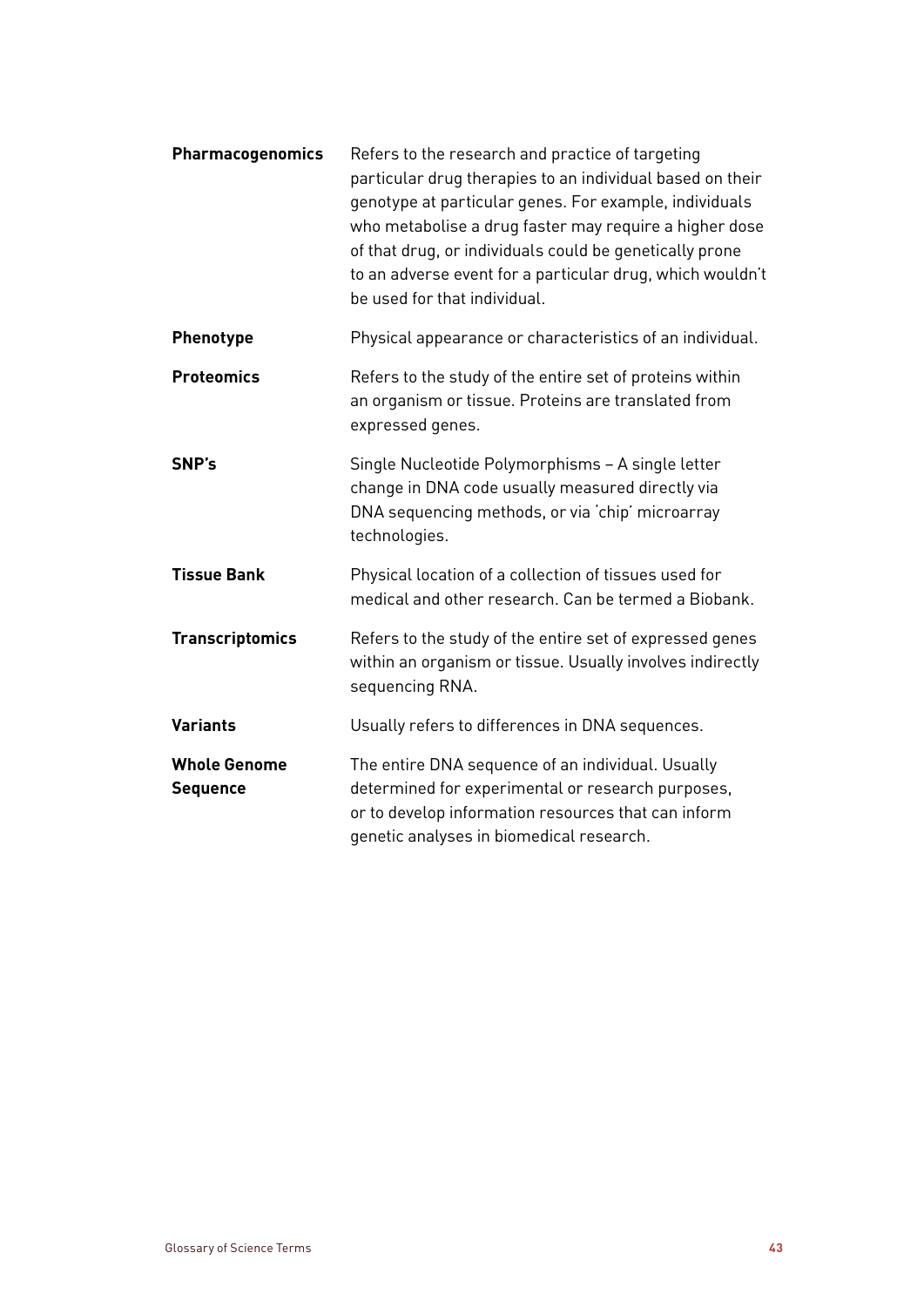## <span id="page-49-0"></span>**References**

Ahuriri-Driscoll, A., Hudson, M., Bishara, I., Milne, M., & Stewart, M. (2012). Nga Tōhu o te Ora: Traditional Māori healing and wellness outcomes. Retrieved from [http://researchcommons.waikato.ac.nz/bitstream/handle/10289/9479/Nga%20](http://researchcommons.waikato.ac.nz/bitstream/handle/10289/9479/Nga%20Tohu%20o%20te%20Ora%20Research%20Report%20June%202012_FINAL%20pdf.pdf?sequence=2&isAllowed=y) [Tohu%20o%20te%20Ora%20Research%20Report%20June%202012\\_FINAL%20pdf.](http://researchcommons.waikato.ac.nz/bitstream/handle/10289/9479/Nga%20Tohu%20o%20te%20Ora%20Research%20Report%20June%202012_FINAL%20pdf.pdf?sequence=2&isAllowed=y) [pdf?sequence=2&isAllowed=y](http://researchcommons.waikato.ac.nz/bitstream/handle/10289/9479/Nga%20Tohu%20o%20te%20Ora%20Research%20Report%20June%202012_FINAL%20pdf.pdf?sequence=2&isAllowed=y).

Cheung, M. (2011). Cellular and Cultural Studies of Human Neurodegenerative diseases. PhD Thesis. University of Auckland, Auckland.

Cram, F. (2003). Preliminary discussions with Māori key informants, National Ethics Advisory Committee: 10.

Du Plessis, R., Scott, A., Phillips, H., Cram, F., Tipene-Matua, B., Parsons, M., & Taupo, T. (2004). The social, cultural, ethical and spiritual implications of genetic testing: Preliminary findings (Constructive Conversations/Korero Whakaaetanga Research Report No. 3). Christchurch, New Zealand: Social Science Research Centre, University of Canterbury. Retrieved from [http://www.conversations.](http://www.conversations.canterbury.ac.nz/reportspapers.htm) [canterbury.ac.nz/reportspapers.htm.](http://www.conversations.canterbury.ac.nz/reportspapers.htm)

Durie, M. (2008, December). Bioethics in research: The ethics of indigeneity. Paper presented at the Ninth Global Forum on Bioethics in Research (GFBR9), Auckland, New Zealand. Retrieved from [http://gfbr9.hrc.govt.nz/articles/The%20Ethics%20](http://gfbr9.hrc.govt.nz/articles/The%20Ethics%20of%20Indigeneity%20FULL%20article.pdf) [of%20Indigeneity%20FULL%20article.pdf.](http://gfbr9.hrc.govt.nz/articles/The%20Ethics%20of%20Indigeneity%20FULL%20article.pdf)

Henare, K., Parker, K., Print, C., Hudson, M., Wihongi, H., Findlay, M., Lawrence, B. (2015). PUKUmahi! Kia whai te huarahi tika NETwork! Roadmap for Safe Travel: Ensuring Health benefits flow on to Māori. Poster presented at NZSO conference 2–3 Nov 2015. Christchurch, New Zealand.

Hook, G. R. (2009). "Warrior genes" and the disease of being Māori. MAI Review, 2, 1–11.

Hudson, M., Milne, M., Reynolds, P., Russell, K., & Smith, B. (2010). Te Ara Tika – Guidelines for Māori research ethics: A framework for researchers and ethics committee members. Auckland, New Zealand: Health Research Council of New Zealand.

Hudson, M., Milne, M., Russell, K., Smith, B., Reynolds, P., & Atatoa-Carr, P., "The Development of Guidelines for Indigenous Research Ethics in Aotearoa New Zealand" in Drugge, Anna-Lill (ed.) Ethics in Indigenous Research, Past Experiences – Future Challenges. Vaartoe-Centre for Sami Research, Umeå University (2016).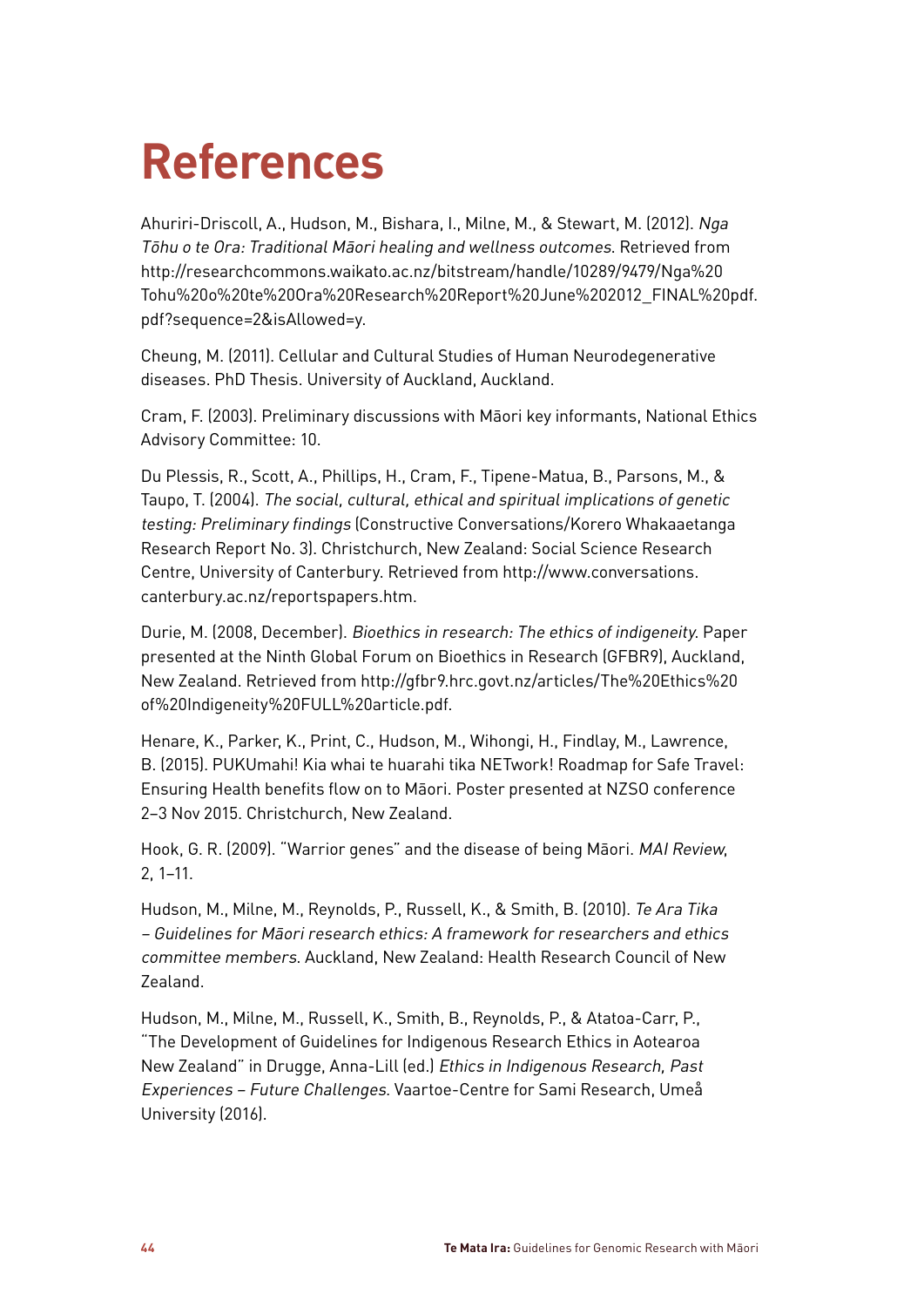National Health and Medical Research Council (NHMRC). National statement on ethical conduct in human research. Canberra: NHMRC, Australian Government; 2007. Available from: [https://www.nhmrc.gov.au/guidelines-publications/](https://www.nhmrc.gov.au/guidelines-publications/e72) [e72](https://www.nhmrc.gov.au/guidelines-publications/e72) [Verified 21 May 2015].

Roberts, M. R., & Fairweather, J. R. (2004). South Island Māori perceptions of biotechnology (Vol. 268). Lincoln, New Zealand: Agribusiness and Economics Research Unit, Lincoln University.

Rochford, T. S. (2012). Ten reasons why genetics does not explain health disparities between Māori and non-Māori. New Genetics and Society, 31(1), 99–110.

Simmonds S (2015) A framework for Māori Review of Research in District Health Boards. Auckland and Waitematā District Health Boards and Capital and Coast District Health Board. Auckland, New Zealand.

Te Puni Kokiri (1994). Health sector ethics: Nga tikanga pono wahanga hauora: Mechanisms for Māori into ethical review. Wellington, New Zealand: Ministry of Māori Development.

Tipene-Matua, B. (2006. Having honest conversations about the impact of new technologies on Indigenous people's knowledge and values. Paper presented at the Matauranga Taketake: Traditional Knowledge Conference: Indigenous Indicators of Wellbeing: Perspectives Practices Solutions, Christchurch, New Zealand.

Tipene-Matua, B., & Wakefield, B. (2007). Establishing a Māori ethical framework for genetic research with Māori. In M. Henaghan (Ed.), Genes, society and the future (Vol. 3, pp. 379–422). Wellington, New Zealand: Brookers Ltd.

Tupara, H. (2012). Ethics and health research: Decision making in Aotearoa New Zealand. AJOB Primary Research, 3(4), 40–52.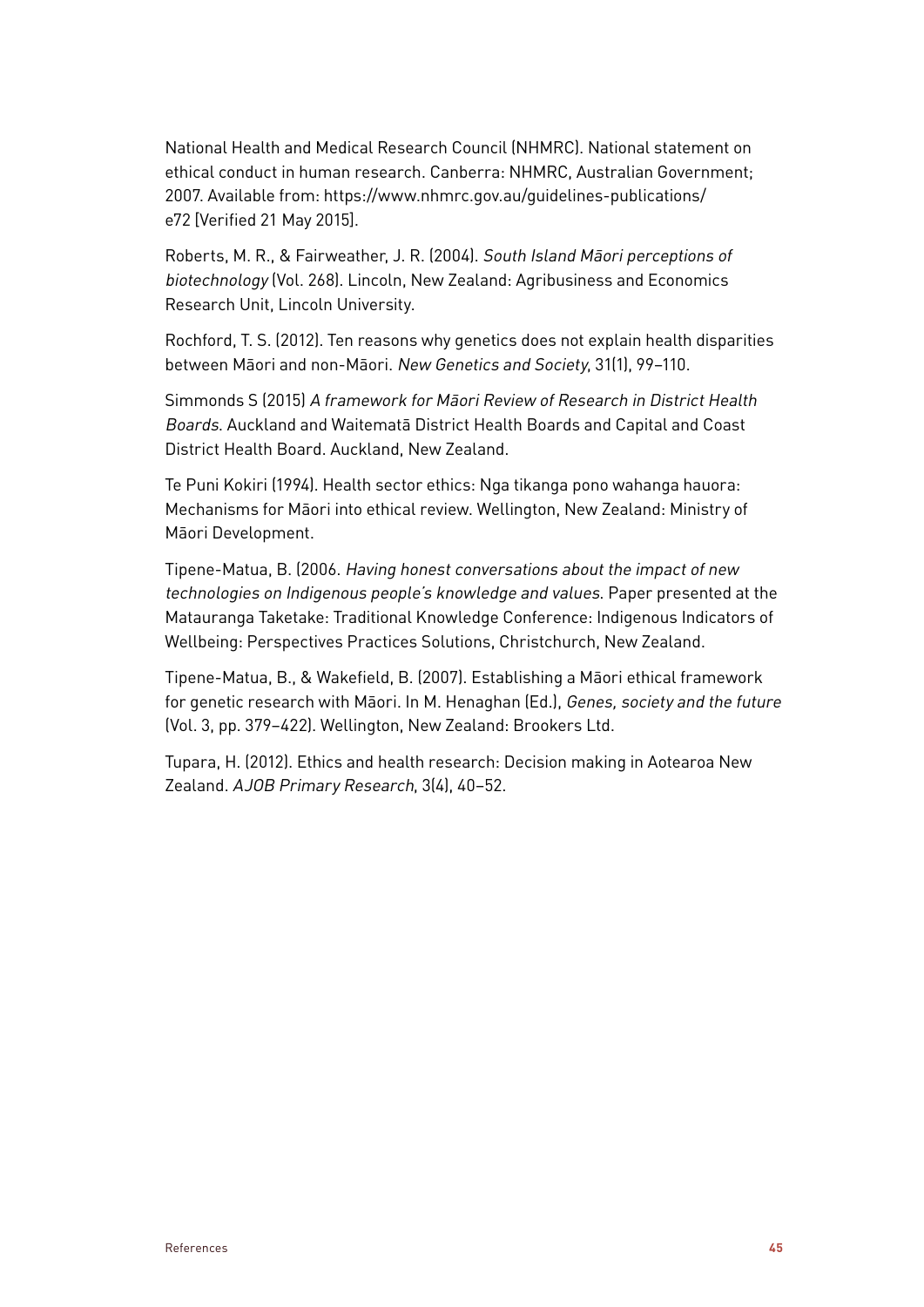## <span id="page-51-0"></span>**Appendix A: Relevant Resources**

Critique(s) of genetics-based research in Indigenous populations – <http://www.conversations.canterbury.ac.nz/documents/FINAL%20NGAPAEPAPER.doc>

Māori protocols – http://www.katoa.net.nz/kaupapa-Māori/Māori-protocols

National Congress of American Indians Genetics Resource Centre – <http://www.ncai.org/policy-research-center/initiatives/projects/genetics-resource-center>

Research consultation with Māori (Otago University policies) – [http://www.otago.ac.nz/research/Māoriconsultation/](http://www.otago.ac.nz/research/maoriconsultation/)

Te Aroturuki – http://www.dabhand.co.nz/tap/index.html (draft)

#### **Genetics Education Websites:**

- <http://www.genetics.edu.au>
- <http://www.geneticseducation.nhs.uk>
- <http://learn.genetics.utah.edu/>
- <https://unlockinglifescode.org/>
- <https://www.theguardian.com/science/2013/jun/08/genome-sequenced>

#### **Youtube videos:**

- Genomics <https://www.youtube.com/watch?v=mmgIClg0Y1k>
- Genomics in healthcare –<https://www.youtube.com/watch?v=KiQgrK3tge8>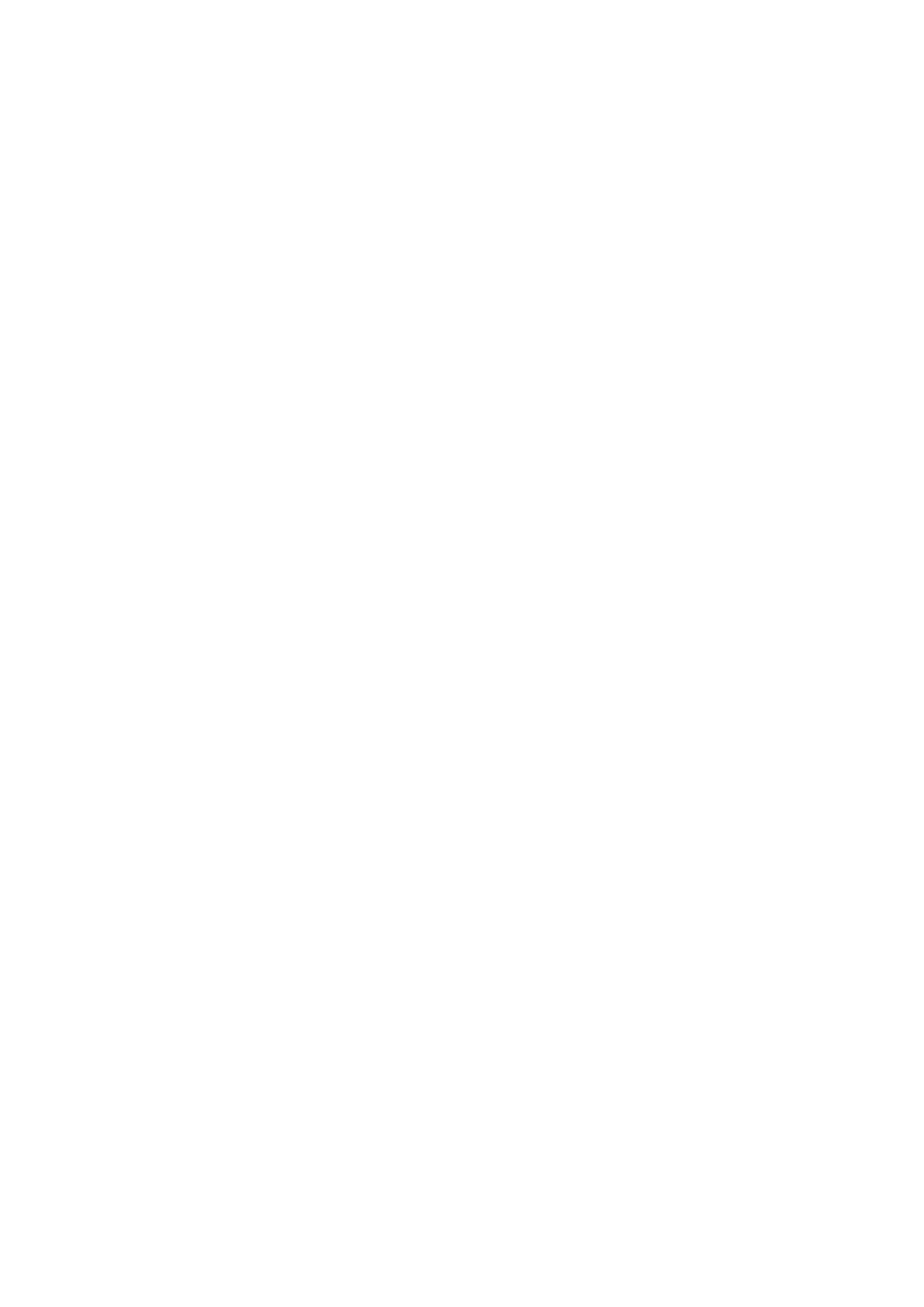